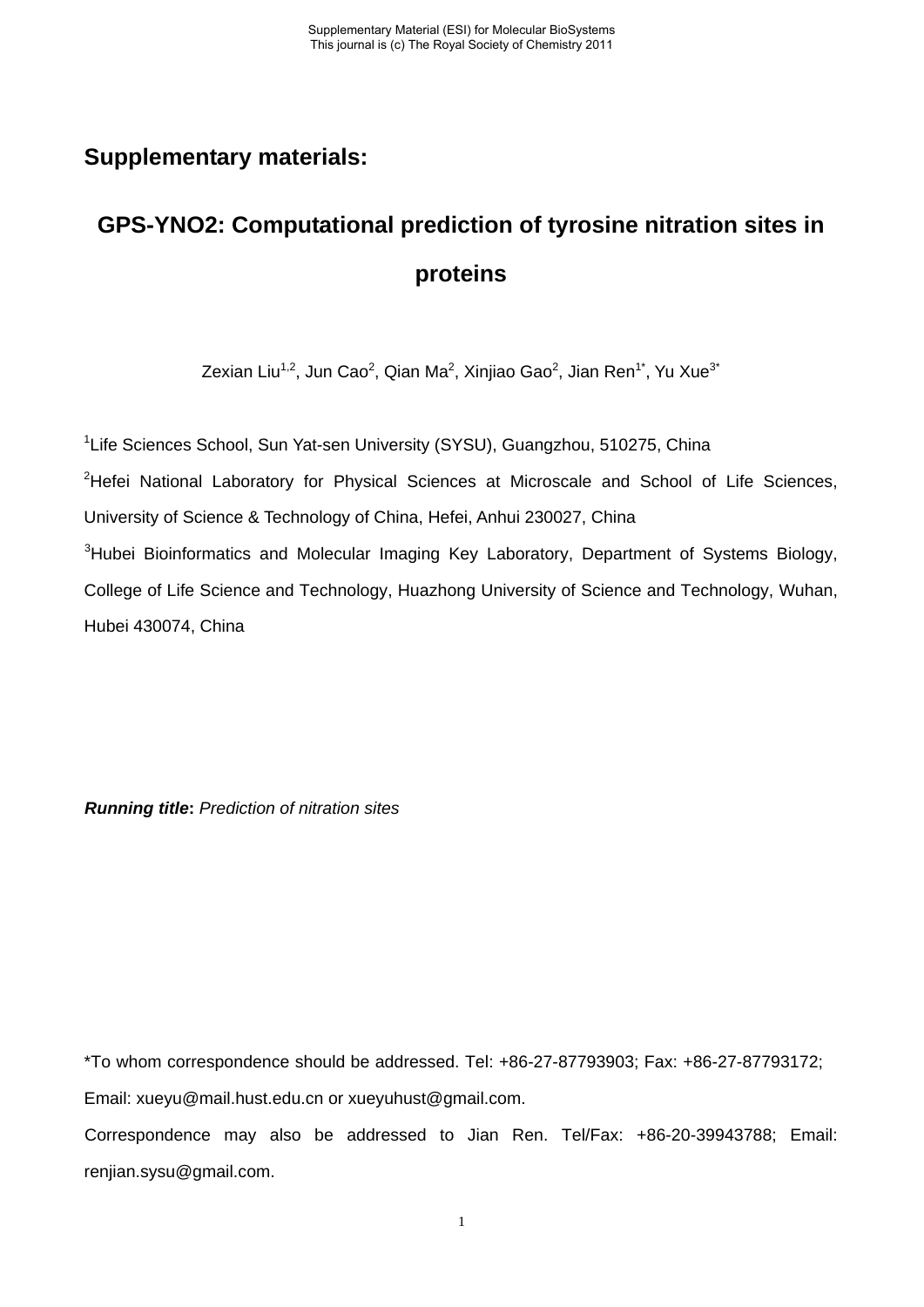## **Supplementary Tables**

**Supplementary Table S1** – We collected 1,066 experimentally identified nitration sites in 554 unique proteins from the scientific literature (PubMed). *a*. UniProt, the UniProt accession numbers of the nitrated substrates; *b*. Position, the position of the PTN sites; *c*. PMID, the primary references for the experimentally verified tyrosine nitration sites.

**Supplementary Table S2** – From large-scale and small-scale experimental studies, we also collected 370 potentially nitrated substrates. The exact nitration sites had still not been experimentally determined. The default threshold (medium) was adopted for GPS-YNO2 1.0.

**Supplementary Table S3** – The top 15 most enriched biological processes, molecular functions and cellular localizations of PTN substrates in humans, respectively. *a*. the number of proteins annotated; *b*. the proportion of proteins annotated; *c*. E-ratio, enrichment ratio, the nitration proportion divided by the proteomic proportion.

**Supplementary Table S4** – The top 15 most enriched biological processes, molecular functions and cellular localizations of *S*-nitrosylation substrates in humans, respectively. *a*. the number of proteins annotated; *b*. the proportion of proteins annotated; *c*. E-ratio, enrichment ratio, the *S*-nitrosylation proportion by the proteomic proportion.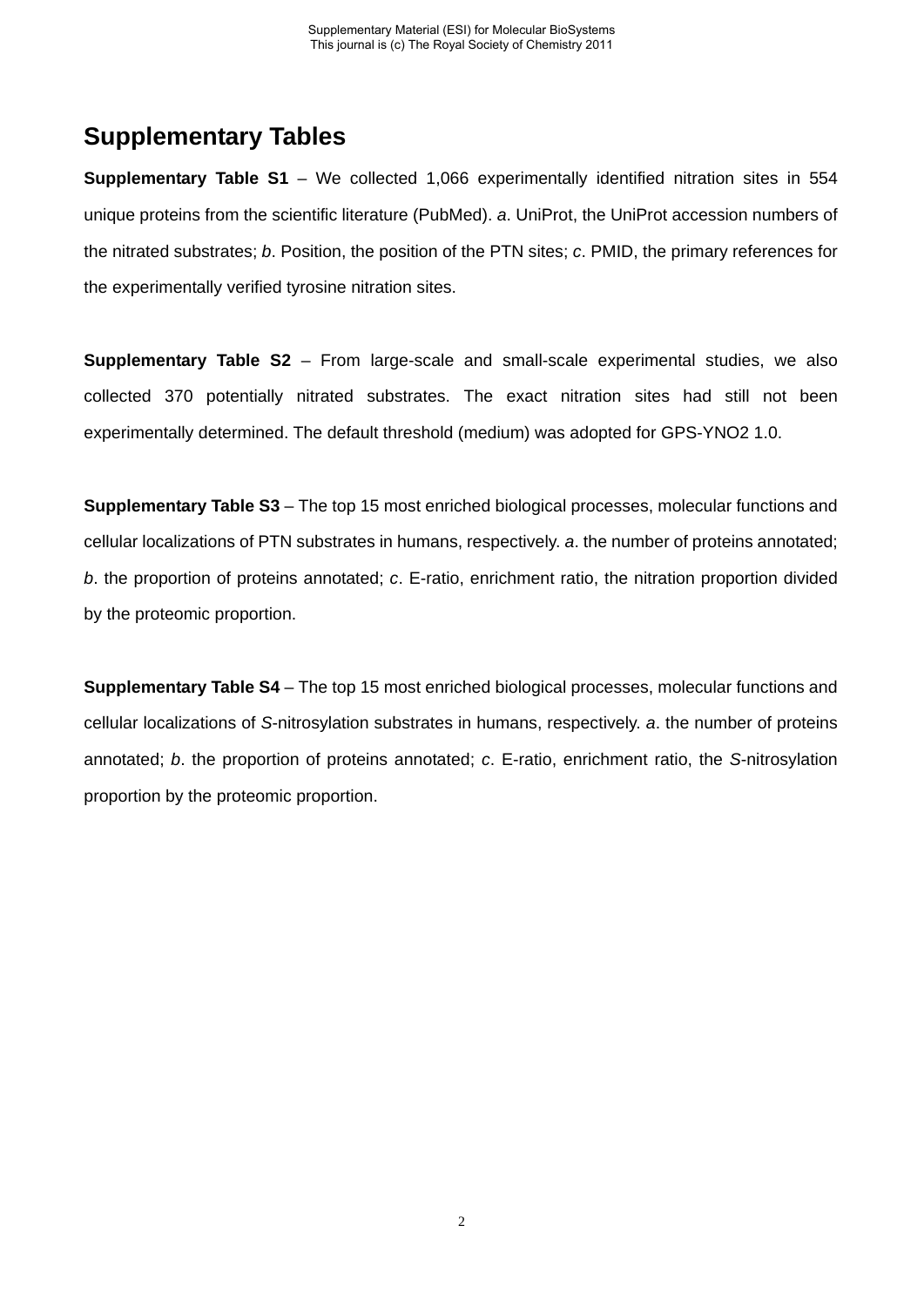**Supplementary Table S1** – We collected 1,066 experimentally identified nitration sites in 554 unique proteins from the scientific literature (PubMed). *a*. UniProt, the UniProt accession numbers of the nitrated substrates; *b*. Position, the position of the PTN sites; *c*. PMID, the primary references for the experimentally verified tyrosine nitration sites.

|        | UniProt <sup>a</sup> Position <sup>b</sup> | Organism                | PMID <sup>c</sup>                                                  |
|--------|--------------------------------------------|-------------------------|--------------------------------------------------------------------|
| Q9L422 | 51                                         | A. sp.                  | 17875643                                                           |
| P00781 | 21                                         | <b>B.</b> licheniformis | 3539144                                                            |
| P00781 | 56                                         | <b>B.</b> licheniformis | 3539144                                                            |
| P00781 | 90                                         | <b>B.</b> licheniformis | 3539144                                                            |
| P00781 | 103                                        | <b>B.</b> licheniformis | 3539144                                                            |
| P00781 | 142                                        | <b>B.</b> licheniformis | 3539144                                                            |
| P00781 | 166                                        | <b>B.</b> licheniformis | 3539144                                                            |
| P00781 | 205                                        | <b>B.</b> licheniformis | 3539144                                                            |
| P00781 | 208                                        | <b>B.</b> licheniformis | 3539144                                                            |
| P00781 | 213                                        | <b>B.</b> licheniformis | 3539144                                                            |
| P00781 | 237                                        | <b>B.</b> licheniformis | 3539144                                                            |
| P00781 | 261                                        | <b>B.</b> licheniformis | 3539144                                                            |
| P00781 | 262                                        | <b>B.</b> licheniformis | 3539144                                                            |
| P07999 | 160                                        | <b>B.</b> licheniformis | 6432532                                                            |
| P07999 | 254                                        | <b>B.</b> licheniformis | 6432532                                                            |
| P14779 | 335                                        | <b>B.</b> licheniformis | 11082183                                                           |
| P08877 | 29                                         | <b>B.</b> subtilis      | 3933558                                                            |
| P08877 | 37                                         | <b>B.</b> subtilis      | 3933558                                                            |
| P68735 | 242                                        | <b>B.</b> subtilis      | 2628428;1368747                                                    |
| P68735 | 379                                        | <b>B.</b> subtilis      | 2628428;1368747                                                    |
| P00257 | 140                                        | <b>B.</b> taurus        | 173389                                                             |
| P00366 | 319                                        | <b>B.</b> taurus        | 18835362                                                           |
| P00366 | 458                                        | <b>B.</b> taurus        | 18835362                                                           |
| P00366 | 464                                        | <b>B.</b> taurus        | 5289018;5101770;2277035                                            |
| P00366 | 528                                        | <b>B.</b> taurus        | 18835362                                                           |
| P00366 | 550                                        | B. taurus               | 18835362                                                           |
| P00442 | 109                                        | <b>B.</b> taurus        | 1444476;10933892                                                   |
| P00730 | 308                                        | <b>B.</b> taurus        | 566110                                                             |
| P00730 | 358                                        | <b>B.</b> taurus        | 566110;942853                                                      |
| P00766 | 146                                        | <b>B.</b> taurus        | 241645                                                             |
| P00766 | 171                                        | <b>B.</b> taurus        | 241645                                                             |
| P01180 | 80                                         | <b>B.</b> taurus        | 6500806                                                            |
| P02663 | 199                                        | <b>B.</b> taurus        | 19242934                                                           |
| P02666 | 208                                        | <b>B.</b> taurus        | 19242934                                                           |
| P02754 | 115                                        | B. taurus               | 19242934                                                           |
| P02769 | 54                                         | B. taurus               | 11433534;14582650                                                  |
| P02769 | 108                                        | B. taurus               | 17661312;11373077;12927827                                         |
| P02769 | 161                                        | B. taurus               | 11433534;12096111;14582650;19610626;11373077;12918979;1<br>6443167 |
| P02769 | 163                                        | <b>B.</b> taurus        | 11433534;14582650;11373077                                         |
| P02769 | 171                                        | B. taurus               | 17661312                                                           |
| P02769 | 173                                        | B. taurus               | 12096111;14582650                                                  |
| P02769 | 179                                        | B. taurus               | 17661312                                                           |
| P02769 | 180                                        | <b>B.</b> taurus        | 17661312                                                           |
| P02769 | 184                                        | B. taurus               | 14582650                                                           |
| P02769 | 286                                        | <b>B.</b> taurus        | 14582650;15345482                                                  |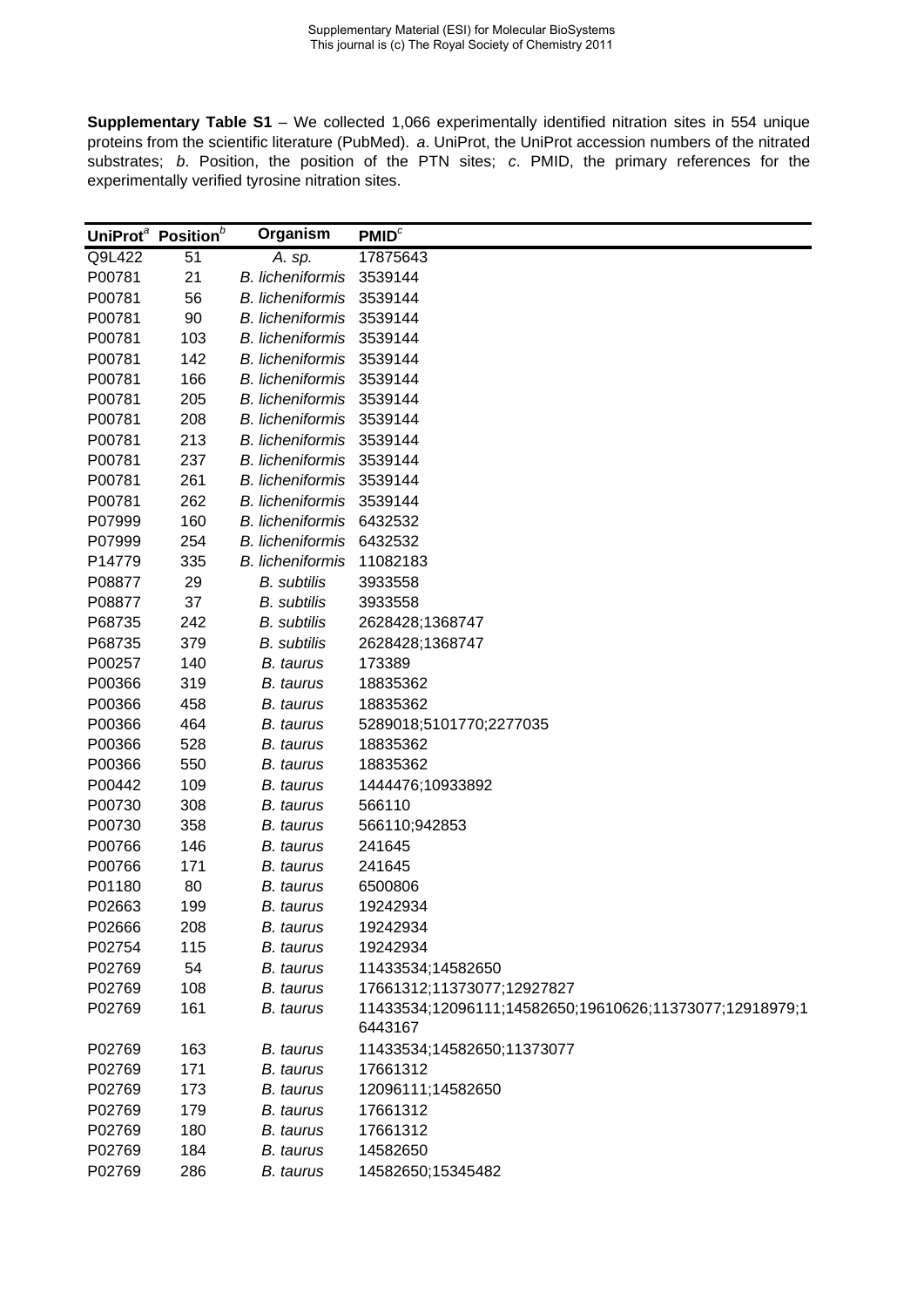| P02769 | 342  | B. taurus              | 14582650;19610626                            |
|--------|------|------------------------|----------------------------------------------|
| P02769 | 355  | B. taurus              | 12096111;14582650                            |
| P02769 | 357  | B. taurus              | 12096111;14582650;15345482                   |
| P02769 | 364  | B. taurus              | 14582650;19610626;11373077;12927827;16443167 |
| P02769 | 376  | <b>B.</b> taurus       | 14582650;19610626                            |
| P02769 | 393  | B. taurus              | 14582650                                     |
| P02769 | 424  | B. taurus              | 11433534;12096111;14582650;15345482          |
| P02769 | 434  | B. taurus              | 14582650;11373077                            |
| P02769 | 475  | <b>B.</b> taurus       | 11433534;14582650;16443167                   |
| P02769 | 520  | B. taurus              | 14582650;15345482                            |
| P11151 | 103  | B. taurus              | 19715756                                     |
| P11151 | 124  | B. taurus              | 19715756                                     |
| P11151 | 130  | <b>B.</b> taurus       | 19715756                                     |
| P11151 | 194  | B. taurus              | 19715756                                     |
| P11151 | 318  | B. taurus              | 19715756                                     |
| P11151 | 341  | <b>B.</b> taurus       | 19715756                                     |
| P11151 | 346  | B. taurus              | 19715756                                     |
| P11151 | 455  | B. taurus              | 19715756                                     |
| P17694 | 47   | B. taurus              | 19150419                                     |
| P17694 | 53   | B. taurus              | 19150419                                     |
| P23709 | 247  | <b>B.</b> taurus       | 19150419                                     |
| P31039 | 56   | B. taurus              | 18682392                                     |
| P31039 | 142  | B. taurus              | 18682392                                     |
| P48305 | 6    | <b>B.</b> taurus       | 18708664                                     |
| P48305 | 47   | B. taurus              | 12857734                                     |
| P48305 | 51   | <b>B.</b> taurus       | 12857734                                     |
| P48305 | 52   | B. taurus              | 12857734                                     |
| P48305 | 129  | B. taurus              | 12857734                                     |
| P61625 | 1064 | B. taurus              | 19242934                                     |
| P61823 | 99   | B. taurus              | 10218497                                     |
| P61823 | 102  | B. taurus              | 10218497                                     |
| P61823 | 141  | B. taurus              | 4026312;10218497                             |
| Q02366 | 123  | <b>B.</b> taurus       | 12857734                                     |
| Q9N2I2 | 298  | B. taurus              | 19242934                                     |
| P60615 | 45   | <b>B.</b> multicinctus | 7093206                                      |
| P60615 | 75   | <b>B.</b> multicinctus | 7093206                                      |
| P00294 | 83   | C. bursa-              | 4063351                                      |
| P00784 | 137  | C. papaya              | 739010                                       |
| P00784 | 194  | C. papaya              | 739010                                       |
| P00784 | 236  | C. papaya              | 739010                                       |
| P00784 | 249  | C. papaya              | 739010                                       |
| Q60468 | 128  | C. migratorius         | 17397138                                     |
| Q60468 | 162  | C. migratorius         | 17397138                                     |
| Q60468 | 163  | C. migratorius         | 17397138                                     |
| Q60468 | 218  | C. migratorius         | 17397138                                     |
| Q60468 | 225  | C. migratorius         | 17397138                                     |
| Q60468 | 226  | C. migratorius         | 17397138                                     |
| P69542 | 26   | E. phage fd            | 1125177                                      |
| P69542 | 41   | E. phage fd            | 1125177                                      |
| P69542 | 56   | E. phage fd            | 1125177                                      |
| P03040 | 26   | E. phage               | 3910646;3156052                              |
| P03040 | 51   | E. phage               | 3910646;3156052                              |
| P13332 | 64   | E. phage T4            | 2143079                                      |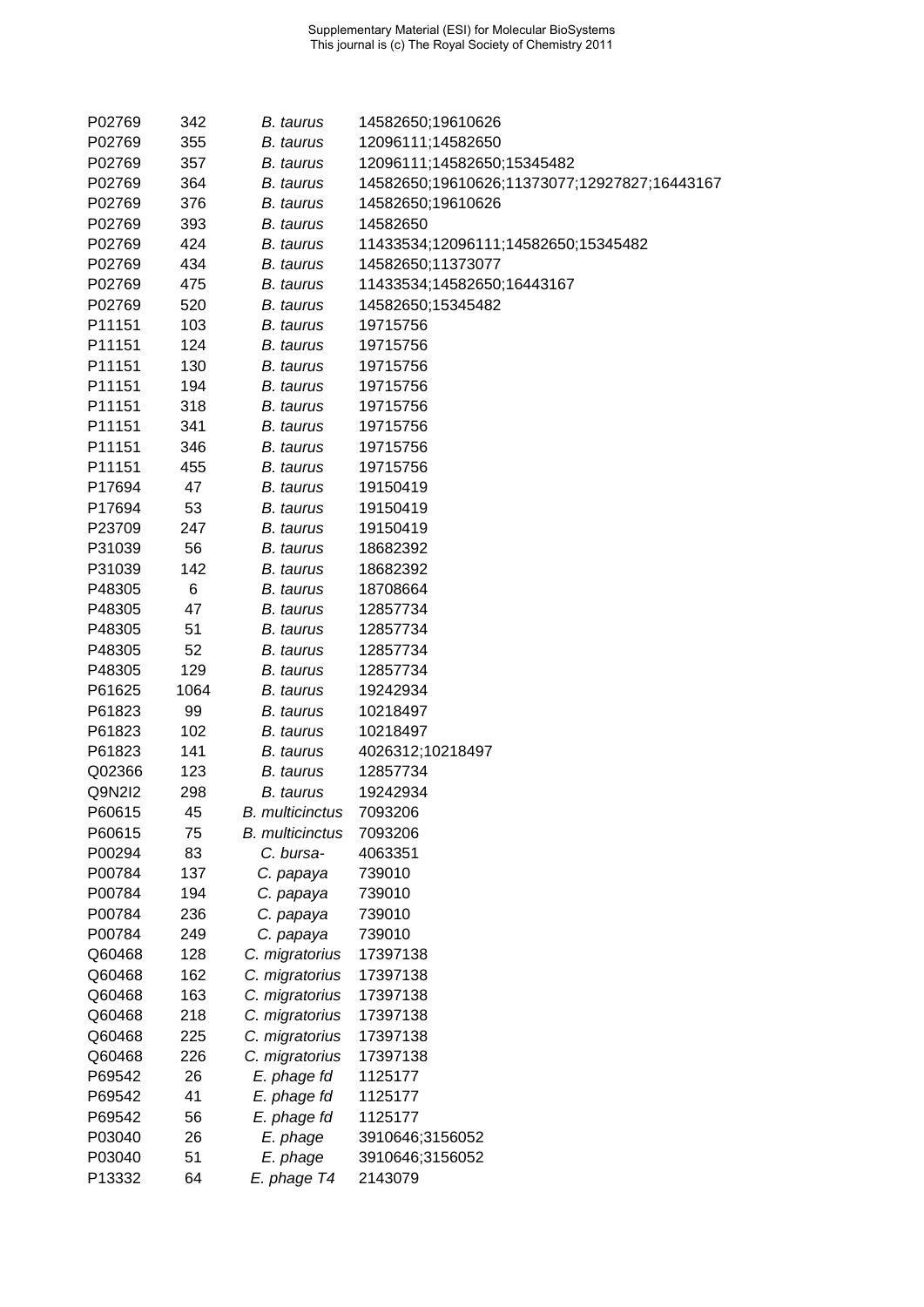| P13332        | 74             | E. phage T4  | 2143079                    |
|---------------|----------------|--------------|----------------------------|
| P13332        | 226            | E. phage T4  | 2143079                    |
| P13332        | 255            | E. phage T4  | 2143079                    |
| P13332        | 271            | E. phage T4  | 2143079                    |
| P13332        | 305            | E. phage T4  | 2143079                    |
| P13332        | 456            | E. phage T4  | 2143079                    |
| P13332        | 461            | E. phage T4  | 2143079                    |
| P13332        | 494            | E. phage T4  | 2143079                    |
| P13332        | 533            | E. phage T4  | 2143079                    |
| P13332        | 536            | E. phage T4  | 2143079                    |
| P13332        | 570            | E. phage T4  | 2143079                    |
| P13332        | 591            | E. phage T4  | 2143079                    |
| P07515        | 37             | E. faecalis  | 3933558                    |
| P00004        | 49             | E. faecalis  | 10770952;15924423;17202652 |
| P00004        | 68             | E. faecalis  | 10770952;15924423;17202652 |
| P00004        | 75             | E. faecalis  | 10770952;15924423;17202652 |
| P00004        | 98             | E. faecalis  | 15924423                   |
| P01245        | 54             | E. faecalis  | 14079                      |
| P01245        | 61             | E. faecalis  | 14079                      |
| P01245        | 68             | E. faecalis  | 14079                      |
| P01245        | 135            | E. faecalis  | 62669                      |
| P01245        | 167            | E. faecalis  | 14079                      |
| P01245        | 184            | E. faecalis  | 14079                      |
| P01245        | 200            | E. faecalis  | 14079                      |
| P03023        | $\overline{7}$ | E. coli      | 7011373;329889;7014561     |
| P03023        | 12             | E. coli      | 7011373;7014561            |
| P03023        | 17             | E. coli      | 7011373;329889;7014561     |
| P03023        | 47             | E. coli      | 7011373;7014561            |
| P06968        | 92             | E. coli      | 8142479                    |
| P0A6A8        | 72             | E. coli      | 11049751                   |
| P0A786        | 241            | E. coli      | 348700                     |
| P0A881        | 7              |              |                            |
|               |                | E. coli      | 2499455                    |
| P0A881        | 30             | E. coli      | 2499455                    |
| P0A9C5        | 101            | E. coli      | 9501167                    |
| <b>P0A9C5</b> | 115            | E. coli      | 9501167                    |
| <b>P0A9C5</b> | 180            | E. coli      | 9501167                    |
| <b>P0A9C5</b> | 288            | E. coli      | 9501167                    |
| <b>P0A9C5</b> | 297            | E. coli      | 9501167                    |
| <b>P0A9C5</b> | 327            | E. coli      | 9501167                    |
| <b>P0A9C5</b> | 335            | E. coli      | 9501167                    |
| <b>P0A9C5</b> | 398            | E. coli      | 8700834;9501167            |
| P0AGD3        | 35             | E. coli      | 11736645                   |
| P12758        | 169            | E. coli      | 7578229                    |
| P33341        | 734            | E. coli      | 17243771                   |
| P42914        | 139            | E. coli      | 17243771                   |
| P45848        | 70             | E. coli      | 17243771                   |
| P68699        | 10             | E. coli      | 2890375                    |
| P68699        | 73             | E. coli      | 2890375                    |
| P69924        | 3              | E. coli      | 10769119                   |
| P69924        | 63             | E. coli      | 10769119                   |
| P69924        | 123            | E. coli      | 10769119                   |
| P69924        | 290            | E. coli      | 10769119                   |
| Q8X1D8        | 398            | F. oxysporum | 10653664                   |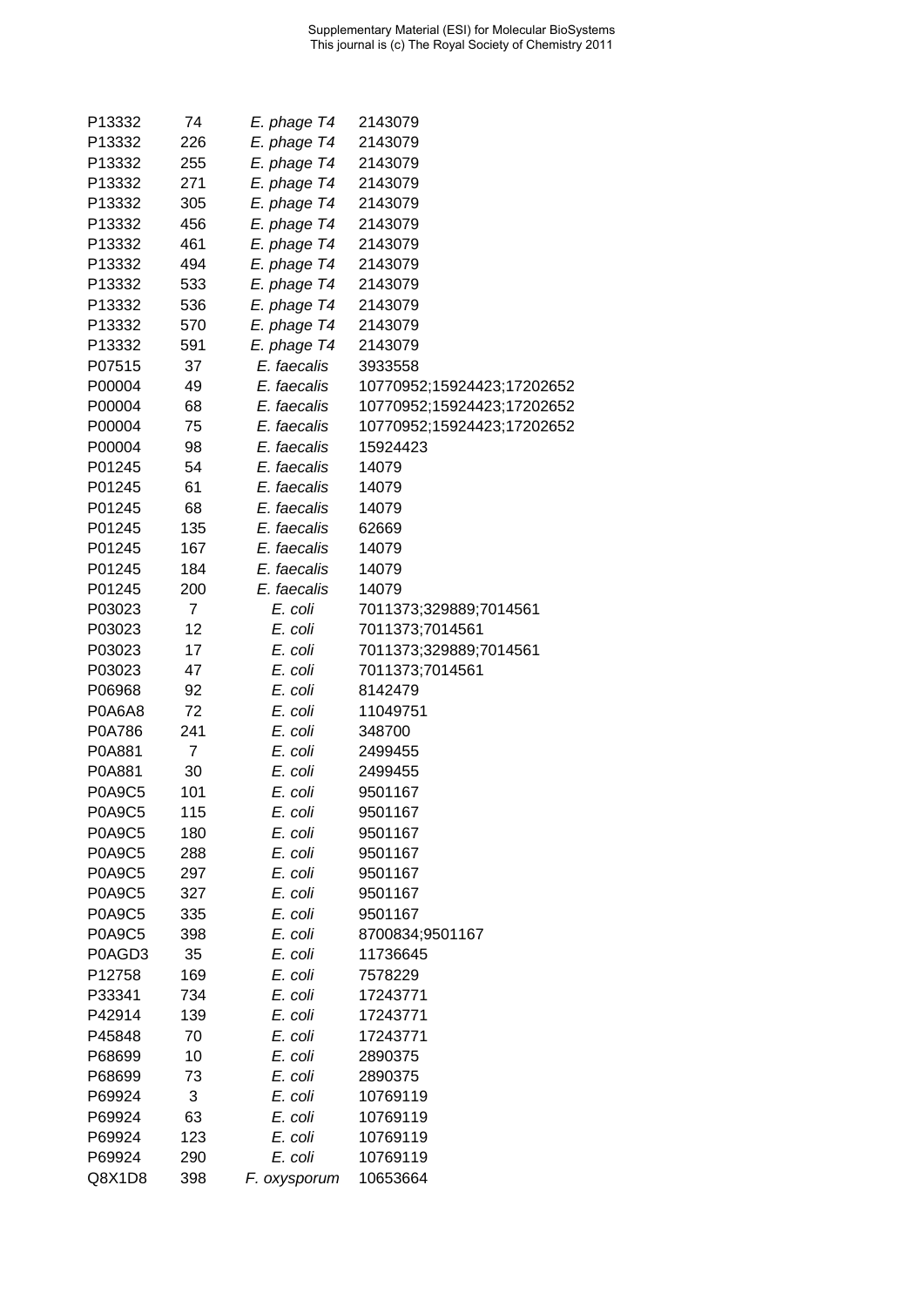| P00698 | 38  | F. oxysporum   | 4979752;5144265;4101514;2277035;16899211;19135975 |
|--------|-----|----------------|---------------------------------------------------|
| P00698 | 41  | F. oxysporum   | 4979752;5144265;4101514;2277035;16899211;19135975 |
| P00698 | 71  | F. oxysporum   | 4101514;16899211;19135975                         |
| P02701 | 57  | F. oxysporum   | 8645205;18983180;19551994                         |
| P02945 | 39  | H. salinarium  | 7016540;6286619;6549264;3427039;3004563           |
| P02945 | 77  | H. salinarium  | 7016540;6286619;6549264;3427039;3004563           |
| P02945 | 144 | H. salinarium  | 7016540                                           |
| P02945 | 146 | H. salinarium  | 7016540                                           |
| P01050 | 3   | H. medicinalis | 1991108                                           |
| P01050 | 63  | H. medicinalis | 1991108                                           |
| P00338 | 10  | H. sapiens     | 19741252                                          |
| P00338 | 83  | H. sapiens     | 19741252                                          |
| P00338 | 239 | H. sapiens     | 19741252                                          |
| P00390 | 150 | H. sapiens     | 9005440;11705998                                  |
| P00390 | 158 | H. sapiens     | 9005440;11705998                                  |
| P00558 | 76  | H. sapiens     | 19741252;17497906                                 |
| P00558 | 161 | H. sapiens     | 17497906                                          |
| P00558 | 196 | H. sapiens     | 19741252                                          |
| P00709 | 37  | H. sapiens     | 812700                                            |
| P00709 | 122 | H. sapiens     | 812700                                            |
| P00734 | 553 | H. sapiens     | 1988465                                           |
| P00747 | 416 | H. sapiens     | 2996892                                           |
| P00747 | 425 | H. sapiens     | 2996892                                           |
| P00749 | 44  | H. sapiens     | 7548000                                           |
| P01009 | 62  | H. sapiens     | 3499901                                           |
| P01009 | 162 | H. sapiens     | 3499901                                           |
| P01009 | 184 | H. sapiens     | 3499901                                           |
| P01009 | 211 | H. sapiens     | 3499901                                           |
| P01009 | 268 | H. sapiens     | 3499901                                           |
| P01009 | 321 | H. sapiens     | 3499901                                           |
| P01024 | 686 | H. sapiens     | 2410424                                           |
| P01024 | 730 | H. sapiens     | 2410424                                           |
| P01031 | 700 | H. sapiens     | 2410424                                           |
| P01112 | 4   | H. sapiens     | 16841939                                          |
| P01112 | 40  | H. sapiens     | 16841939                                          |
| P01112 | 96  | H. sapiens     | 16841939                                          |
| P01112 | 137 | H. sapiens     | 16841939                                          |
| P01112 | 157 | H. sapiens     | 16841939                                          |
| P01857 | 161 | H. sapiens     | 2784672                                           |
| P01857 | 202 | H. sapiens     | 2784672                                           |
| P02462 | 348 | H. sapiens     | 17334231                                          |
| P02462 | 534 | H. sapiens     | 17334231                                          |
| P02647 | 42  | H. sapiens     | 15574409;15498770                                 |
| P02647 | 53  | H. sapiens     | 15574409;15498770                                 |
| P02647 | 190 | H. sapiens     | 15574409;15498770                                 |
| P02647 | 216 | H. sapiens     | 15574409                                          |
| P02647 | 260 | H. sapiens     | 15574409                                          |
| P02675 | 322 | H. sapiens     | 18818200                                          |
| P02675 | 452 | H. sapiens     | 18818200                                          |
| P04114 | 103 | H. sapiens     | 18713619                                          |
| P04114 | 144 | H. sapiens     | 17275684                                          |
| P04114 | 276 | H. sapiens     | 18713619                                          |
| P04114 | 413 | H. sapiens     | 18713619                                          |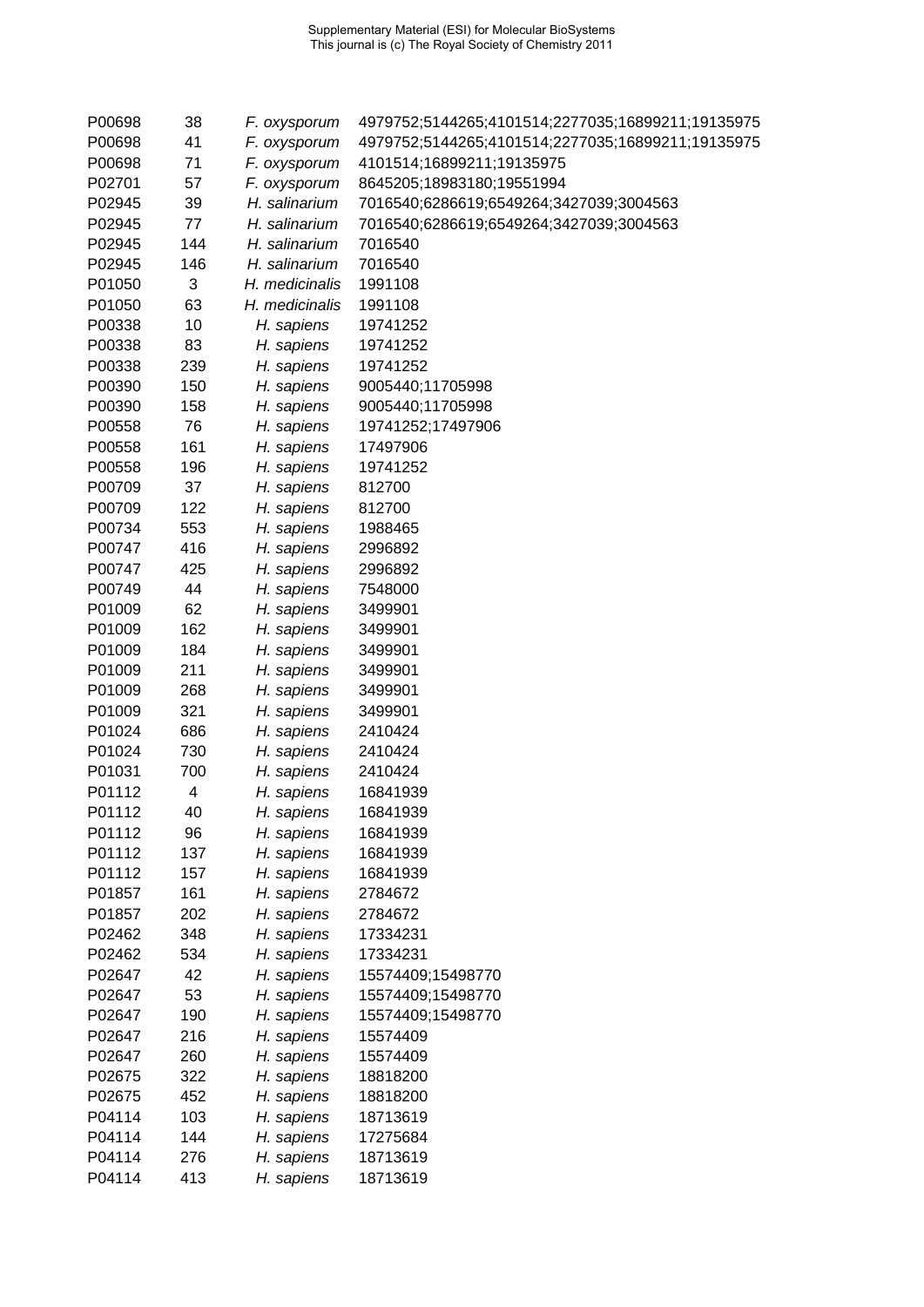| P04114 | 666  | H. sapiens | 18713619                            |
|--------|------|------------|-------------------------------------|
| P04114 | 720  | H. sapiens | 18713619                            |
| P04114 | 2524 | H. sapiens | 17275684;18713619                   |
| P04114 | 3139 | H. sapiens | 18713619                            |
| P04114 | 3295 | H. sapiens | 17275684;18713619                   |
| P04114 | 3489 | H. sapiens | 18713619                            |
| P04114 | 3771 | H. sapiens | 18713619                            |
| P04114 | 4088 | H. sapiens | 18713619                            |
| P04114 | 4116 | H. sapiens | 17275684                            |
| P04114 | 4141 | H. sapiens | 18713619                            |
| P04114 | 4211 | H. sapiens | 17275684                            |
| P04179 | 58   | H. sapiens | 9484232;9603906;10334867;16443160   |
| P04179 | 69   | H. sapiens | 9484232                             |
| P04179 | 217  | H. sapiens | 9484232                             |
| P04637 | 327  | H. sapiens | 20499882                            |
| P05141 | 195  | H. sapiens | 19741252                            |
| P05181 | 71   | H. sapiens | 17907788                            |
| P05181 | 318  | H. sapiens | 17907788                            |
| P05181 | 381  | H. sapiens | 17907788                            |
| P05181 | 423  | H. sapiens | 17907788                            |
| P05230 | 30   | H. sapiens | 14592461                            |
| P05230 | 70   | H. sapiens | 14592461                            |
| P05230 | 109  | H. sapiens | 14592461                            |
| P05230 | 112  | H. sapiens | 14592461                            |
| P05230 | 140  | H. sapiens | 14592461                            |
| P06576 | 196  | H. sapiens | 19650768                            |
| P06576 | 230  | H. sapiens | 15699043                            |
| P06576 | 247  | H. sapiens | 19650768;17497906                   |
| P06576 | 269  | H. sapiens | 19347761;17497906                   |
| P06576 | 331  | H. sapiens | 19650768                            |
| P06576 | 395  | H. sapiens | 19741252;19650768;17497906;12857734 |
| P06576 | 418  | H. sapiens | 19741252;19650768;17497906          |
| P06576 | 508  | H. sapiens | 17497906                            |
| P06748 | 67   | H. sapiens | 19741252                            |
| P07195 | 84   | H. sapiens | 19741252                            |
| P07195 | 240  | H. sapiens | 19741252;7092806                    |
| P07311 | 92   | H. sapiens | 19741252                            |
| P07339 | 232  | H. sapiens | 19125694                            |
| P07355 | 30   | H. sapiens | 19741252                            |
| P07737 | 60   | H. sapiens | 19741252                            |
| P07737 | 129  | H. sapiens | 19741252                            |
| P07900 | 197  | H. sapiens | 17497906                            |
| P07900 | 216  | H. sapiens | 17497906                            |
| P07900 | 313  | H. sapiens | 19741252                            |
| P07900 | 627  | H. sapiens | 19741252                            |
| P07910 | 139  | H. sapiens | 19741252                            |
| P07954 | 54   | H. sapiens | 19741252                            |
| P07954 | 270  | H. sapiens | 19741252                            |
| P08133 | 218  | H. sapiens | 19741252                            |
| P08572 | 327  | H. sapiens | 17334231                            |
| P08572 | 1081 | H. sapiens | 17334231                            |
| P08590 | 73   | H. sapiens | 20518849                            |
| P08590 | 185  | H. sapiens | 20518849                            |
|        |      |            |                                     |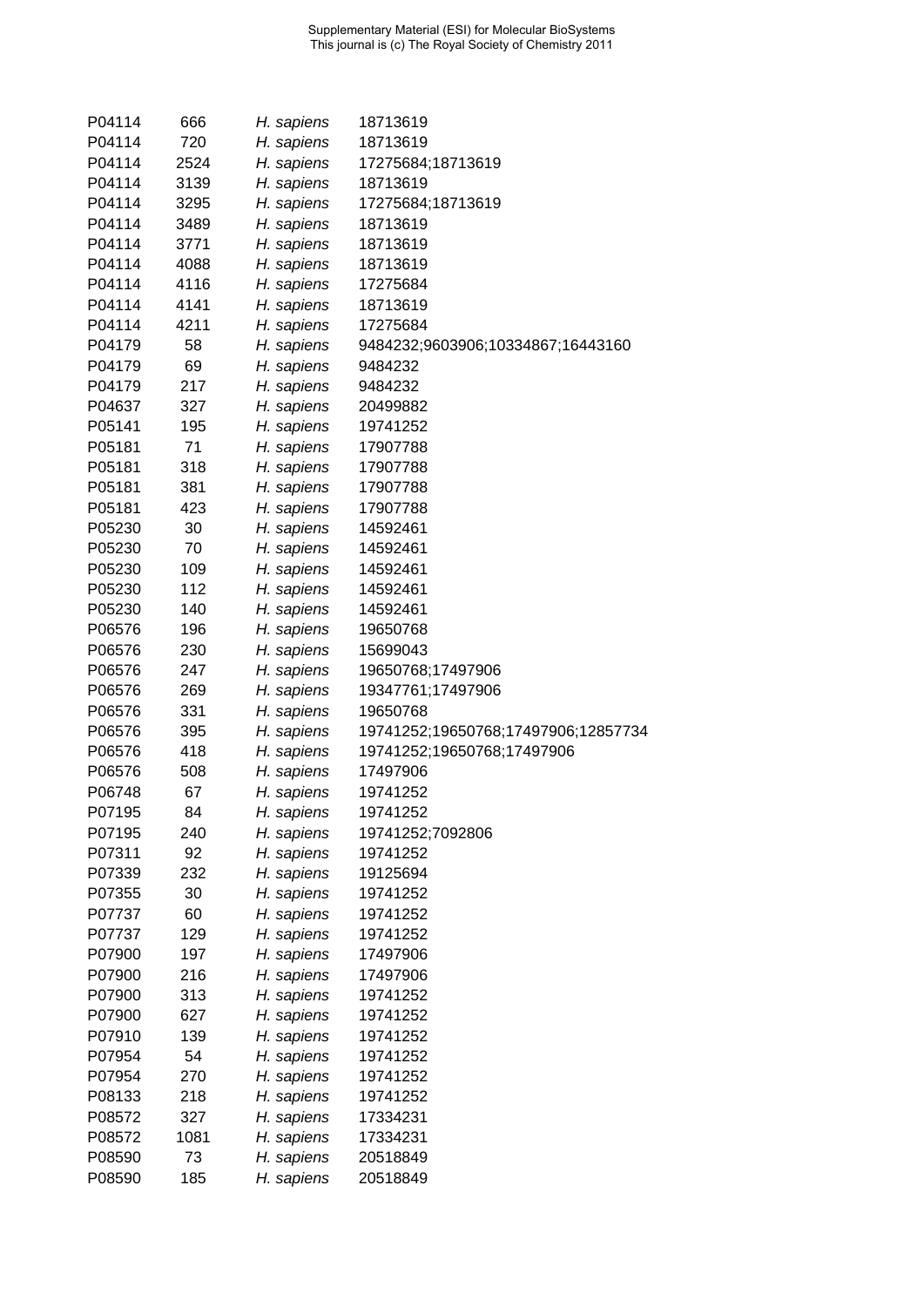| P08670        | 11  | H. sapiens | 19242934                            |
|---------------|-----|------------|-------------------------------------|
| P08670        | 30  | H. sapiens | 19741252                            |
| P08670        | 276 | H. sapiens | 19741252                            |
| P09211        | 50  | H. sapiens | 19741252                            |
| P09237        | 167 | H. sapiens | 15487974                            |
| P09429        | 78  | H. sapiens | 19741252                            |
| P0C7M2        | 128 | H. sapiens | 19741252                            |
| <b>P0C7M2</b> | 167 | H. sapiens | 17497906                            |
| P10145        | 40  | H. sapiens | 10433951                            |
| P10153        | 60  | H. sapiens | 18694936                            |
| P10276        | 208 | H. sapiens | 10694383                            |
| P10276        | 277 | H. sapiens | 10694383                            |
| P10276        | 362 | H. sapiens | 10694383                            |
| P10636-       | 18  | H. sapiens | 15683253;16566606;17050703          |
| P10636-       | 29  | H. sapiens | 15683253;16566606;17050703          |
| P10636-       | 197 | H. sapiens | 15683253;16566606;17050703;17768677 |
| P10636-       | 310 | H. sapiens | 15683253;16566606;17050703;17497906 |
|               |     |            |                                     |
| P10636-       | 394 | H. sapiens | 15683253;16566606;17050703          |
| P10768        | 202 | H. sapiens | 19741252                            |
| P10768        | 211 | H. sapiens | 19741252                            |
| P10809        | 243 | H. sapiens | 19741252                            |
| P10809        | 503 | H. sapiens | 19741252                            |
| P11142        | 41  | H. sapiens | 17497906                            |
| P11142        | 115 | H. sapiens | 19741252                            |
| P11142        | 134 | H. sapiens | 19741252;16800626                   |
| P11142        | 149 | H. sapiens | 12821649;17497906                   |
| P11142        | 183 | H. sapiens | 17497906                            |
| P11142        | 371 | H. sapiens | 17497906                            |
| P11413        | 401 | H. sapiens | 19741252                            |
| P11586        | 52  | H. sapiens | 19741252                            |
| P11586        | 258 | H. sapiens | 19741252                            |
| P11678        | 488 | H. sapiens | 18694936                            |
| P12004        | 60  | H. sapiens | 19741252                            |
| P12724        | 60  | H. sapiens | 18694936                            |
| P13010        | 295 | H. sapiens | 19741252                            |
| P13073        | 38  | H. sapiens | 19741252                            |
| P13639        | 434 | H. sapiens | 19741252                            |
| P13639        | 443 | H. sapiens | 19741252                            |
| P13639        | 671 | H. sapiens | 19741252                            |
| P13796        | 598 | H. sapiens | 19741252                            |
| P13929        | 44  | H. sapiens | 7269977;17497906;19741252           |
| P13929        | 57  | H. sapiens | 7269977                             |
| P13929        | 131 | H. sapiens | 7269977;14607522                    |
| P13929        | 189 | H. sapiens | 7269977;14607522;19741252           |
| P13929        | 200 | H. sapiens | 7269977                             |
| P13929        | 236 | H. sapiens | 7269977                             |
| P13929        | 252 | H. sapiens | 7269977;17497906                    |
| P13929        | 257 | H. sapiens | 7269977                             |
| P13929        | 280 | H. sapiens | 7269977                             |
| P13929        | 287 | H. sapiens | 7269977                             |
| P13929        | 407 | H. sapiens | 7269977                             |
| P14618        | 105 | H. sapiens | 17497906                            |
| P14618        | 148 | H. sapiens | 19741252;15851474                   |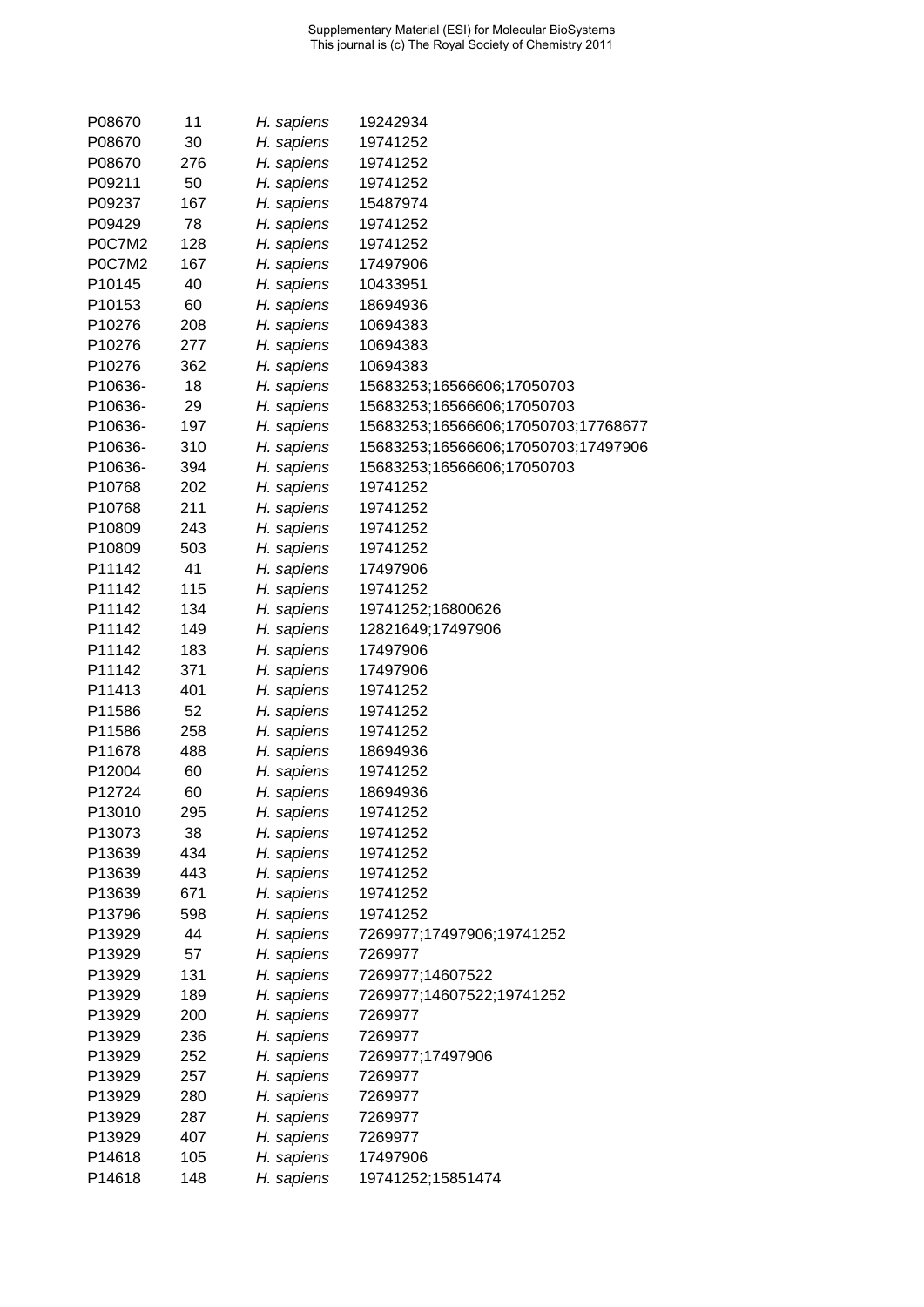| P14625             | 677  | H. sapiens | 19741252                 |
|--------------------|------|------------|--------------------------|
| P14649             | 86   | H. sapiens | 19741252                 |
| P14902             | 15   | H. sapiens | 16365430                 |
| P14902             | 345  | H. sapiens | 16365430                 |
| P14902             | 353  | H. sapiens | 16365430                 |
| P <sub>15311</sub> | 424  | H. sapiens | 19741252                 |
| P15880             | 266  | H. sapiens | 19741252                 |
| P16284             | 713  | H. sapiens | 12207897                 |
| P16401             | 74   | H. sapiens | 17497906;19741252        |
| P18669             | 50   | H. sapiens | 15699043                 |
| P18669             | 92   | H. sapiens | 17497906                 |
| P18669             | 142  | H. sapiens | 19741252                 |
| P19338             | 351  | H. sapiens | 19741252                 |
| P19338             | 525  | H. sapiens | 19741252                 |
| P19652             | 45   | H. sapiens | 1276136                  |
| P19652             | 55   | H. sapiens | 1276136                  |
| P19652             | 68   | H. sapiens | 1276136                  |
| P19652             | 96   | H. sapiens | 1276136                  |
| P19652             | 109  | H. sapiens | 1276136                  |
| P19652             | 133  | H. sapiens | 1276136                  |
| P19652             | 145  | H. sapiens | 1276136                  |
| P19652             | 175  | H. sapiens | 1276136                  |
| P19784             | 13   | H. sapiens | 19741252                 |
| P20618             | 158  | H. sapiens | 19741252                 |
| P20700             | 82   | H. sapiens | 19741252                 |
| P20700             | 121  | H. sapiens | 19741252                 |
| P20700             | 482  | H. sapiens | 19741252                 |
| P20813             | 111  | H. sapiens | 6722175;3202847          |
| P20813             | 190  | H. sapiens | 12588183                 |
| P20813             | 203  | H. sapiens | 12588183                 |
| P20813             | 235  | H. sapiens | 6722175;3202847          |
| P20813             | 244  | H. sapiens | 17907788                 |
| P20813             | 268  | H. sapiens | 17907788                 |
| P20813             | 348  | H. sapiens | 6722175;3202847          |
| P20813             | 354  | H. sapiens | 17907788                 |
| P20813             | 380  | H. sapiens | 6722175;3202847;17907788 |
| P20813             | 484  | H. sapiens | 6722175;3202847          |
| P21333             | 373  | H. sapiens | 19741252                 |
| P21333             | 1308 | H. sapiens | 19741252                 |
| P22102             | 417  | H. sapiens | 19741252                 |
| P22234             | 22   | H. sapiens | 19741252                 |
| P23193             | 126  | H. sapiens | 19741252                 |
| P23193             | 273  | H. sapiens | 19741252                 |
| P23246             | 691  | H. sapiens | 19741252                 |
| P23528             | 68   | H. sapiens | 19741252;17497906        |
| P23528             | 140  | H. sapiens | 19741252                 |
| P24071             | 223  | H. sapiens | 15555551                 |
| P24666             | 88   | H. sapiens | 19741252                 |
| P25205             | 147  | H. sapiens | 19741252                 |
| P25205             | 456  | H. sapiens | 19741252                 |
| P25705             | 337  | H. sapiens | 17497906                 |
| P25705             | 440  | H. sapiens | 19741252                 |
| P25788             | 8    | H. sapiens | 19741252                 |
|                    |      |            |                          |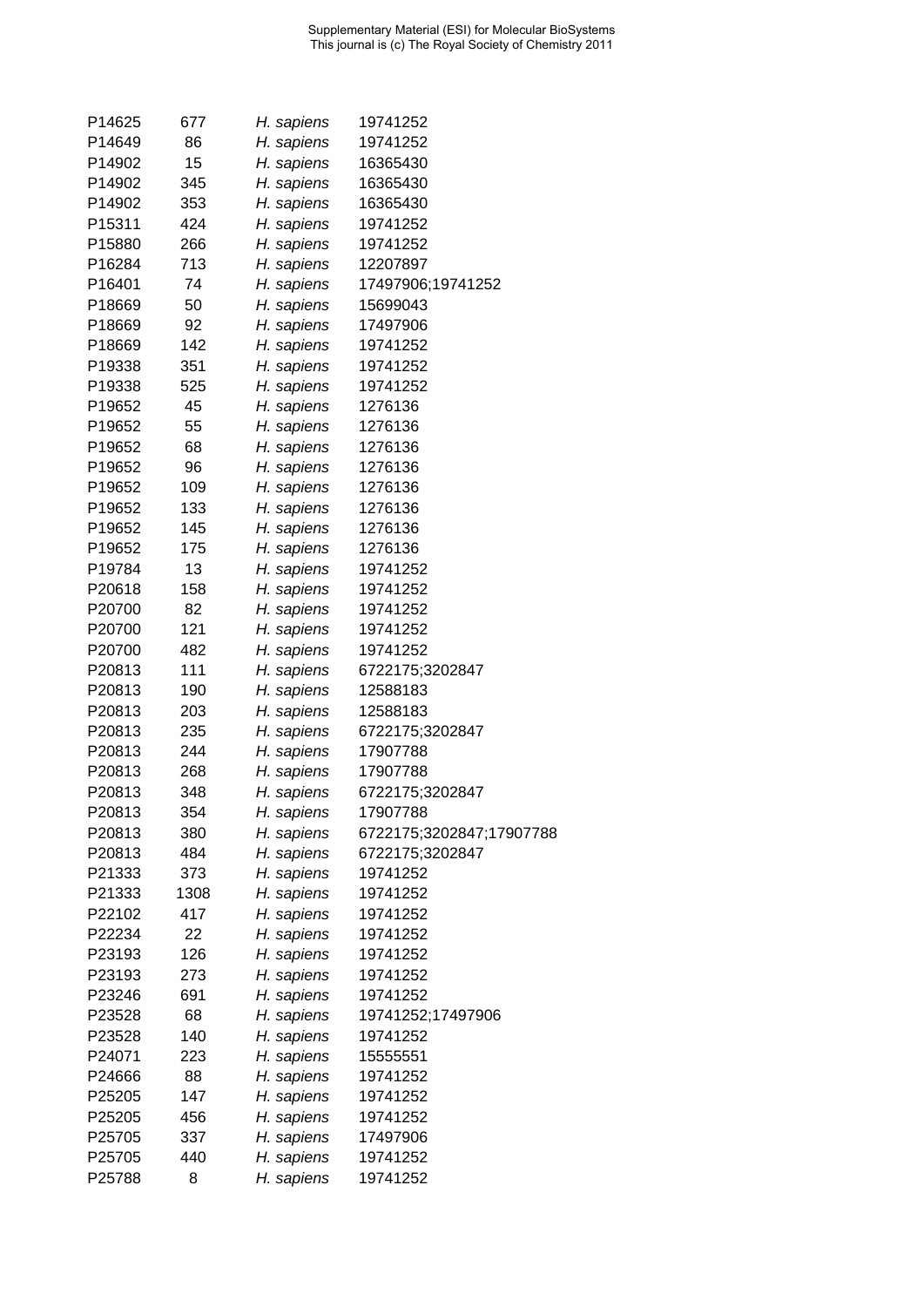| P25963           | 181        | H. sapiens               | 17910475             |
|------------------|------------|--------------------------|----------------------|
| P25963           | 305        | H. sapiens               | 17910475             |
| P26038           | 85         | H. sapiens               | 19741252             |
| P26599           | 247        | H. sapiens               | 19741252             |
| P26599           | 430        | H. sapiens               | 19741252             |
| P26639           | 252        | H. sapiens               | 19741252             |
| P26639           | 298        | H. sapiens               | 19741252             |
| P27361           | 156        | H. sapiens               | 20383279             |
| P27797           | 285        | H. sapiens               | 19741252             |
| P27816           | 1001       | H. sapiens               | 19741252             |
| P27824           | 70         | H. sapiens               | 19741252             |
| P28072           | 59         | H. sapiens               | 19741252             |
| P29372           | 162        | H. sapiens               | 19864471             |
| P29474           | 81         | H. sapiens               | 18756022             |
| P29474           | 163        | H. sapiens               | 18756022             |
| P29474           | 210        | H. sapiens               | 18756022             |
| P29474           | 331        | H. sapiens               | 18756022             |
| P29474           | 357        |                          | 18756022             |
| P29474           | 373        | H. sapiens               | 18756022             |
| P29474           | 410        | H. sapiens               | 18756022             |
| P29474           | 524        | H. sapiens<br>H. sapiens | 18756022             |
| P29474           | 534        | H. sapiens               | 18756022             |
|                  |            |                          |                      |
| P29474           | 556        | H. sapiens               | 18756022             |
| P29474           | 609        | H. sapiens               | 18756022             |
| P29474           | 657        | H. sapiens               | 18756022             |
| P29474<br>P29474 | 793<br>939 | H. sapiens               | 18756022<br>18756022 |
| P29474           | 940        | H. sapiens               | 18756022             |
| P29474           | 962        | H. sapiens               | 18756022             |
| P29474           | 973        | H. sapiens               | 18756022             |
|                  |            | H. sapiens               |                      |
| P29474           | 1087       | H. sapiens               | 18756022             |
| P29474           | 1155       | H. sapiens               | 18756022             |
| P29692           | 26         | H. sapiens               | 19741252             |
| P30086           | 64         | H. sapiens               | 19741252             |
| P30086           | 106        | H. sapiens               | 17497906             |
| P30101           | 67         | H. sapiens               | 19741252             |
| P30101           | 100        | H. sapiens               | 19741252             |
| P31948           | 354        | H. sapiens               | 19741252             |
| P32969           | 180        | H. sapiens               | 19741252             |
| P33993           | 21         | H. sapiens               | 19741252             |
| P34913           | 383        | H. sapiens               | 19704161             |
| P34913           | 466        | H. sapiens               | 19704161             |
| P34932           | 336        | H. sapiens               | 19741252             |
| P35080           | 99         | H. sapiens               | 19741252             |
| P35228           | 299        | H. sapiens               | 12097137             |
| P35228           | 336        | H. sapiens               | 12097137             |
| P35228           | 446        | H. sapiens               | 12097137             |
| P35228           | 698        | H. sapiens               | 12097137             |
| P35247           | 248        | H. sapiens               | 19126597             |
| P35247           | 326        | H. sapiens               | 19126597             |
| P35247           | 334        | H. sapiens               | 19126597             |
| P35250           | 322        | H. sapiens               | 19741252             |
| P35520           | 223        | H. sapiens               | 19733148             |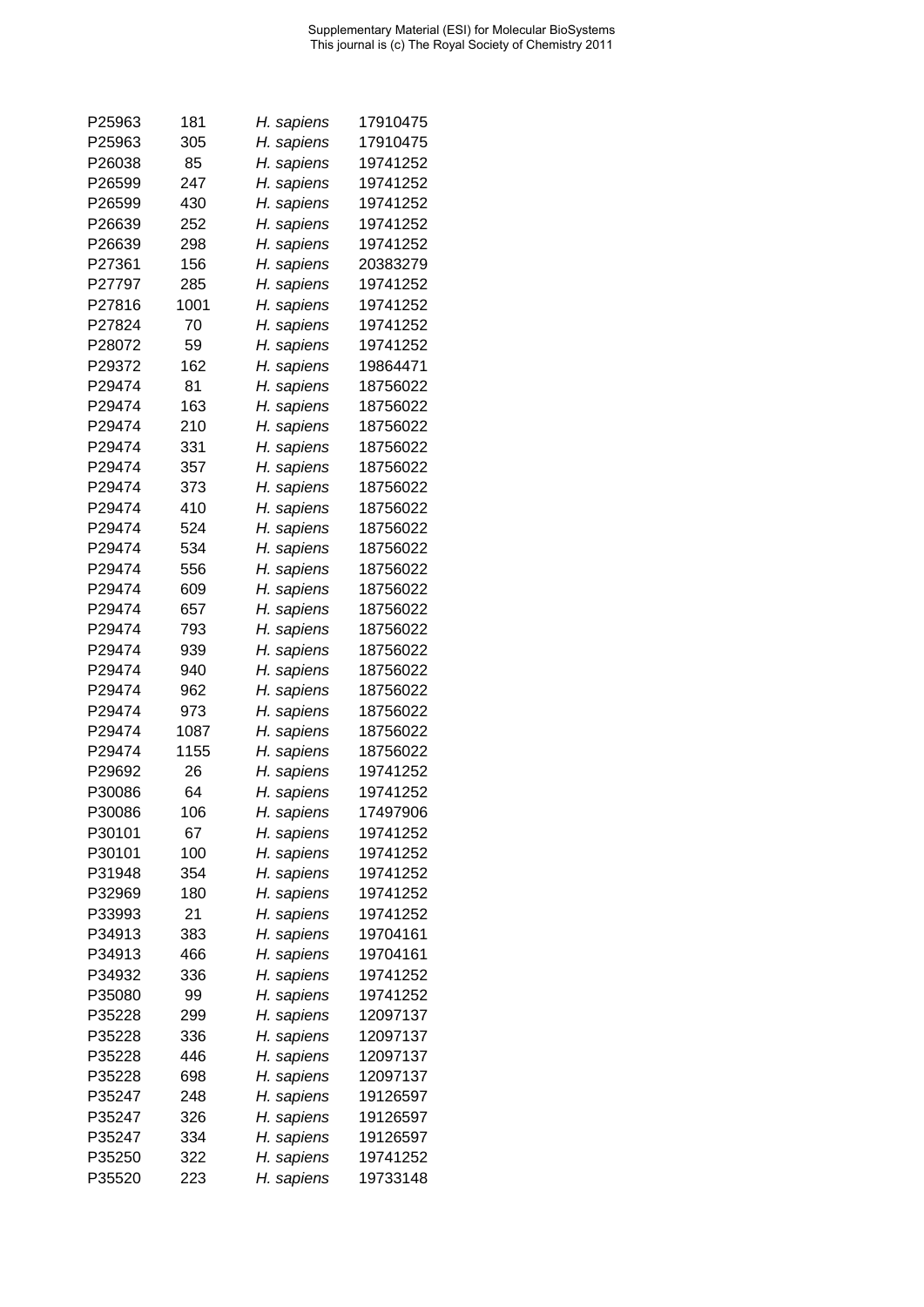| P35606 | 794        | H. sapiens | 19741252                                     |
|--------|------------|------------|----------------------------------------------|
| P35637 | 468        | H. sapiens | 19741252                                     |
| P35998 | 4          | H. sapiens | 19741252                                     |
| P36578 | 184        | H. sapiens | 19741252                                     |
| P36578 | 277        | H. sapiens | 19741252                                     |
| P36776 | 473        | H. sapiens | 19741252                                     |
| P36959 | 318        | H. sapiens | 19741252                                     |
| P37802 | 192        | H. sapiens | 19741252                                     |
| P37837 | 206        | H. sapiens | 19741252                                     |
| P37840 | 39         | H. sapiens | 11062131;12031537;19697948;15699043;17497906 |
| P37840 | 125        | H. sapiens | 11062131;12031537;19697948                   |
| P37840 | 133        | H. sapiens | 11062131;12031537;19697948                   |
| P37840 | 136        | H. sapiens | 11062131;12031537;19697948                   |
| P38159 | 304        | H. sapiens | 19741252                                     |
| P38646 | 196        | H. sapiens | 12821649                                     |
| P38646 | 652        | H. sapiens | 19741252                                     |
| P40926 | 56         | H. sapiens | 17497906;18708664                            |
| P40926 | 80         | H. sapiens | 18708664                                     |
| P40926 | 161        | H. sapiens | 19741252                                     |
| P41252 | 409        | H. sapiens | 19741252                                     |
| P42704 | 1321       | H. sapiens | 19741252                                     |
| P43243 | 202        | H. sapiens | 19741252                                     |
| P45452 | 338        | H. sapiens | 18495757                                     |
| P46459 | 294        | H. sapiens | 19741252                                     |
| P46779 | 77         | H. sapiens | 19741252                                     |
| P47813 | 106        | H. sapiens | 19741252                                     |
| P49207 | 13         | H. sapiens | 19741252                                     |
| P49321 | 540        | H. sapiens | 19741252                                     |
| P49368 | 247        | H. sapiens | 19741252                                     |
| P49368 | 359        | H. sapiens | 19741252                                     |
| P49458 | 51         | H. sapiens | 19741252                                     |
| P49588 | 690        | H. sapiens | 19741252                                     |
| P50395 | 111        | H. sapiens | 19741252                                     |
| P50395 | 229        | H. sapiens | 17497906                                     |
| P50990 | 304        | H. sapiens | 19741252                                     |
| P50990 | 468        | H. sapiens | 19741252                                     |
| P50991 | 269        | H. sapiens | 19741252                                     |
| P50991 | 282        | H. sapiens | 19741252                                     |
| P51149 | 28         |            | 19741252                                     |
| P52272 | 64         | H. sapiens | 19741252                                     |
| P52566 | 24         | H. sapiens | 19741252                                     |
| P53041 | 434        | H. sapiens |                                              |
| P53396 | 213        | H. sapiens | 19741252                                     |
|        |            | H. sapiens | 19741252                                     |
| P53396 | 227<br>384 | H. sapiens | 19741252                                     |
| P53396 |            | H. sapiens | 19741252                                     |
| P55072 | 644<br>11  | H. sapiens | 19741252                                     |
| P55769 |            | H. sapiens | 19741252                                     |
| P55884 | 449<br>59  | H. sapiens | 19741252                                     |
| P60468 |            | H. sapiens | 19741252                                     |
| P60842 | 70         | H. sapiens | 19741252                                     |
| P60842 | 197        | H. sapiens | 19741252                                     |
| P61088 | 76         | H. sapiens | 19741252                                     |
| P61158 | 16         | H. sapiens | 19741252                                     |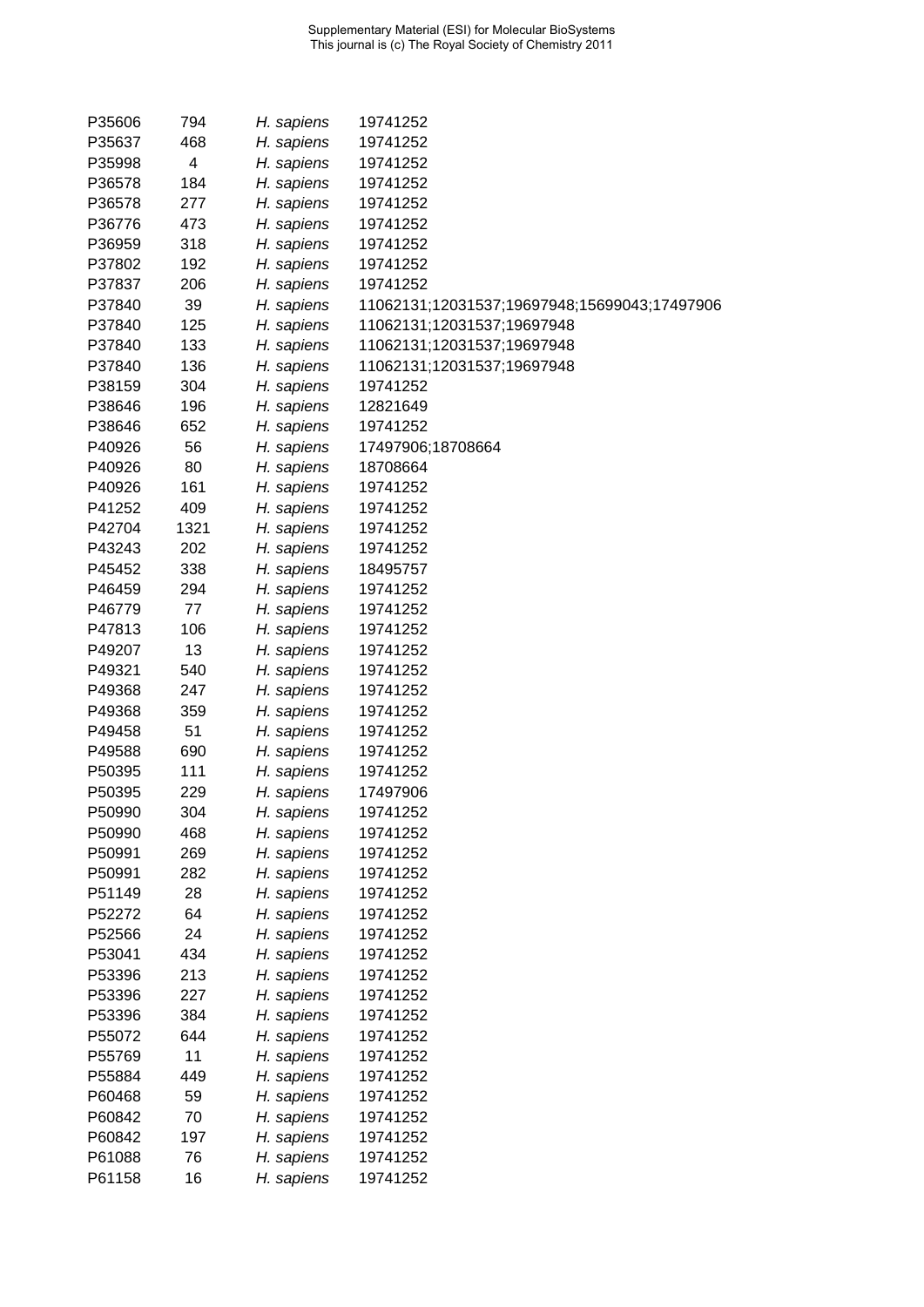| P61221 | 155  | H. sapiens | 19741252                                     |
|--------|------|------------|----------------------------------------------|
| P61221 | 594  | H. sapiens | 19741252                                     |
| P61247 | 155  | H. sapiens | 19741252                                     |
| P61604 | 88   | H. sapiens | 19741252                                     |
| P61927 | 27   | H. sapiens | 19741252                                     |
| P61978 | 72   | H. sapiens | 19741252                                     |
| P61978 | 323  | H. sapiens | 19741252                                     |
| P62081 | 177  | H. sapiens | 19741252                                     |
| P62136 | 255  | H. sapiens | 19741252                                     |
| P62158 | 100  | H. sapiens | 12693036;204335                              |
| P62158 | 139  | H. sapiens | 12693036;8011644;204335;212099               |
| P62195 | 121  | H. sapiens | 19741252                                     |
| P62241 | 83   | H. sapiens | 19741252                                     |
| P62241 | 188  | H. sapiens | 19741252                                     |
| P62249 | 115  | H. sapiens | 19741252                                     |
| P62263 | 72   | H. sapiens | 19741252                                     |
| P62273 | 34   | H. sapiens | 19741252                                     |
| P62280 | 55   | H. sapiens | 19741252                                     |
| P62701 | 82   | H. sapiens | 19741252                                     |
| P62750 | 117  | H. sapiens | 19741252                                     |
| P62750 | 144  | H. sapiens | 19741252                                     |
| P62805 | 52   | H. sapiens | 19741252;11723112;17497906                   |
| P62805 | 73   | H. sapiens | 19741252;11723112;17497906                   |
| P62805 | 89   | H. sapiens | 19741252;11723112;17497906                   |
| P62826 | 147  | H. sapiens | 19741252                                     |
| P62910 | 95   | H. sapiens | 19741252                                     |
| P62917 | 133  | H. sapiens | 19741252                                     |
| P62988 | 59   | H. sapiens | 16522858;19741252                            |
| P62993 | 209  | H. sapiens | 19741252                                     |
| P63220 | 12   | H. sapiens | 19741252                                     |
| P63244 | 52   | H. sapiens | 19741252                                     |
| P67775 | 284  | H. sapiens | 20100830                                     |
| P68104 | 29   | H. sapiens | 19741252                                     |
| P68104 | 254  | H. sapiens | 19741252                                     |
| P68871 | 131  | H. sapiens | 10828987;11735412;18161731                   |
| P68871 | 146  | H. sapiens | 17497906                                     |
| P69905 | 25   | H. sapiens | 10828987;11735412;18161731;17497906          |
| P69905 | 43   | H. sapiens | 10828987;11735412;18161731;17497906;18708664 |
| P69905 | 141  | H. sapiens | 10828987;11735412;18161731                   |
| P78344 | 751  | H. sapiens | 19741252                                     |
| P78371 | 213  | H. sapiens | 19741252                                     |
| P78417 | 108  | H. sapiens | 19741252                                     |
| P83731 | 11   | H. sapiens | 19741252                                     |
| P84103 | 32   | H. sapiens | 19741252                                     |
| Q00325 | 196  | H. sapiens | 19741252                                     |
| Q00610 | 377  | H. sapiens | 19741252                                     |
| Q00610 | 883  | H. sapiens | 19741252                                     |
| Q00610 | 921  | H. sapiens | 17497906                                     |
| Q00610 | 1237 | H. sapiens | 17497906                                     |
| Q00839 | 525  | H. sapiens | 19741252                                     |
| Q01130 | 3    | H. sapiens | 19741252                                     |
| Q01518 | 419  | H. sapiens | 19741252                                     |
|        |      |            |                                              |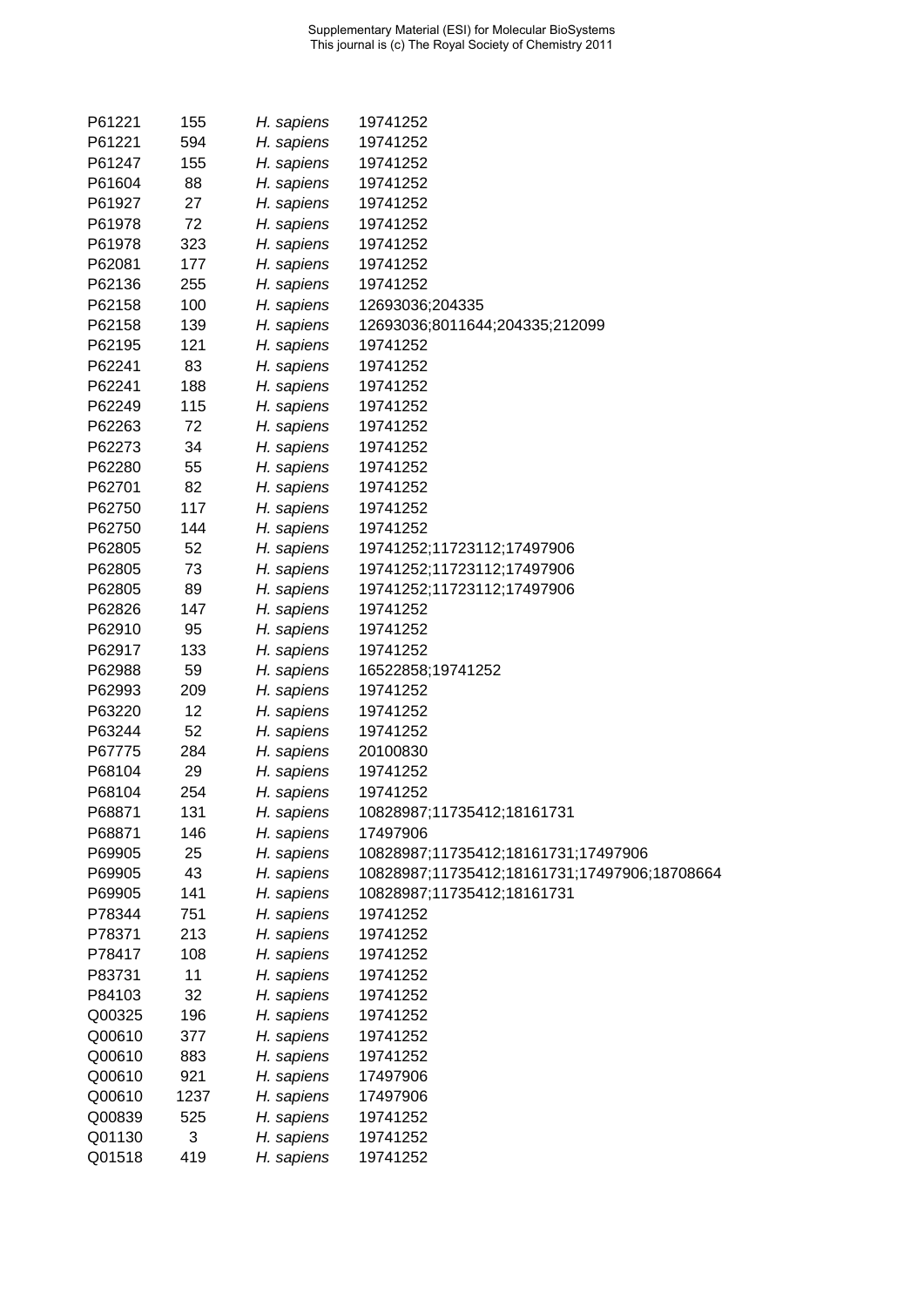| Q02297- | 208  | H. sapiens | 16980377 |
|---------|------|------------|----------|
| 6       |      |            |          |
| Q02297- | 224  | H. sapiens | 16980377 |
| 6       |      |            |          |
| Q02297- | 230  | H. sapiens | 16980377 |
| 6       |      |            |          |
| Q02543  | 110  | H. sapiens | 19741252 |
| Q02790  | 202  | H. sapiens | 19741252 |
| Q02878  | 240  | H. sapiens | 19741252 |
| Q03405  | 79   | H. sapiens | 7548000  |
| Q03405  | 109  | H. sapiens | 7548000  |
|         | 114  |            |          |
| Q03405  |      | H. sapiens | 7548000  |
| Q03405  | 171  | H. sapiens | 7548000  |
| Q03405  | 217  | H. sapiens | 7548000  |
| Q03405  | 258  | H. sapiens | 7548000  |
| Q04206  | 66   | H. sapiens | 15657065 |
| Q04206  | 152  | H. sapiens | 15657065 |
| Q04837  | 73   | H. sapiens | 19741252 |
| Q06547  | 126  | H. sapiens | 19741252 |
| Q06830  | 194  | H. sapiens | 19741252 |
| Q07955  | 37   | H. sapiens | 19741252 |
| Q07955  | 170  | H. sapiens | 19741252 |
| Q07955  | 189  | H. sapiens | 19741252 |
| Q08170  | 132  | H. sapiens | 19741252 |
| Q08211  | 200  | H. sapiens | 19741252 |
| Q08J23  | 646  | H. sapiens | 19741252 |
| Q09028  | 154  | H. sapiens | 19741252 |
| Q12906  | 579  | H. sapiens | 19741252 |
| Q12996  | 13   | H. sapiens | 19741252 |
| Q12996  | 159  | H. sapiens | 19741252 |
| Q13148  | 155  | H. sapiens | 19741252 |
|         |      |            |          |
| Q13237  | 354  | H. sapiens | 15555551 |
| Q13257  | 199  | H. sapiens | 19741252 |
| Q13263  | 242  | H. sapiens | 19741252 |
| Q13263  | 517  | H. sapiens | 19741252 |
| Q13347  | 308  | H. sapiens | 19741252 |
| Q13451  | 218  | H. sapiens | 19741252 |
| Q13547  | 87   | H. sapiens | 19741252 |
| Q13573  | 448  | H. sapiens | 19741252 |
| Q13765  | 120  | H. sapiens | 19741252 |
| Q13813  | 72   | H. sapiens | 19741252 |
| Q13813  | 942  | H. sapiens | 17497906 |
| Q13813  | 976  | H. sapiens | 19741252 |
| Q13813  | 1261 | H. sapiens | 17497906 |
| Q13813  | 1517 | H. sapiens | 17497906 |
| Q13813  | 2423 | H. sapiens | 18708664 |
| Q13936  | 2217 | H. sapiens | 17942635 |
| Q13976  | 345  | H. sapiens | 19487814 |
| Q13976  | 549  | H. sapiens | 19487814 |
| Q14204  | 627  | H. sapiens | 19741252 |
|         |      |            |          |
| Q14204  | 3641 | H. sapiens | 17497906 |
| Q14566  | 598  | H. sapiens | 19741252 |
| Q14683  | 105  | H. sapiens | 19741252 |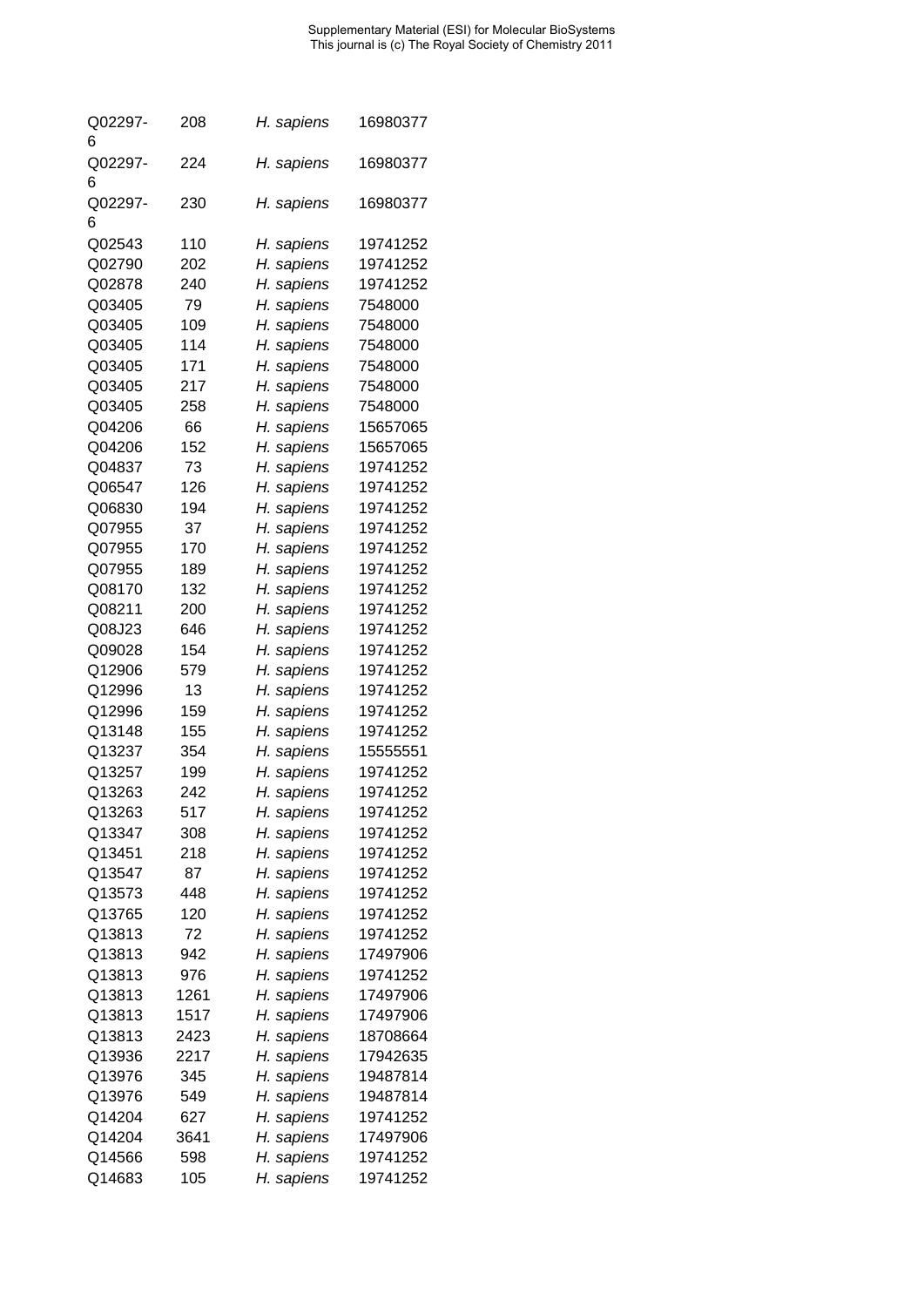| Q14683       | 575  | H. sapiens | 19741252                   |
|--------------|------|------------|----------------------------|
| Q14694       | 615  | H. sapiens | 19741252                   |
| Q14847       | 257  | H. sapiens | 19741252                   |
| Q15019       | 129  | H. sapiens | 19741252                   |
| Q15056       | 12   | H. sapiens | 19741252                   |
| Q15056       | 86   | H. sapiens | 19741252                   |
| Q15056       | 101  | H. sapiens | 19741252                   |
| Q15181       | 17   | H. sapiens | 19741252                   |
| Q15181       | 169  | H. sapiens | 19741252                   |
| Q15365       | 183  | H. sapiens | 19741252                   |
| Q15370       | 45   | H. sapiens | 19741252                   |
| Q15393       | 1029 | H. sapiens | 19741252                   |
| Q15427       | 16   | H. sapiens | 19741252                   |
| Q15428       | 54   |            |                            |
|              |      | H. sapiens | 19741252                   |
| Q15428       | 155  | H. sapiens | 19741252                   |
| Q15459       | 44   | H. sapiens | 19741252                   |
| Q15459       | 456  | H. sapiens | 19741252                   |
| Q16539-<br>2 | 132  | H. sapiens | 16878296                   |
| Q16539-<br>2 | 245  | H. sapiens | 16878296                   |
| Q16539-      | 258  | H. sapiens | 16878296                   |
| 2            |      |            |                            |
|              |      |            |                            |
| Q16595       | 143  | H. sapiens | 19853582                   |
| Q16595       | 175  | H. sapiens | 19853582                   |
| Q16595       | 205  | H. sapiens | 19853582                   |
| Q16629       | 14   | H. sapiens | 19741252                   |
| Q16647       | 430  | H. sapiens | 16115610;12562775          |
| Q16695       | 42   | H. sapiens | 19741252;11723112;         |
| Q16891       | 33   | H. sapiens | 19741252                   |
| Q3MHD2       | 8    | H. sapiens | 19741252                   |
| Q52LJ0       | 25   | H. sapiens | 19741252                   |
| Q58FF8       | 56   | H. sapiens | 19741252                   |
| Q58FF8       | 198  | H. sapiens | 19741252                   |
| Q58FF8       | 260  | H. sapiens | 19741252                   |
| Q5JTV8       | 203  | H. sapiens | 19741252                   |
| Q6P2Q9       | 1204 | H. sapiens | 19741252                   |
| Q71U36       | 83   | H. sapiens | 16800626                   |
| Q71U36       | 103  | H. sapiens | 17497906                   |
| Q71U36       | 108  | H. sapiens | 17497906;18708664          |
| Q71U36       | 161  | H. sapiens | 19741252;15887183          |
| Q71U36       | 224  | H. sapiens | 19741252;17497906;16257120 |
| Q71U36       | 262  | H. sapiens | 17497906                   |
| Q71U36       | 272  | H. sapiens | 17497906                   |
| Q71U36       | 282  | H. sapiens | 16800626                   |
| Q71U36       | 357  | H. sapiens | 19741252;17497906;15887183 |
| Q71U36       | 451  | H. sapiens | 10339593                   |
| Q71UM5       | 31   | H. sapiens | 19741252                   |
| Q7KZF4       | 329  | H. sapiens | 19741252                   |
| Q7L014       | 1020 | H. sapiens | 19741252                   |
| Q86VP6       | 723  | H. sapiens | 19741252                   |
| Q8IWL2       | 181  | H. sapiens | 10781434                   |
| Q8IWL2       | 184  | H. sapiens | 8914938;10781434           |
|              |      |            |                            |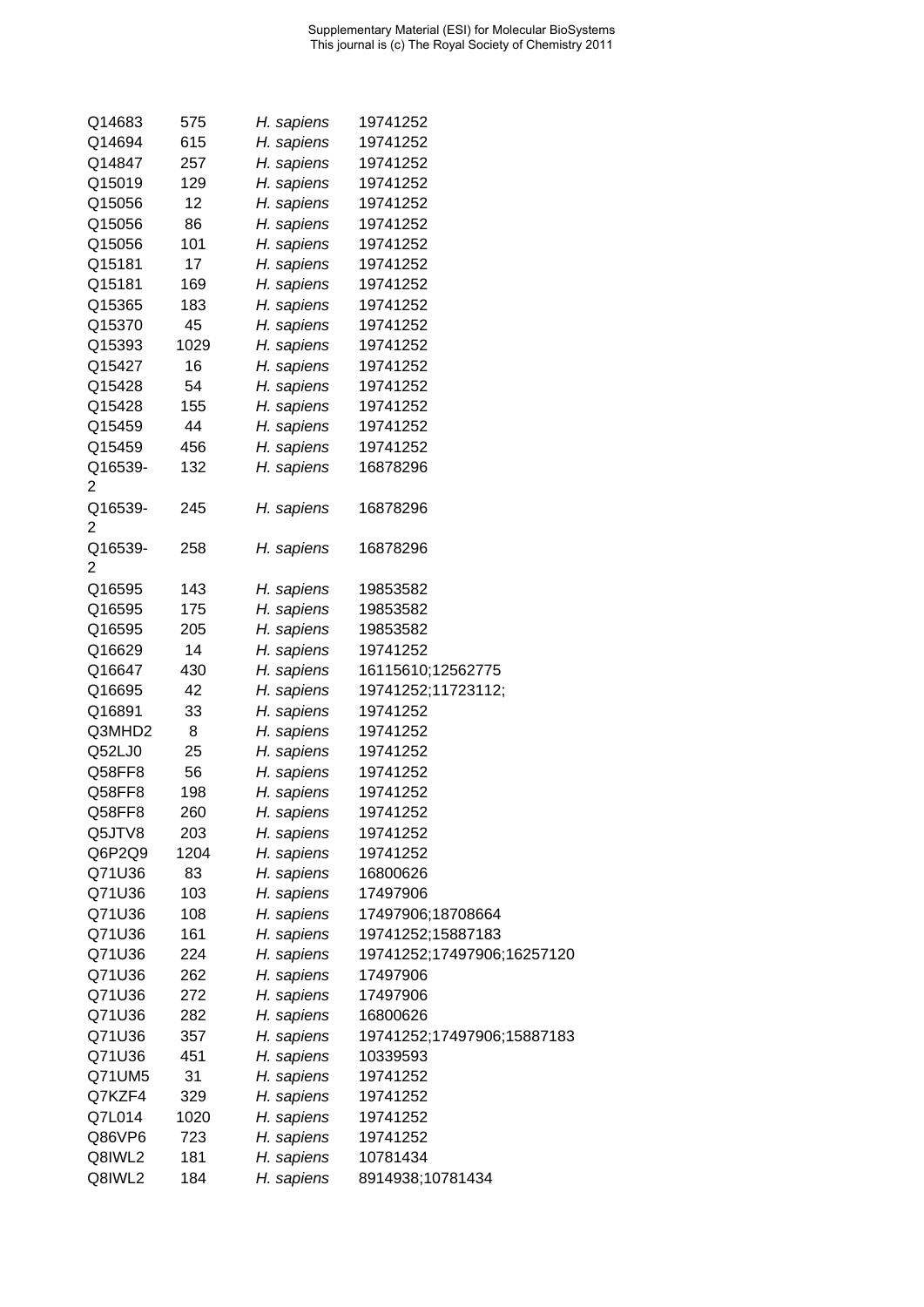| Q8IWL2 | 186 | H. sapiens | 8914938;10781434 |
|--------|-----|------------|------------------|
| Q8IWL2 | 240 | H. sapiens | 8914938;10781434 |
| Q8IXH7 | 56  | H. sapiens | 19741252         |
| Q8N684 | 408 | H. sapiens | 19741252         |
| Q8NHL6 | 58  | H. sapiens | 19583775         |
| Q8NHL6 | 99  | H. sapiens | 19583775         |
| Q8NHL6 | 100 | H. sapiens | 19583775         |
| Q8NHL6 | 122 | H. sapiens | 19583775         |
| Q8NHL6 | 252 | H. sapiens | 19583775         |
| Q8NHL6 | 378 | H. sapiens | 19583775         |
| Q8NHL6 | 406 | H. sapiens | 16777052         |
| Q8NHW  | 24  | H. sapiens | 19741252         |
| Q92526 | 250 | H. sapiens | 19741252         |
| Q92900 | 946 | H. sapiens | 19741252         |
| Q92922 | 66  | H. sapiens | 19741252         |
| Q96AE4 | 438 | H. sapiens | 19741252         |
| Q96IX5 | 10  | H. sapiens | 19741252         |
| Q96PK6 | 273 | H. sapiens | 19741252         |
| Q96QR8 | 254 | H. sapiens | 19741252         |
| Q99614 | 188 | H. sapiens | 19741252         |
| Q99727 | 114 | H. sapiens | 18336787         |
| Q99727 | 188 | H. sapiens | 18336787         |
| Q99727 | 190 | H. sapiens | 18336787         |
| Q99727 | 195 | H. sapiens | 18336787         |
| Q99832 | 222 | H. sapiens | 19741252         |
| Q9BUJ2 | 729 | H. sapiens | 19741252         |
| Q9BWJ5 | 18  | H. sapiens | 19741252         |
| Q9BZK7 | 13  | H. sapiens | 19741252         |
| Q9H074 | 386 | H. sapiens | 19741252         |
| Q9H0D6 | 764 | H. sapiens | 19741252         |
| Q9H3K2 | 308 | H. sapiens | 19741252         |
| Q9H3K6 | 7   | H. sapiens | 19741252         |
| Q9NPD3 | 12  | H. sapiens | 19741252         |
| Q9NR30 | 434 | H. sapiens | 19741252         |
| Q9NR45 | 71  | H. sapiens | 19741252         |
| Q9NUV9 | 290 | H. sapiens | 19741252         |
| Q9NYF8 | 322 | H. sapiens | 19741252         |
| Q9NZ32 | 4   | H. sapiens | 19741252         |
| Q9P2J5 | 336 | H. sapiens | 19741252         |
| Q9UHB9 | 364 | H. sapiens | 19741252         |
| Q9UHD1 | 292 | H. sapiens | 19741252         |
| Q9UI10 | 147 | H. sapiens | 19741252         |
| Q9UKK9 | 36  | H. sapiens | 19741252         |
| Q9UKY7 | 95  | H. sapiens | 19741252         |
| Q9UL46 | 187 | H. sapiens | 19741252         |
| Q9UN86 | 29  | H. sapiens | 19741252         |
| Q9UNZ2 | 167 | H. sapiens | 19741252         |
| Q9Y230 | 430 | H. sapiens | 19741252         |
| Q9Y285 | 292 | H. sapiens | 19741252         |
| Q9Y2W1 | 710 | H. sapiens | 19741252         |
| Q9Y2W2 | 124 | H. sapiens | 19741252         |
| Q9Y2W2 | 173 | H. sapiens | 19741252         |
| Q9Y314 | 28  | H. sapiens | 19741252         |
|        |     |            |                  |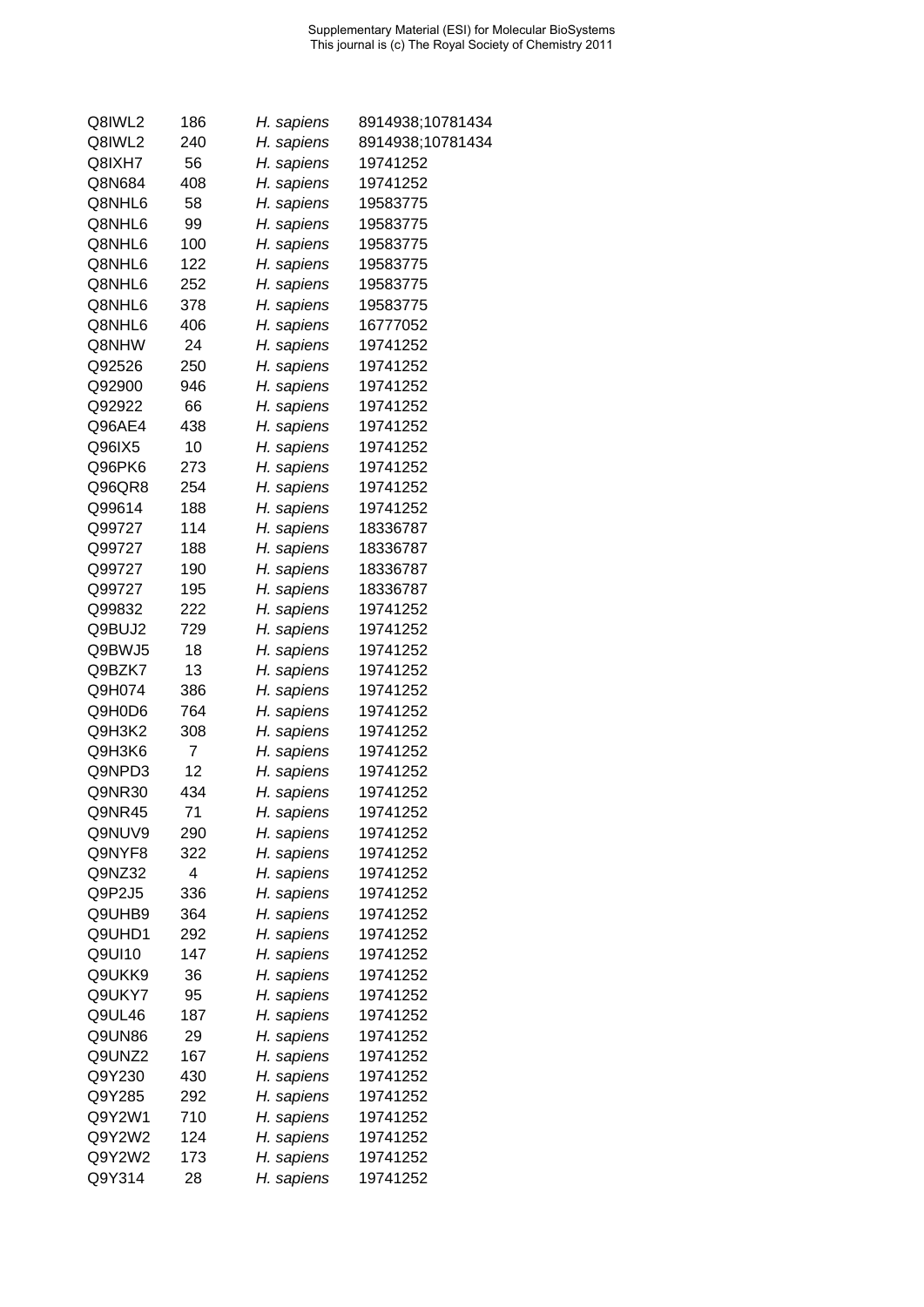| Q9Y3F4 | 114  | H. sapiens  | 19741252 |
|--------|------|-------------|----------|
| Q9Y3U8 | 5    | H. sapiens  | 19741252 |
| Q9Y6A4 | 184  | H. sapiens  | 19741252 |
| O94892 | 41   | H. sapiens  | 16777052 |
| O95470 | 356  | H. sapiens  | 16777052 |
| O95470 | 366  | H. sapiens  | 16777052 |
| P25787 | 229  | H. sapiens  | 16777052 |
| P31321 | 21   | H. sapiens  | 16777052 |
| P50502 | 185  | H. sapiens  | 19741252 |
| P50502 | 213  | H. sapiens  | 19741252 |
| P61513 | 37   | H. sapiens  | 19741252 |
| Q13017 | 550  | H. sapiens  | 16777052 |
| Q15027 | 485  | H. sapiens  | 16777052 |
| Q15413 | 2577 | H. sapiens  | 15851474 |
| Q8IUC4 | 258  | H. sapiens  | 16777052 |
| Q9UHA7 | 96   | H. sapiens  | 16777052 |
| O00151 | 321  | H. sapiens  | 19741252 |
| O00165 | 132  | H. sapiens  | 19741252 |
| O00232 | 174  |             | 19741252 |
| O00483 | 62   | H. sapiens  | 19741252 |
|        | 73   | H. sapiens  |          |
| O14737 |      | H. sapiens  | 19741252 |
| O14744 | 179  | H. sapiens  | 19741252 |
| O14976 | 1284 | H. sapiens  | 19741252 |
| O14979 | 295  | H. sapiens  | 19741252 |
| O43143 | 323  | H. sapiens  | 19741252 |
| O43252 | 537  | H. sapiens  | 19741252 |
| O43290 | 390  | H. sapiens  | 19741252 |
| O43615 | 201  | H. sapiens  | 19741252 |
| O43660 | 77   | H. sapiens  | 19741252 |
| O43684 | 169  | H. sapiens  | 19741252 |
| O43684 | 207  | H. sapiens  | 19741252 |
| O43709 | 272  | H. sapiens  | 19741252 |
| O43719 | 327  | H. sapiens  | 19741252 |
| O43765 | 195  | H. sapiens  | 19741252 |
| O43776 | 45   | H. sapiens  | 19741252 |
| O43776 | 489  | H. sapiens  | 19741252 |
| O43852 | 275  | H. sapiens  | 19741252 |
| O60256 | 52   | H. sapiens  | 19741252 |
| O60506 | 373  | H. sapiens  | 19741252 |
| O60641 | 237  | H. sapiens  | 15555551 |
| O60884 | 54   | H. sapiens  | 19741252 |
| O75083 | 398  | H. sapiens  | 19741252 |
| O75347 | 94   | H. sapiens  | 19741252 |
| O75390 | 185  | H. sapiens  | 19741252 |
| O75390 | 345  | H. sapiens  | 17497906 |
| O75396 | 33   | H. sapiens  | 19741252 |
| O75792 | 172  | H. sapiens  | 19741252 |
| O75832 | 138  | H. sapiens  | 19741252 |
| O75947 | 86   | H. sapiens  | 12857734 |
| O75947 | 115  | H. sapiens  | 17514685 |
| O94903 | 69   | H. sapiens  | 19741252 |
| O95466 | 90   | H. sapiens  | 19741252 |
| P01654 | 90   | M. musculus | 17615369 |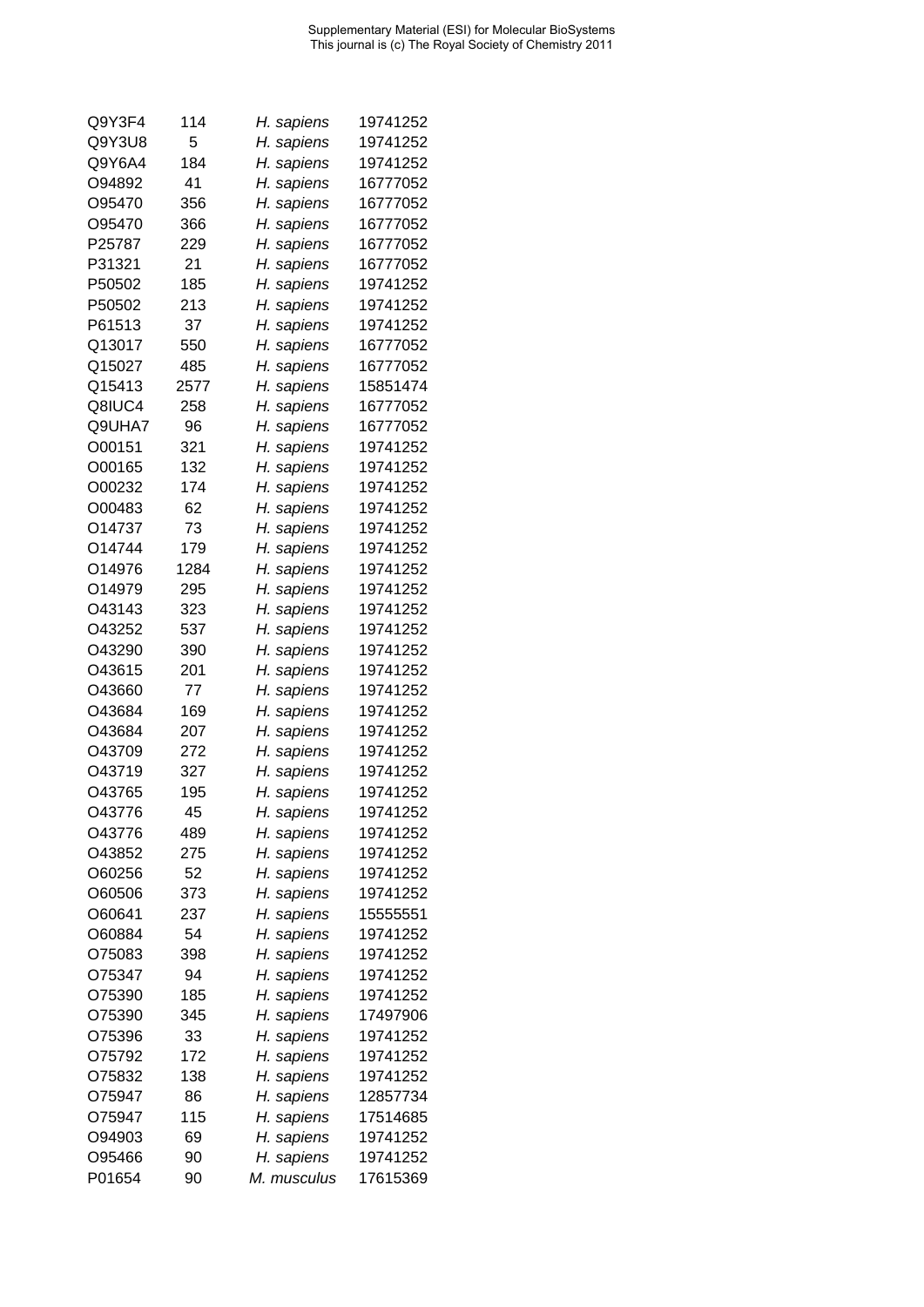| P01864           | 292        | M. musculus                | 17615369             |
|------------------|------------|----------------------------|----------------------|
| P04370           | 146        | M. musculus                | 17497906;18708664    |
| P04370           | 199        | M. musculus                | 17497906             |
| P05064           | 5          | M. musculus                | 17497906             |
| P05064           | 174        | M. musculus                | 16800626;18708664    |
| P05201           | 71         | M. musculus                | 17497906             |
| P05202           | 67         | M. musculus                | 16800626             |
| P05202           | 96         | M. musculus                | 17497906             |
| P05202           | 316        | M. musculus                | 17497906             |
| P07724           | 60         | M. musculus                | 17615369             |
| P07724           | 365        | M. musculus                | 17615369             |
| P07724           | 425        | M. musculus                | 17615369             |
| P08551           | 18         | M. musculus                | 9349539              |
| P08551           | 139        | M. musculus                | 9349539              |
| P08551           | 178        | M. musculus                | 9349539              |
| P08551           | 266        | M. musculus                | 9349539              |
| P08551           | 369        | M. musculus                | 18708664             |
| P08553           | 148        | M. musculus                | 17497906             |
| P10649           | 7          | M. musculus                | 11594736             |
| P10649           | 23         | M. musculus                | 11594736             |
| P10649           | 28         | M. musculus                | 11594736             |
| P10649           | 33         | M. musculus                | 11594736             |
| P10649           | 62         | M. musculus                | 11594736             |
| P10649           | 79         | M. musculus                | 11594736             |
|                  |            |                            |                      |
| P10649           | 138<br>161 | M. musculus<br>M. musculus | 11594736<br>17497906 |
| P10649           |            |                            | 11723112             |
| P10853<br>P10853 | 38<br>41   | M. musculus<br>M. musculus | 11723112             |
| P10853           | 43         | M. musculus                | 11723112;19741252    |
| P14094           | 205        | M. musculus                | 18708664             |
| P14206           | 139        | M. musculus                | 16800626             |
|                  |            | M. musculus                |                      |
| P15105           | 336        | M. musculus                | 15830392;16025504    |
| P15105<br>P15105 | 349        | M. musculus                | 17497906             |
|                  | 371        |                            | 17497906             |
| P16858           | 92         | M. musculus                | 15851474             |
| P16858           | 253        | M. musculus                | 14607522             |
| P16858           | 316        | M. musculus                | 17497906             |
| P17183           | 44         | M. musculus                | 17497906             |
| P17183           | 252        | M. musculus                | 17497906             |
| P17183           | 270        | M. musculus                | 17497906             |
| P17751           | 68         | M. musculus                | 16800626             |
| P17751           | 165        | M. musculus                | 17497906             |
| P17751           | 209        | M. musculus                | 16800626             |
| P18531           | 51         | M. musculus                | 7171542              |
| P18531           | 52         | M. musculus                | 7171542              |
| P18872           | 69         | M. musculus                | 18708664             |
| P19246           | 358        | M. musculus                | 17497906             |
| P19783           | 44         | M. musculus                | 17497906;18708664    |
| P21803           | 656        | M. musculus                | 17898259;18165258    |
| P30275           | 116        | M. musculus                | 17497906             |
| P30275           | 313        | M. musculus                | 16800626;17497906    |
| P35441           | 1120       | M. musculus                | 17497906             |
| P35441           | 1126       | M. musculus                | 17497906             |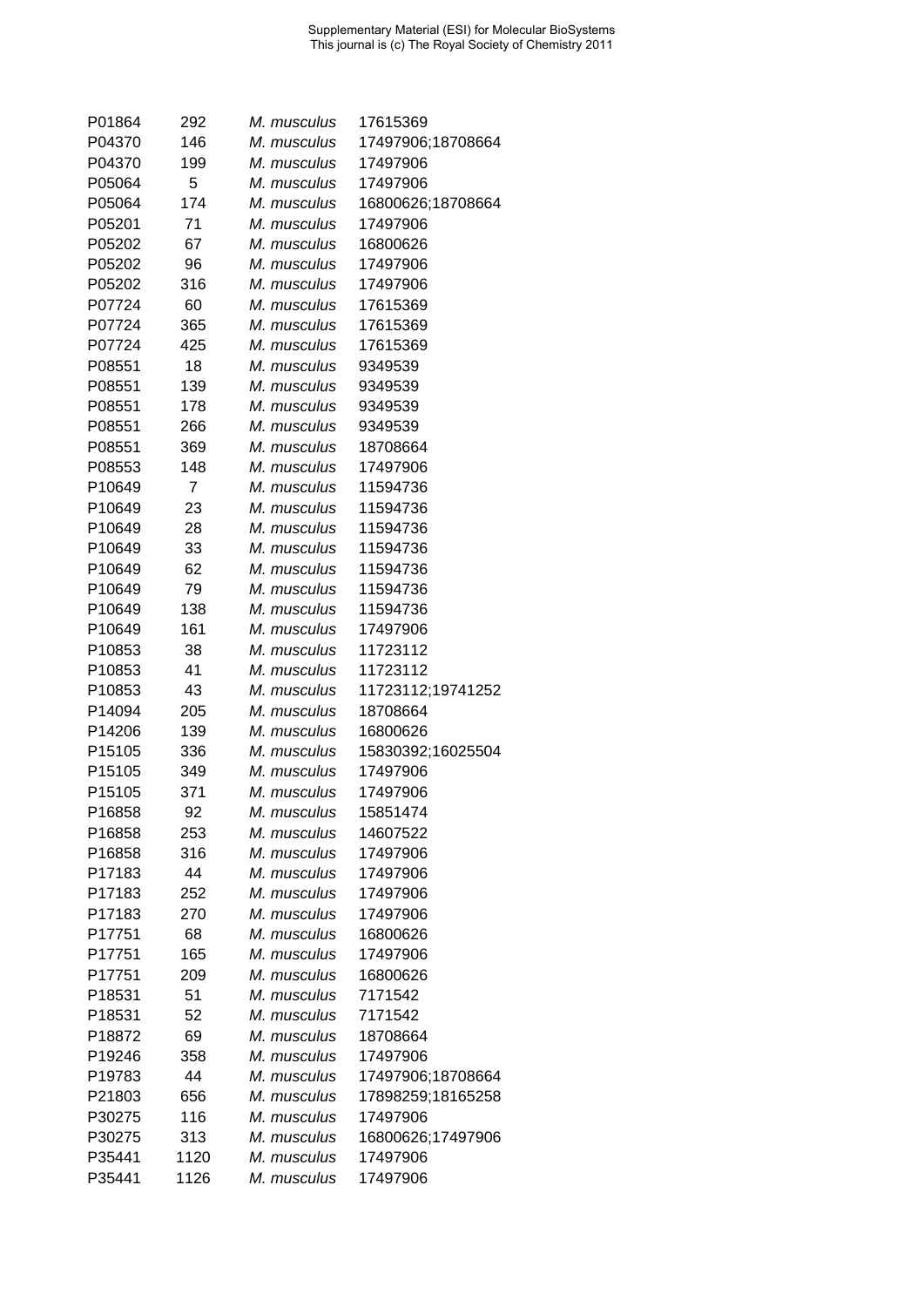| P39053           | 125       | M. musculus                | 16800626                      |
|------------------|-----------|----------------------------|-------------------------------|
| P39053           | 265       | M. musculus                | 17497906                      |
| P39053           | 354       | M. musculus                | 17497906                      |
| P40142           | 275       | M. musculus                | 17497906                      |
| P41588           | 159       | M. musculus                | 16800626                      |
| P50114           | 18        | M. musculus                | 17497906                      |
| P50153           | 44        | M. musculus                | 17497906                      |
| P50516           | 601       | M. musculus                | 17497906                      |
| P56387           | 4         | M. musculus                | 16800626                      |
| P58281           | 808       | M. musculus                | 17497906                      |
| P60202           | 207       | M. musculus                | 18708664                      |
| P60710           | 53        | M. musculus                | 19741252;12401783             |
| P60710           | 69        | M. musculus                | 128459                        |
| P60710           | 91        | M. musculus                | 12401783;17497906             |
| P60710           | 169       | M. musculus                | 17497906                      |
| P60710           | 188       | M. musculus                | 19741252                      |
| P60710           | 198       | M. musculus                | 12401783;19741252             |
| P60710           | 218       | M. musculus                | 16800626;15851474             |
| P60710           | 240       | M. musculus                | 12401783;19741252;17497906    |
| P60710           | 294       | M. musculus                | 12401783;19741252;15555551    |
| P60710           | 362       | M. musculus                | 12401783;19741252             |
| P61922-          | 370       | M. musculus                | 17497906                      |
| P62259           | 9         | M. musculus                | 19741252                      |
| P62259           | 49        | M. musculus                |                               |
|                  |           |                            | 17497906                      |
| P62259           | 85<br>131 | M. musculus<br>M. musculus | 16800626                      |
| P62259           | 214       |                            | 18708664;19741252             |
| P62259<br>P62814 | 68        | M. musculus<br>M. musculus | 17497906;19741252<br>17497906 |
| P62814           | 504       | M. musculus                | 17497906                      |
| P63168           | 50        | M. musculus                | 17497906                      |
| P63328           | 224       | M. musculus                | 16800626                      |
| P67778           | 249       | M. musculus                | 17497906                      |
|                  | 256       | M. musculus                | 17898259                      |
| P70338<br>P85094 | 61        |                            |                               |
|                  |           | M. musculus                | 17497906                      |
| P97427           | 290       | M. musculus                | 15699043                      |
| P97427           | 316       | M. musculus                | 16800626                      |
| P98063           | 616       | M. musculus                | 17497906                      |
| Q02780-          | 2         | M. musculus                | 16800626                      |
| 2                |           |                            |                               |
| Q04447           | 39        | M. musculus                | 15699043;17497906             |
| Q04447           | 269       | M. musculus                | 16800626                      |
| Q08122           | 40        | M. musculus                | 17898259                      |
| Q11011           | 465       | M. musculus                | 16800626                      |
| Q3ULF4           | 505       | M. musculus                | 16800626                      |
| Q3UYC0           | 262       | M. musculus                | 17497906                      |
| Q60865           | 152       | M. musculus                | 17497906                      |
| Q61644           | 437       | M. musculus                | 17497906                      |
| Q61656           | 97        | M. musculus                | 16800626                      |
| Q6I6G8           | 208       | M. musculus                | 17497906                      |
| Q6PIC6           | 45        | M. musculus                | 17497906;18708664             |
| Q6PIC6           | 532       | M. musculus                | 17497906                      |
| Q6ZQ93           | 2286      | M. musculus                | 17615369                      |
| Q7TMM9           | 36        | M. musculus                | 17497906                      |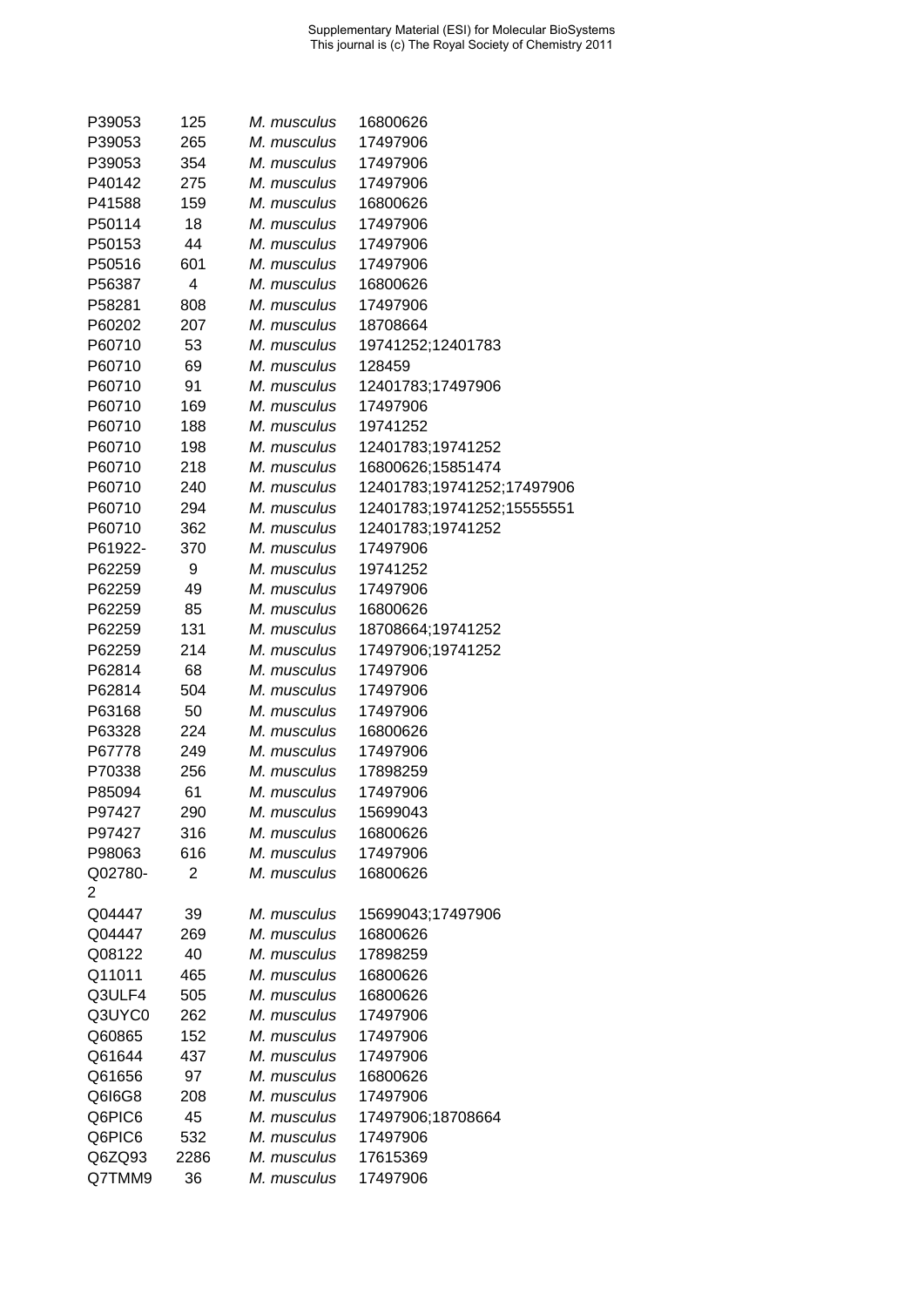| Q7TMM9                          | 51             | M. musculus | 17497906          |
|---------------------------------|----------------|-------------|-------------------|
| Q7TMM9                          | 106            | M. musculus | 18708664;17497906 |
| Q7TMM9                          | 222            | M. musculus | 18708664;17497906 |
| Q80VM8                          | 374            | M. musculus | 17497906          |
| Q80YV4                          | 320            | M. musculus | 16800626          |
| Q8BH59                          | 302            | M. musculus | 17497906          |
| Q8BN78                          | 491            | M. musculus | 17497906          |
| Q8BN78                          | 492            | M. musculus | 17497906          |
| Q8BUE4                          | 252            | M. musculus | 17898259          |
| Q8BVE3                          | 417            | M. musculus | 17497906          |
| Q8CJG0                          | $\overline{2}$ | M. musculus | 16800626          |
| Q8K0T0                          | 753            | M. musculus | 17497906          |
| Q8K1M6                          | 455            | M. musculus | 17497906          |
| -2                              |                |             |                   |
| Q8QZT1                          |                |             |                   |
|                                 | 328            | M. musculus | 17497906          |
| Q8R5C5                          | 4              | M. musculus | 16800626          |
| Q91VD9                          | 636            | M. musculus | 17497906          |
| Q91YM2                          | 477            | M. musculus | 17497906          |
| Q920Q4                          | 4              | M. musculus | 16800626          |
| Q99JX7                          | 125            | M. musculus | 16800626          |
| Q99LC5                          | 105            | M. musculus | 15345482;16291231 |
| Q99LC5                          | 235            | M. musculus | 17497906          |
| Q9CQV8                          | 84             | M. musculus | 16800626          |
| Q9CQV8                          | 106            | M. musculus | 16800626          |
| Q9CQV8                          | 213            | M. musculus | 17497906          |
| Q9CZC8                          | 293            | M. musculus | 17497906          |
| Q9D0K2                          | 43             | M. musculus | 20527992          |
| Q9D0K2                          | 115            | M. musculus | 20527992          |
| Q9D6J6                          | 69             | M. musculus | 17497906          |
| Q9D855                          | 56             | M. musculus | 17497906          |
| Q9D974                          | 82             | M. musculus | 17497906          |
| Q9DB20                          | 35             | M. musculus | 17497906          |
| Q9DBG3                          | 707            | M. musculus | 17497906          |
| Q9JIS5                          | 511            | M. musculus | 18708664          |
| Q9NRM2                          | 99             | M. musculus | 17898259          |
| Q9NRM2                          | 102            | M. musculus | 17898259          |
| Q9QUH6                          | 505            | M. musculus | 18708664          |
| Q9QWH                           | 593            | M. musculus | 17898259          |
| 1                               |                |             |                   |
| Q9QYG0                          | 68             | M. musculus | 17497906          |
| Q9WUQ                           | 10             | M. musculus | 16800626          |
| 2                               |                |             |                   |
| Q9Z188                          | 129            | M. musculus | 17497906          |
| B <sub>2</sub> RSH <sub>2</sub> | 167            | M. musculus | 17497906          |
| O08530                          | 19             | M. musculus | 17615369          |
| O08553                          | 182            | M. musculus | 17497906          |
| O08553                          |                | M. musculus |                   |
|                                 | 431            |             | 17497906          |
| O08585                          | 146            | M. musculus | 17497906          |
| O35633                          | 186            | M. musculus | 16800626          |
| O35643                          | 574            | M. musculus | 16800626          |
| O35652                          | 153            | M. musculus | 17898259          |
| O35678                          | 58             | M. musculus | 16800626;18708664 |
| O88990                          | 292            | M. musculus | 17615369          |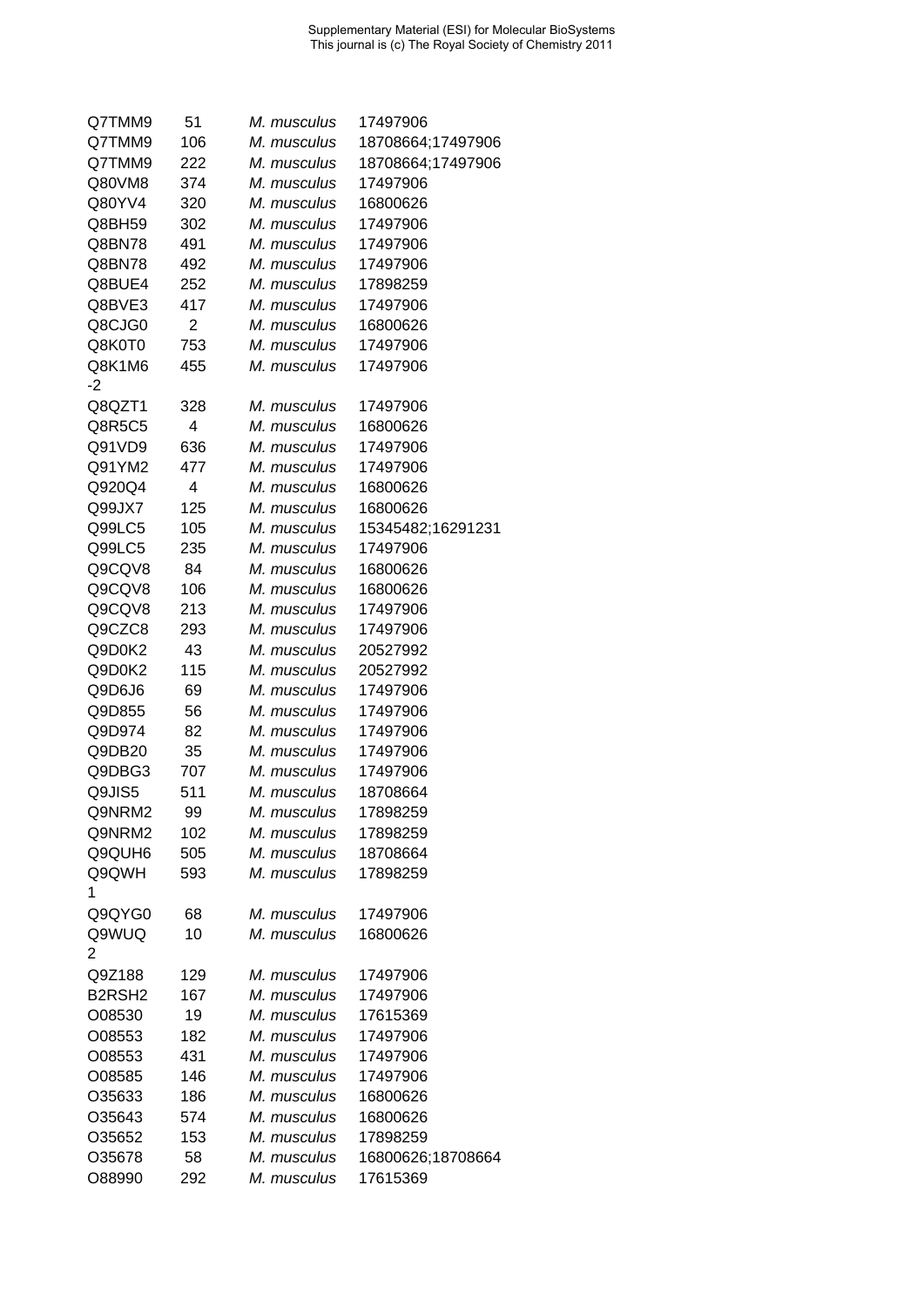| P60301 | 32  | N. atra        | 28149;                        |
|--------|-----|----------------|-------------------------------|
| P60301 | 43  | N. atra        | 28149;7417487;3569641;3442644 |
| P60301 | 72  | N. atra        | 28149;7417487;3569641;3442644 |
| P60770 | 46  | N. atra        | 1384491                       |
| P60770 | 56  | N. atra        | 1384491                       |
| P01448 | 22  | N. melanoleuca | 7417487;3569641               |
| P01448 | 25  | N. melanoleuca | 7417487;3569641               |
| P01448 | 51  | N. melanoleuca | 7417487;3569641               |
| P01426 | 24  | N. melanoleuca | 2252887                       |
| P00369 | 169 | N. crassa      | 239946                        |
| P01387 | 4   | O. hannah      | 10727106                      |
| P01387 | 22  | O. hannah      | 10727106                      |
| P00187 | 72  | O. cuniculus   | 3120780;3202847               |
| P00187 | 189 | O. cuniculus   | 3120780;3202847               |
| P00187 | 244 | O. cuniculus   | 3120780;3202847               |
| P00187 | 272 | O. cuniculus   | 3120780;3202847               |
| P00187 | 367 | O. cuniculus   | 3120780;3202847               |
| P00489 | 75  | O. cuniculus   | 17689562                      |
| P00489 | 76  | O. cuniculus   | 3111849;17689562              |
| P00489 | 84  | O. cuniculus   | 17689562                      |
| P00489 | 85  | O. cuniculus   | 17689562;19146822             |
| P00489 | 91  | O. cuniculus   | 17689562                      |
| P00489 | 114 | O. cuniculus   | 15851474                      |
| P00489 | 162 | O. cuniculus   | 19146822                      |
| P00489 | 186 | O. cuniculus   | 19146822                      |
| P00489 | 204 | O. cuniculus   | 3111849;19146822              |
| P00489 | 227 | O. cuniculus   | 19146822                      |
| P00489 | 234 | O. cuniculus   | 19146822                      |
| P00489 | 263 | O. cuniculus   | 3111849;19146822              |
| P00489 | 281 | O. cuniculus   | 3111849;19146822              |
| P00489 | 298 | O. cuniculus   | 19146822                      |
| P00489 | 405 | O. cuniculus   | 3111849;19146822              |
| P00489 | 473 | O. cuniculus   | 19146822                      |
| P00489 | 512 | O. cuniculus   | 19146822                      |
| P00489 | 525 | O. cuniculus   | 19146822                      |
| P00489 | 549 | O. cuniculus   | 19146822                      |
| P00489 | 554 | O. cuniculus   | 3111849                       |
| P00489 | 614 | O. cuniculus   | 17689562;19146822             |
| P00489 | 649 | O. cuniculus   | 3111849;19146822              |
| P00489 | 727 | O. cuniculus   | 19146822                      |
| P00489 | 778 | O. cuniculus   | 19146822                      |
| P00489 | 781 | O. cuniculus   | 19146822                      |
| P00489 | 792 | O. cuniculus   | 19146822                      |
| P00489 | 821 | O. cuniculus   | 19146822                      |
| P00883 | 204 | O. cuniculus   | 15851474                      |
| P00883 | 223 | O. cuniculus   | 14978198                      |
| P00883 | 244 | O. cuniculus   | 14978198                      |
| P00883 | 328 | O. cuniculus   | 14607522                      |
| P00883 | 343 | O. cuniculus   | 14978198                      |
| P00883 | 364 | O. cuniculus   | 14978198                      |
| P01870 | 154 | O. cuniculus   | 2784672                       |
| P02602 | 60  | O. cuniculus   | 7462207                       |
| P02602 | 127 | O. cuniculus   | 15851474                      |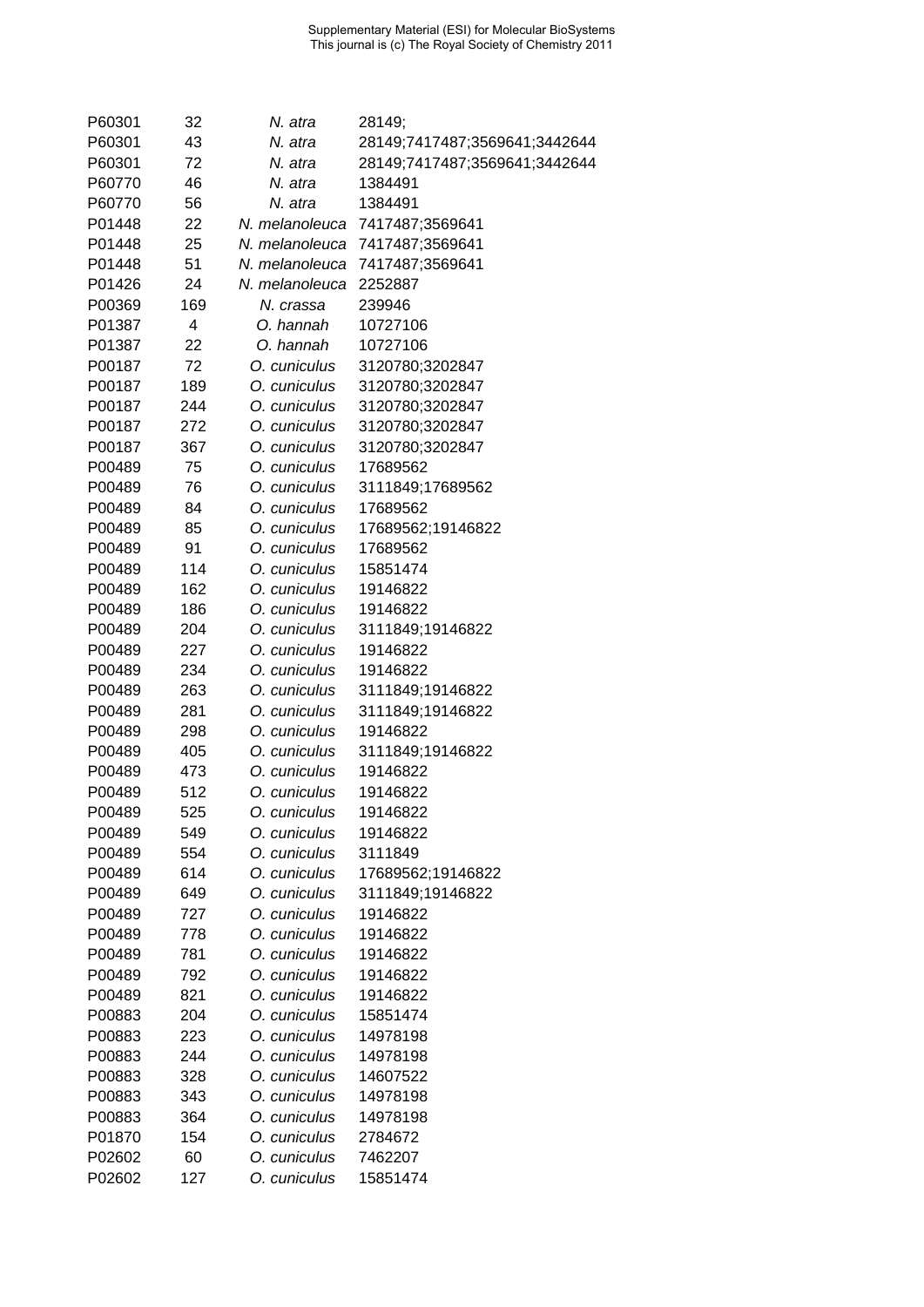| P02602  | 182 | O. cuniculus  | 7462207;6223025                   |
|---------|-----|---------------|-----------------------------------|
| P46406  | 312 | O. cuniculus  | 20014444                          |
| P46406  | 318 | O. cuniculus  | 20014444                          |
| P01218  | 45  | O. aries      | 1245474                           |
| P01218  | 65  | O. aries      | 1245474;19242934                  |
| P01218  | 116 | O. aries      | 1245474                           |
| P01218  | 117 | O. aries      | 1245474                           |
| P01240  | 74  | O. aries      | 889874;434812                     |
| P01240  | 177 | O. aries      | 889874;434812                     |
| P01240  | 199 | O. aries      | 889874;434812                     |
| P01240  | 215 | O. aries      | 889874;434812                     |
| P01240  | 225 | O. aries      | 889874;434812                     |
| P05979  | 355 | O. aries      | 2122967                           |
| P05979  | 385 | O. aries      | 16400036;16470026;2122967;9535872 |
| P05979  | 417 | O. aries      | 2122967                           |
| P16038  | 84  | O. aries      | 8639711                           |
| Q51918  |     |               |                                   |
|         | 359 | P. magnus     | 11139405                          |
| Q51918  | 361 | P. magnus     | 11139405                          |
| Q51918  | 372 | P. magnus     | 11139405                          |
| P02244  | 19  | P. gouldii    | 1252457                           |
| P02244  | 68  | P. gouldii    | 1252457                           |
| P02244  | 71  | P. gouldii    | 1252457                           |
| P02185  | 104 | P. catodon    | 15174864                          |
| P02185  | 147 | P. catodon    | 15174864                          |
| P02185  | 152 | P. catodon    | 15174864                          |
| P00183  | 97  | P. putida     | 6532454;11051566                  |
| P00183  | 180 | P. putida     | 6532454;11051566                  |
| P00183  | 202 | P. putida     | 6532454;11051566                  |
| P00183  | 204 | P. putida     | 6532454;11051566                  |
| P00183  | 306 | P. putida     | 6532454;11051566                  |
| P00564  | 14  | R. norvegicus | 15851474;16291231                 |
| P00564  | 20  | R. norvegicus | 15851474                          |
| P00564  | 39  | R. norvegicus | 14607522                          |
| P00773  | 53  | R. norvegicus | 17898259                          |
| P02564  | 134 | R. norvegicus | 17481840                          |
| P02564  | 142 | R. norvegicus | 17481840                          |
| P04177  | 423 | R. norvegicus | 11590168;11834745;12703971        |
| P04177  | 428 | R. norvegicus | 11590168;11834745;12703971        |
| P04177  | 432 | R. norvegicus | 11590168;11834745;12703971        |
| P04692  | 214 | R. norvegicus | 15851474                          |
| P04764  | 131 | R. norvegicus | 20079428                          |
| P04764  | 257 | R. norvegicus | 20079428                          |
| P07825  | 250 | R. norvegicus | 19737347                          |
| P08011  | 93  | R. norvegicus | 16314419                          |
| P08011  | 154 | R. norvegicus | 16314419                          |
| P10066  | 17  | R. norvegicus | 18165258                          |
| P11507- | 122 | R. norvegicus | 16185075                          |
| P11507- | 130 | R. norvegicus | 16185075                          |
| P11507- | 294 | R. norvegicus | 10359649;16185075                 |
| P11507- | 295 | R. norvegicus | 10359649;16185075                 |
| P11507- | 497 | R. norvegicus | 16185075                          |
| P11507- | 586 | R. norvegicus | 16185075                          |
| P11507- | 753 | R. norvegicus | 10359649;16185075                 |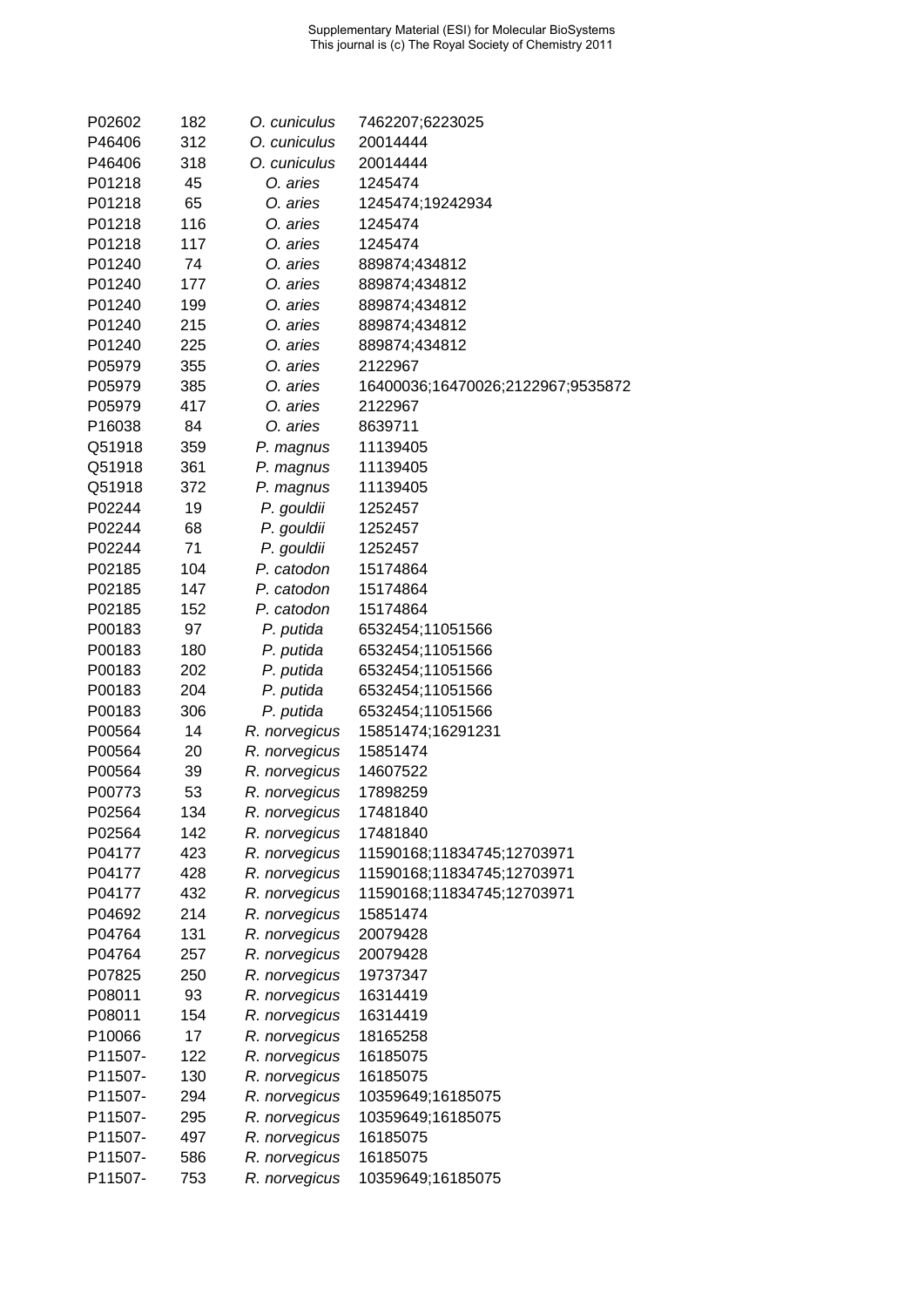| P11507- | 990  | R. norvegicus    | 16185075 |
|---------|------|------------------|----------|
| P18163  | 9    | R. norvegicus    | 17478130 |
| P18163  | 86   | R. norvegicus    | 17478130 |
| P19357  | 56   | R. norvegicus    | 18165258 |
| P21807  | 17   | R. norvegicus    | 17268851 |
| P21807  | 376  | R. norvegicus    | 17268851 |
| P32198  | 282  | R. norvegicus    | 17478130 |
| P32198  | 589  | R. norvegicus    | 17478130 |
| P35570  | 489  | R. norvegicus    | 15240096 |
| P35570  | 939  | R. norvegicus    | 15240096 |
| P35570  | 999  | R. norvegicus    | 15240096 |
| P35570  | 1010 | R. norvegicus    | 15240096 |
| P35570  | 1172 | R. norvegicus    | 15240096 |
| P48548  | 53   |                  |          |
|         |      | R. norvegicus    | 18165258 |
| P52504  | 106  | R. norvegicus    | 17481840 |
| P56574  | 311  | R. norvegicus    | 14551203 |
| P70623  | 20   | R. norvegicus    | 19135148 |
| P98158  | 4407 | R. norvegicus    | 17254026 |
| Q62673  | 481  | R. norvegicus    | 18165258 |
| Q62886  | 289  | R. norvegicus    | 17481840 |
| Q63269  | 352  | R. norvegicus    | 18165258 |
| Q63544  | 39   | R. norvegicus    | 18165258 |
| Q64455  | 1034 | R. norvegicus    | 18165258 |
| Q91YE5  | 1882 | R. norvegicus    | 18165258 |
| Q923K9  | 83   | R. norvegicus    | 18165258 |
| Q9CR40  | 322  | R. norvegicus    | 18165258 |
| Q9JKL9  | 214  | R. norvegicus    | 18165258 |
| Q9QYP2  | 465  | R. norvegicus    | 17481840 |
| Q07008  | 1175 | R. norvegicus    | 15851474 |
| Q07008  | 1205 | R. norvegicus    | 15851474 |
| Q07008  | 1905 | R. norvegicus    | 18411251 |
| Q9QXQ0  | 260  | R. norvegicus    | 15851474 |
| O15229  | 37   | R. norvegicus    | 18165258 |
| O54922  | 409  | R. norvegicus    | 18165258 |
| O88457  | 5    | R. norvegicus    | 18165258 |
| O88457  | 6    | R. norvegicus    | 18165258 |
| O88943  | 226  | R. norvegicus    | 18165258 |
| O24819  | 116  | R. rhodochrous   | 10502672 |
| P00924  | 191  | S. cerevisiae    | 20079428 |
| P00924  | 259  | S. cerevisiae    | 20079428 |
| P04806  | 308  | S. cerevisiae    | 17051422 |
| P04806  | 309  | S. cerevisiae    | 17051422 |
| P04806  | 340  | S. cerevisiae    | 17051422 |
| P04806  | 346  | S. cerevisiae    | 17051422 |
| P32178  | 234  | S. cerevisiae    | 8218394  |
| P35809  | 97   |                  |          |
|         |      | S. commune       | 7849058  |
| P00644  | 197  | S. aureus        | 234457   |
| P00807  | 96   | S. aureus        | 629760   |
| P0A0E3  | 6    | S. aureus        | 456367   |
| P0A0E3  | 37   | S. aureus        | 456367   |
| P01006  | 38   | S. albogriseolus | 7011365  |
| P01006  | 106  | S. albogriseolus | 7011365  |
| P15444  | 35   | S. camelus       | 1428529  |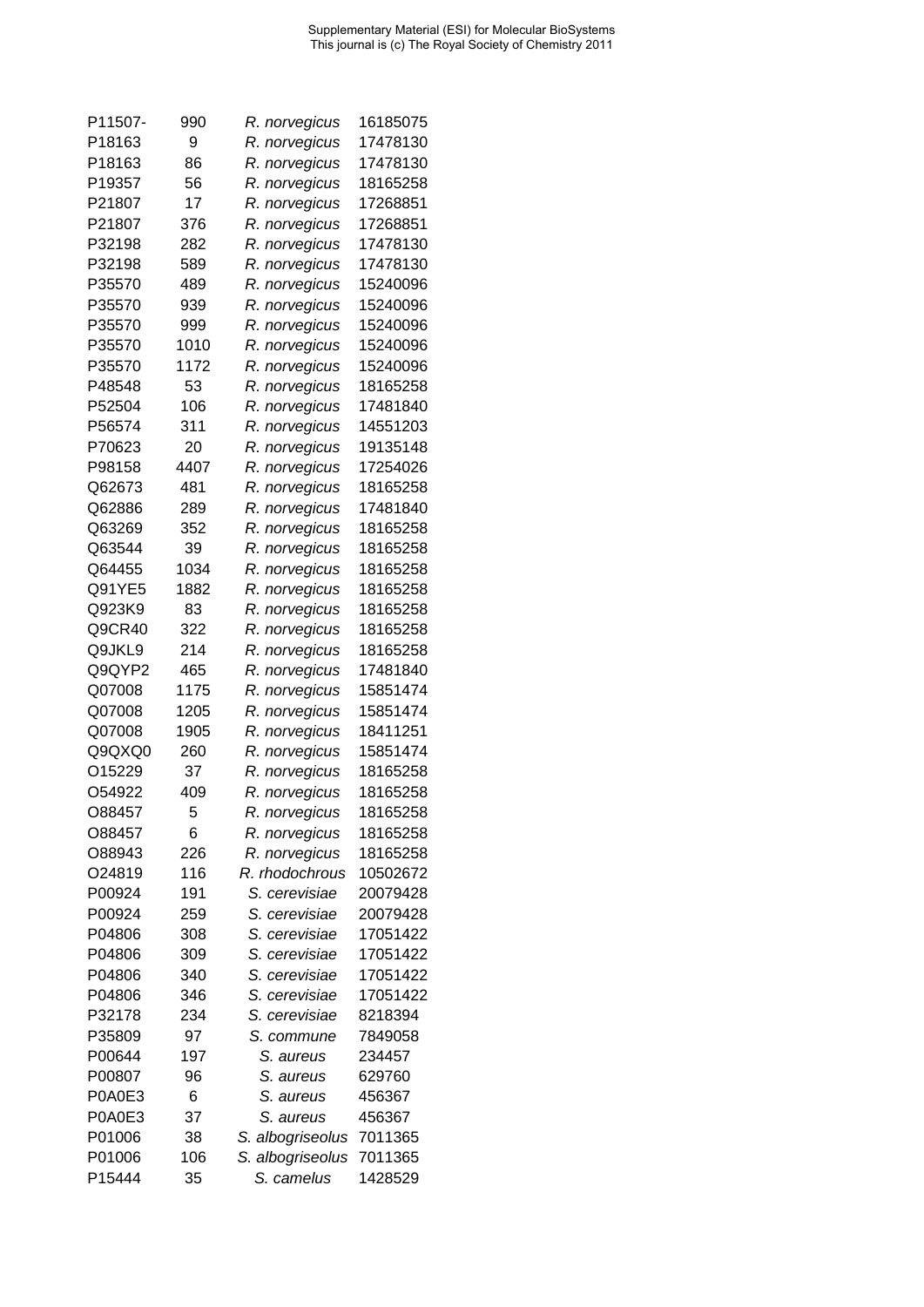| P00592 | 91  | S. scrofa       | 681357            |
|--------|-----|-----------------|-------------------|
| P00592 | 145 | S. scrofa       | 681357            |
| P01315 | 40  | S. scrofa       | 19075816          |
| P01315 | 50  | S. scrofa       | 17121419;19075816 |
| P01315 | 101 | S. scrofa       | 17121419          |
| P01315 | 106 | S. scrofa       | 17121419;19075816 |
| P02703 | 72  | S. scrofa       | 6615844           |
| P02703 | 75  | S. scrofa       | 6615844           |
| P02703 | 76  | S. scrofa       | 6615844           |
| P09955 | 197 | S. scrofa       | 19717511          |
| P09955 | 306 | S. scrofa       | 19717511          |
| P09955 | 316 | S. scrofa       | 19717511          |
| P09955 | 348 | S. scrofa       | 568547            |
| P09955 | 356 | S. scrofa       | 5064743;19717511  |
| P09955 | 367 | S. scrofa       | 568547            |
| P09955 | 385 | S. scrofa       | 19717511          |
| P16276 | 71  | S. scrofa       | 17497906          |
| P16276 | 151 | S. scrofa       | 16142896          |
| P16276 | 472 | S. scrofa       | 16142896          |
| P61013 | 6   | S. scrofa       | 12962492          |
| Q5SIY4 | 36  | T. thermophilus | 8140100           |
| P69687 | 140 | T. mosaic virus | 18639834          |
| P06859 | 80  | T. flavoviridis | 10545203          |
| P06859 | 82  | T. flavoviridis | 3273223;10545203  |
| P06859 | 118 | T. flavoviridis | 10545203          |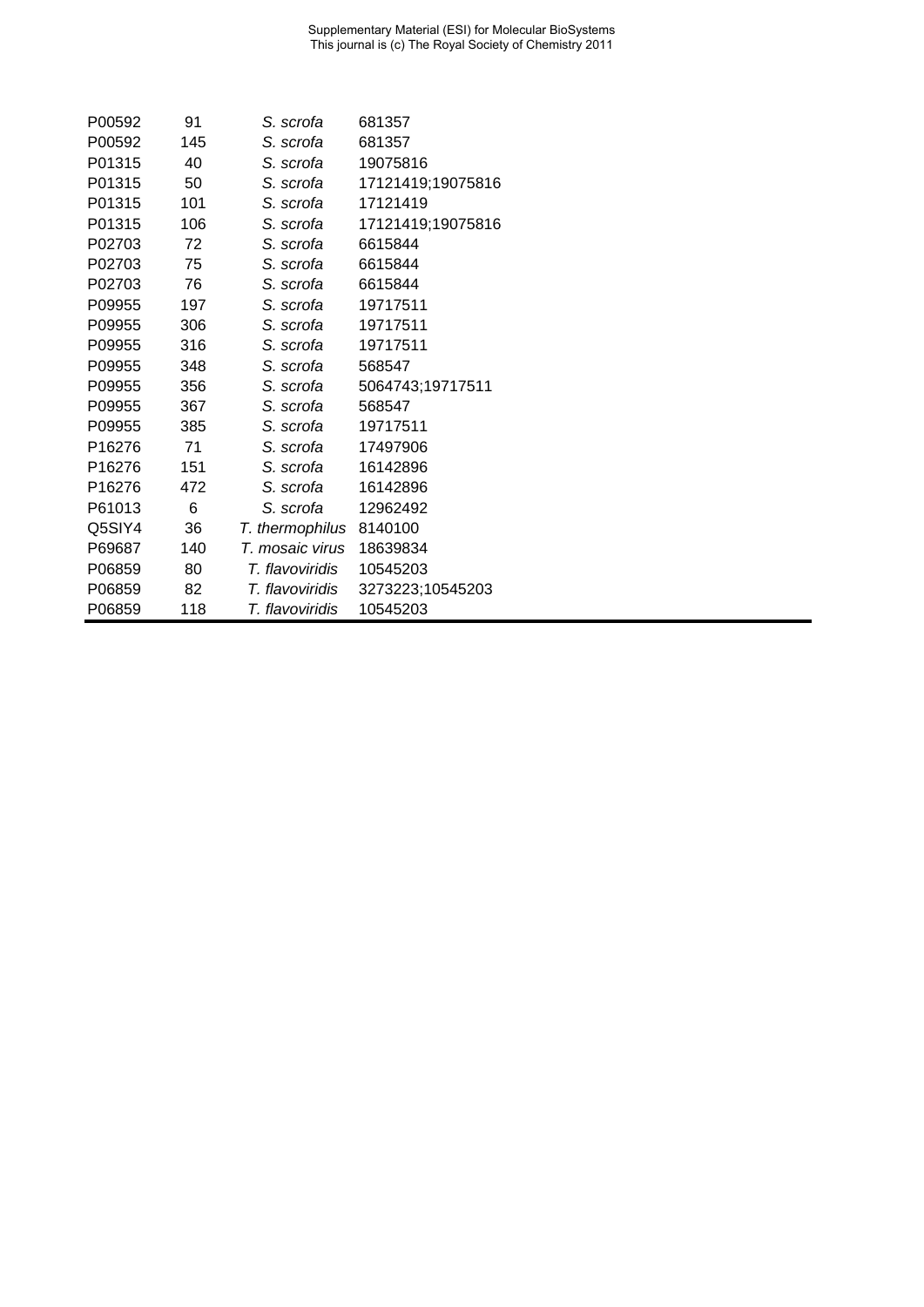**Supplementary Table S2** – From large-scale and small-scale experimental studies, we also collected 370 potentially nitrated substrates. The exact nitration sites had still not been experimentally determined. The default threshold (medium) was adopted for GPS-YNO2 1.0.

| <b>UniProt</b> | <b>Predicted nitration sites</b>                      | Organism                       | <b>PMID</b>                    |
|----------------|-------------------------------------------------------|--------------------------------|--------------------------------|
| Q9SDP1         | 14                                                    | A. cepa                        | 19717529                       |
| O23223         | 27, 152                                               | A. thaliana                    | 19717529                       |
| O23715         | 99                                                    | A. thaliana                    | 19717529                       |
| O81147         | 125, 191                                              | A. thaliana                    | 19717529                       |
| Q9FFX7         | 139, 377, 433, 545, 588, 621, 703, 758, 1005          | A. thaliana                    | 19717529                       |
| Q9SEX2         | 447                                                   | A. thaliana                    | 19717529                       |
| P22088         | 139, 173, 344                                         | B. cepacia                     | 11674331                       |
| P06278         | 8, 468, 509                                           | <b>B.</b> licheniformis        | 3875315                        |
| C4AU44         | 158                                                   | <b>B.</b> mallei               | 1906885                        |
| Q9FEH8         | 648, 701, 890, 1077, 1278, 1471, 1773                 | B. napus                       | 19717529                       |
| O62698         | 341, 446, 461                                         | B. taurus                      | 10217520;10329589;<br>12670882 |
| P00432         | 447, 512                                              | B. taurus                      | 12083380                       |
| P00639         | 173, 275                                              | <b>B.</b> taurus               | 12083380                       |
| P02584         | 7, 129                                                | B. taurus                      | 16428297                       |
| P04272         | 147, 151, 188, 199, 316, 318, 333                     | B. taurus                      | 11802744                       |
| P04409         | 163, 427, 658                                         | B. taurus                      | 15794661                       |
| P05980         | 259                                                   | B. taurus                      | 10329589;10429677              |
| P12344         | 75, 96, 126, 316, 420                                 | <b>B.</b> taurus               | 1172445                        |
| P23726         | 13, 74, 424, 445, 449, 460, 463, 501, 573, 619        | B. taurus                      | 19815813                       |
| P23727         | 6, 12, 73, 150, 219, 408, 431, 467, 508, 580,         | <b>B.</b> taurus               | 19815813                       |
|                | 716                                                   |                                |                                |
| P42028         | 211                                                   | B. taurus                      | 12857734                       |
| Q3T165         | 249, 259                                              | B. taurus                      | 12857734;11593016              |
| Q66LN0         | 73                                                    | <b>B.</b> taurus               | 10329589                       |
| Q9XSC6         | 20, 39, 82, 174                                       | <b>B.</b> taurus               | 12504281                       |
| P00800         | 169, 180, 274, 325, 389, 500                          | B. thermoproteolyticus 4436289 |                                |
| P00588         | 6, 59, 86, 97, 117, 211, 278, 310, 412, 546           | C. beta                        | 65185                          |
| Q02307         | 75, 178, 214, 276, 299, 317, 321                      | C. perfringens                 | 2884756                        |
| P02791         | 9                                                     | E. caballus                    | 4737425                        |
| P00811         | 360                                                   | E. coli                        | 6803835                        |
| P00816         | 98                                                    | E. coli                        | 3128546                        |
| P03695         | 106                                                   | E. phage T4                    | 1103969                        |
| P23295         | 194, 387                                              | F. oxysporum                   | 10729200                       |
| P68139         | 55, 71, 93, 171, 190, 200, 220, 242, 296, 339,<br>364 | G. gallus                      | 12054429                       |
| O65352         | 13, 24, 56, 92, 138, 221                              | H. annuus                      | 19717529                       |
| P14208         | 30                                                    | H. gammarus                    | 177091                         |
| O15438         | 1518                                                  | H. sapiens                     | 15695394;18922976              |
| O60674         | 96, 1021                                              | H. sapiens                     | 19635391                       |
| O95169         | 184                                                   | H. sapiens                     | 19897030                       |
| P00533         | 117, 270, 764, 1069                                   | H. sapiens                     | 9822654                        |
| P00738         | 43                                                    | H. sapiens                     | 1154943                        |
| P01019         | 147, 390                                              | H. sapiens                     | 9578472;10518791               |
| P01574         | 81                                                    | H. sapiens                     | 678325                         |
| P02671         | 601, 737, 777                                         | H. sapiens                     | 12189015                       |
| P02679         | 94, 122, 140, 375                                     | H. sapiens                     | 12189015                       |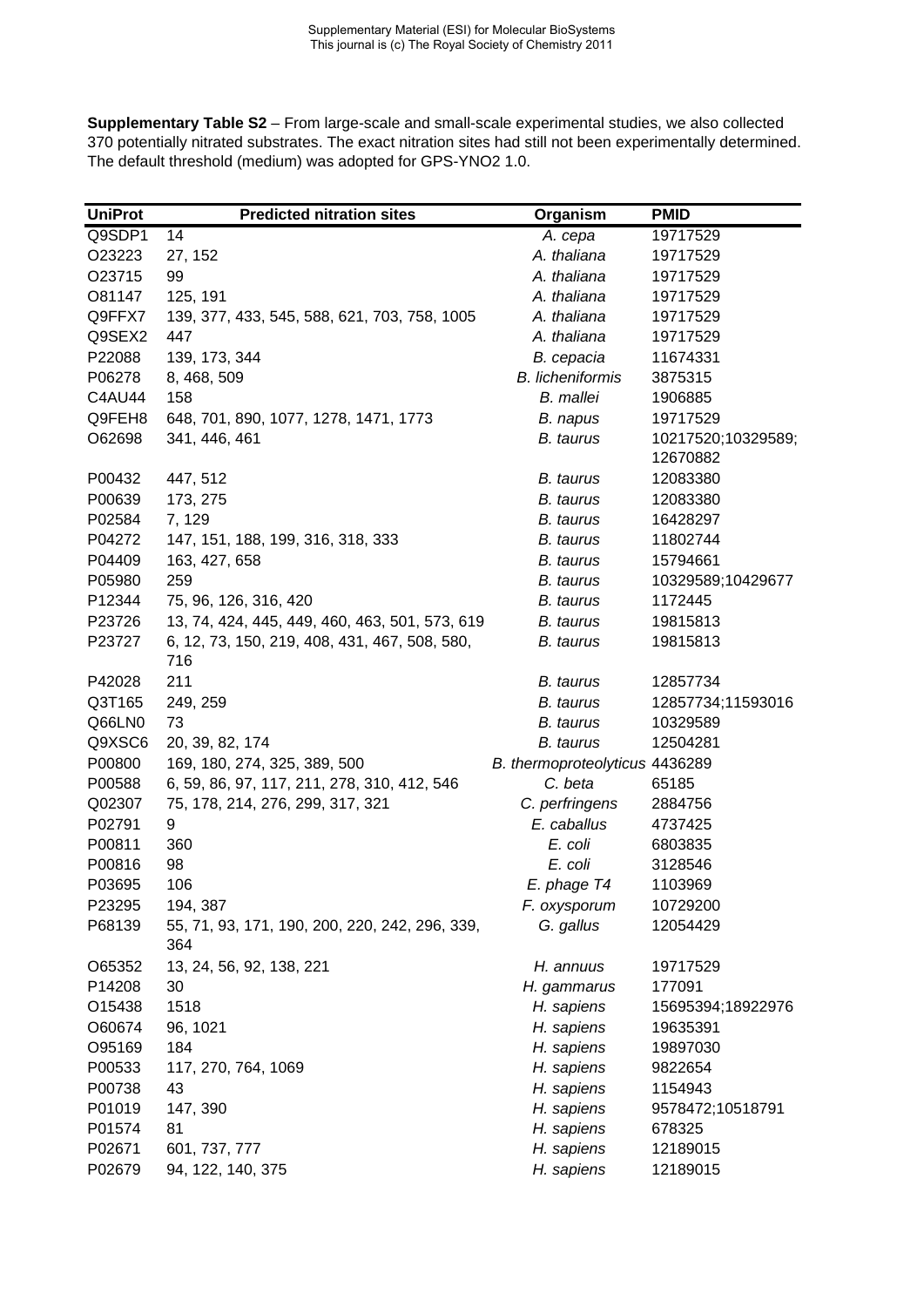| P02730 | 8, 21, 392, 553, 904                               | H. sapiens  | 9409547                        |
|--------|----------------------------------------------------|-------------|--------------------------------|
| P04075 | 3, 204, 223, 328, 343                              | H. sapiens  | 14684358;15345482;<br>20511553 |
| P04150 | 30, 89, 332, 545, 660, 693                         | H. sapiens  | 12960354                       |
| P04406 | 94, 255, 314                                       | H. sapiens  | 12675516;11593016;<br>16378731 |
| P05091 | 220, 458, 497                                      | H. sapiens  | 14684358                       |
| P07437 | 36, 51, 106, 222, 425                              | H. sapiens  | 14684358                       |
| P08107 | 15, 41, 134, 149, 183, 371, 525, 545               | H. sapiens  | 14684358                       |
| P08185 | 173, 300, 310                                      | H. sapiens  | 7066412                        |
| P08574 | 321                                                | H. sapiens  | 12516089                       |
| P09104 | 44, 57, 131, 189, 252, 257, 270                    | H. sapiens  | 12787059                       |
| P12814 | 12, 241, 279, 422, 467, 681, 842, 879              | H. sapiens  | 16492779;19895807              |
| P13500 | 51                                                 | H. sapiens  | 10484461                       |
| P13569 | 38, 247, 512, 1182                                 | H. sapiens  | 12194970                       |
| P16112 | 1808, 2128                                         | H. sapiens  | 14715284                       |
| P17661 | 5, 122, 155                                        | H. sapiens  | 17882015                       |
| P18031 | 66, 153, 427                                       | H. sapiens  | 10486138                       |
| P21399 | 666, 882                                           | H. sapiens  | 12820873                       |
| P21796 | 7, 173                                             | H. sapiens  | 14684358;16378731              |
| P22301 | 77, 167                                            | H. sapiens  | 12370394                       |
| P22626 | 41, 135, 174                                       | H. sapiens  | 14684358                       |
| P23141 | 403                                                | H. sapiens  | 6691993                        |
| P25445 | 232, 291                                           | H. sapiens  | 14679192                       |
| P27169 | 208, 321, 352                                      | H. sapiens  | 18682903                       |
| P35222 | 142, 306, 604                                      | H. sapiens  | 17030184                       |
| P35354 | 261, 341, 446, 461                                 | H. sapiens  | 9202025                        |
| P41240 | 64, 156                                            | H. sapiens  | 10845713                       |
| P42224 | 5, 33, 170, 203, 289, 681                          | H. sapiens  | 16250053                       |
| P42330 | 110, 259, 317                                      | H. sapiens  | 14684358                       |
| P42574 | 83, 274                                            | H. sapiens  | 12516089                       |
| P49908 | 99, 166                                            | H. sapiens  | 9792455                        |
| P56945 | 12, 128, 234, 837                                  | H. sapiens  | 10401986                       |
| P60174 | 68, 165, 209                                       | H. sapiens  | 12787059;19251756              |
| P68366 | 83, 103, 108, 161, 224, 262, 282, 357, 440         | H. sapiens  | 14684358                       |
| Q05940 | 503                                                | H. sapiens  | 18599602                       |
| Q06323 | 249                                                | H. sapiens  | 14684358                       |
| Q09472 | 620, 630, 1139, 1886, 2260                         | H. sapiens  | 1053046                        |
| Q13011 | 281                                                | H. sapiens  | 14684358                       |
| Q8MGQ7 | 108                                                | H. sapiens  | 18764882;19651177              |
| Q92769 | 3, 46, 73, 189, 253, 359                           | H. sapiens  | 15013452                       |
| Q99426 | 64, 114, 133                                       | H. sapiens  | 18048340                       |
| Q99571 | 315                                                | H. sapiens  | 16793133                       |
| Q99798 | 71, 151                                            | H. sapiens  | 14684358                       |
| A2AQ25 | 101, 244, 262, 714, 987, 1061, 1077, 1607,<br>1665 | M. musculus | 19150419                       |
| O08677 | 316, 405, 550                                      | M. musculus | 17615369                       |
| O08709 | 149, 220                                           | M. musculus | 16622028;19150419              |
| O08749 | 8, 54, 473                                         | M. musculus | 19150419                       |
| O22769 | 63, 195                                            | M. musculus | 12821649                       |
| O35074 | 260, 431, 497                                      | M. musculus | 17065353                       |
| O35639 | 15, 60, 64, 132, 133, 183, 297                     | M. musculus | 16622028                       |
| O35744 | 130                                                | M. musculus | 16622028                       |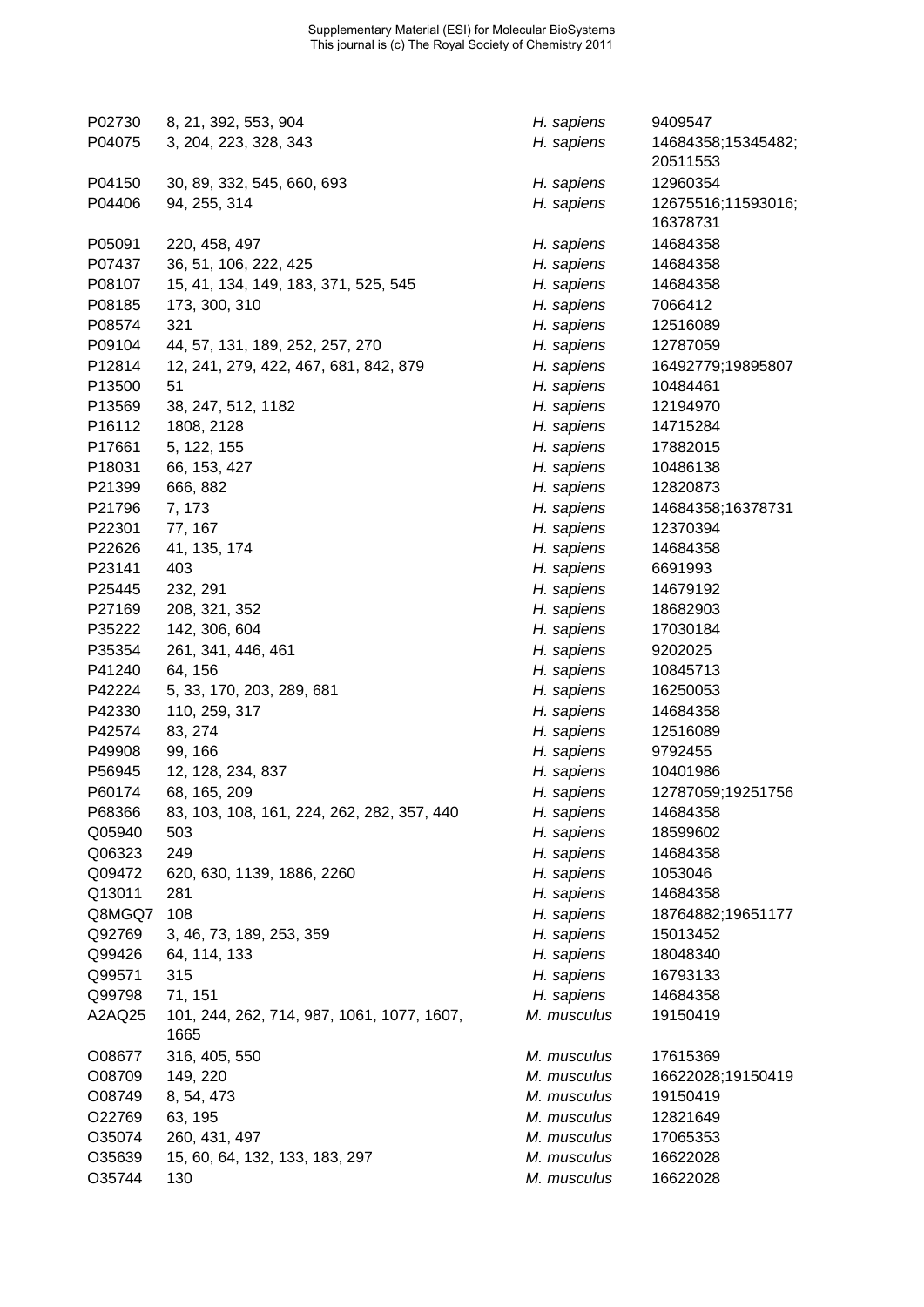| O35945 | 484                                                                                                  | M. musculus | 16622028           |
|--------|------------------------------------------------------------------------------------------------------|-------------|--------------------|
| P01027 | 446, 455, 685, 1228, 1480, 1659                                                                      | M. musculus | 17615369           |
| P01731 | 112                                                                                                  | M. musculus | 17603493           |
| P01867 | 8, 61, 237, 292, 323                                                                                 | M. musculus | 17615369           |
| P01873 | 465                                                                                                  | M. musculus | 17615369           |
| P06151 | 83, 239                                                                                              | M. musculus | 16622028           |
| P06909 | 42, 1013, 1230                                                                                       | M. musculus | 17615369           |
| P07309 | 136                                                                                                  | M. musculus | 17615369           |
| P07356 | 147, 151, 188, 199, 316, 318, 333                                                                    | M. musculus | 16622028           |
| P08074 | 149, 241                                                                                             | M. musculus | 16622028           |
| P08226 | 84                                                                                                   | M. musculus | 17615369           |
| P09103 | 96, 459                                                                                              | M. musculus | 16622028           |
| P09542 | 82, 139, 194                                                                                         | M. musculus | 19150419           |
| P09671 | 58                                                                                                   | M. musculus | 12821649;16622028; |
|        |                                                                                                      |             | 16651627;19129394  |
| P10107 | 21, 28, 84, 156, 207, 240                                                                            | M. musculus | 16622028           |
| P10300 | 80                                                                                                   | M. musculus | 17603493           |
| P10639 | 80                                                                                                   | M. musculus | 17561092           |
| P11103 | 9, 231, 617, 644, 709, 793, 816, 847                                                                 | M. musculus | 18829681           |
| P15208 | 616, 829, 1028                                                                                       | M. musculus | 19682478;20103705  |
| P15626 | 7, 23, 28, 33, 79, 127, 138, 161                                                                     | M. musculus | 16622028           |
| P17182 | 44, 131, 189, 200, 252, 257, 270, 287                                                                | M. musculus | 15378736           |
| P17563 | 28, 43                                                                                               | M. musculus | 16622028           |
| P20152 | 30, 38, 117, 276, 291, 319                                                                           | M. musculus | 10606512;19956584  |
| P22599 | 205, 262, 315                                                                                        | M. musculus | 17615369           |
| P24529 | 200, 428, 432, 448                                                                                   | M. musculus | 9636206            |
| P26443 | 2, 464, 528, 539, 550                                                                                | M. musculus | 19150419           |
| P27773 | 67, 222, 467                                                                                         | M. musculus | 16622028           |
| P28271 | 466, 666, 873, 882                                                                                   | M. musculus | 15258160           |
| P28867 | 12, 52, 469                                                                                          | M. musculus | 16314418           |
| P31750 | 18, 152, 263, 272                                                                                    | M. musculus | 19682478;20103705  |
| P32233 | 108, 313                                                                                             | M. musculus | 16622028           |
| P35569 | 147, 460, 489, 628, 795, 891, 903, 935, 995,                                                         | M. musculus | 19682478;20103705  |
|        | 1006, 1173                                                                                           |             |                    |
| P37238 | 102, 116, 123, 247, 250, 501                                                                         | M. musculus | 12163159           |
| P40936 | 6, 21, 216                                                                                           | M. musculus | 16622028           |
| P42225 | 33, 170, 289, 681                                                                                    | M. musculus | 11159690           |
| P46638 | 8, 10, 99                                                                                            | M. musculus | 19150419           |
| P51881 | 195, 291                                                                                             | M. musculus | 19272377           |
| P62334 | 40, 132, 207, 386                                                                                    | M. musculus | 19597039           |
| P63085 | 137, 315                                                                                             | M. musculus | 18523870           |
| P70288 | 3, 46, 73, 189, 253, 359                                                                             | M. musculus | 19164702           |
| P70313 | 80, 134, 162, 209, 330, 356, 372, 409, 523,<br>533, 555, 608, 656, 792, 899, 939, 961, 1086,<br>1154 | M. musculus | 11316578           |
| P81122 | 621, 970, 1242, 1303                                                                                 | M. musculus | 20103705           |
| Q05769 | 341, 446, 461, 481                                                                                   | M. musculus | 16375865           |
| Q07100 | 252, 311                                                                                             | M. musculus | 18791203           |
| Q60932 | 186                                                                                                  | M. musculus | 12821649;19150419  |
| Q61292 | 235, 1711, 1760, 1795                                                                                | M. musculus | 19956584           |
| Q61646 | 165, 254                                                                                             | M. musculus | 17615369           |
| Q61838 | 542, 1019, 1229, 1388, 1472                                                                          | M. musculus | 17615369           |
| Q62120 |                                                                                                      | M. musculus |                    |
|        | 96, 1021                                                                                             |             | 17510231;17510232  |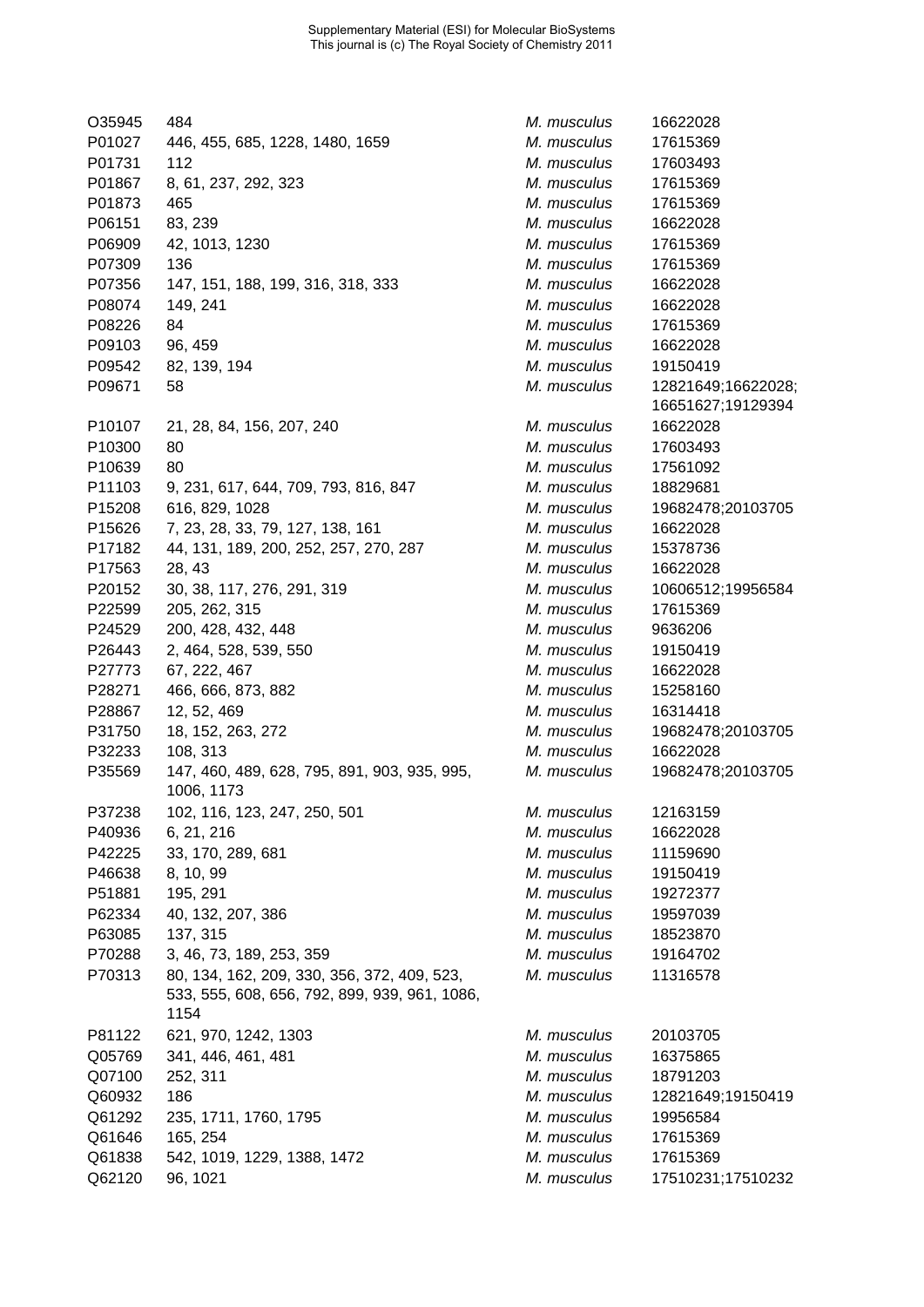| Q63844                          | 157, 281, 335                                                         | M. musculus   | 18523870           |
|---------------------------------|-----------------------------------------------------------------------|---------------|--------------------|
| Q6PF93                          | 9, 11, 302, 322, 405, 795, 884                                        | M. musculus   | 9826526            |
| Q6YK32                          | 204, 532                                                              | M. musculus   | 17615369           |
| Q8CGI9                          | 49, 460, 783                                                          | M. musculus   | 19150419           |
| Q8K0E8                          | 172, 312                                                              | M. musculus   | 17615369           |
| Q8K4Z3                          | 93                                                                    | M. musculus   | 19150419           |
| Q8R4K2                          | 10                                                                    | M. musculus   | 20304961           |
| Q8VCM7                          | 93, 121, 134, 139                                                     | M. musculus   | 17615369           |
| Q91X72                          | 140                                                                   | M. musculus   | 17615369           |
| Q91XX4                          | 247, 418, 489, 504                                                    | M. musculus   | 19150419           |
| Q91Y86                          | 105, 266, 325                                                         | M. musculus   | 18523870           |
| Q91ZJ5                          | 153, 210                                                              | M. musculus   | 19150419           |
| Q92111                          | 242, 257, 673                                                         | M. musculus   | 17615369           |
| Q99JY0                          | 332                                                                   | M. musculus   | 12821649           |
| Q99K47                          | 198, 221, 523                                                         | M. musculus   | 17615369           |
| Q99KQ4                          | 471                                                                   | M. musculus   | 19150419           |
| Q99MN9                          | 488                                                                   | M. musculus   | 19150419           |
| Q9CR16                          | 252, 365                                                              | M. musculus   | 19272377           |
| Q9CR68                          | 127                                                                   | M. musculus   | 19150419           |
| Q9DCT2                          | 211, 244                                                              | M. musculus   | 19150419           |
| Q9EQ20                          | 108, 393                                                              | M. musculus   | 16622028;19150419  |
| Q9ER56                          | 261                                                                   | M. musculus   | 15378736           |
| Q9JJV2                          |                                                                       | M. musculus   | 16622028           |
|                                 | 7, 79, 99                                                             | M. musculus   | 16622028           |
| Q9JK42                          | 19, 240, 404                                                          |               |                    |
| Q9Z1E3                          | 181, 289, 302                                                         | M. musculus   | 15464059           |
| P00637                          | 210, 245                                                              | O. cuniculus  | 2553704            |
| P00949                          | 12, 195, 517                                                          | O. cuniculus  | 41237              |
| P46409                          | 7, 23, 28, 33, 79, 138, 161                                           | O. cuniculus  | 12620373           |
| Q08862                          | 9, 147                                                                | O. cuniculus  | 12620373           |
| Q08863                          | 74                                                                    | O. cuniculus  | 12620373           |
| Q2QN81                          | 185, 412, 418                                                         | O. sativa     | 19717529           |
| Q67TZ4                          | 99                                                                    | O. sativa     | 19717529           |
| Q75L89                          | 346, 361, 484                                                         | O. sativa     | 19717529           |
| Q8W314                          | 384, 593                                                              | O. sativa     | 19717529           |
| P42272                          | 9, 235                                                                | P. mirabilis  | 241412             |
| P42273                          | 9, 235                                                                | P. mirabilis  | 241412             |
| P10933                          | 13, 292, 345                                                          | P. sativum    | 19717529           |
| Q9SC31                          | 336, 350                                                              | Populus       | 19717529           |
| P02879                          | 13, 158, 218, 562                                                     | R. communis   | 7470048            |
| P00799                          | 179, 241                                                              | R. miehei     | 4433573            |
| A7VJC2                          | 41, 135, 174                                                          | R. norvegicus | 11593016;19402213  |
| B <sub>2</sub> RZD <sub>6</sub> | 32, 63, 72                                                            | R. norvegicus | 15345482           |
| O08557                          | 50, 209, 249                                                          | R. norvegicus | 18072209           |
| O09171                          | 77, 89, 128, 289                                                      | R. norvegicus | 11593016           |
| O74200                          | 57, 69, 201                                                           | R. norvegicus | 11593016           |
| O88989                          | 210                                                                   | R. norvegicus | 17254026;18072209; |
|                                 |                                                                       |               | 19402213           |
| P00507                          | 75, 96, 316, 420                                                      | R. norvegicus | 11593016;19402213  |
| P02600                          | 124, 179                                                              | R. norvegicus | 15345482           |
| P02770                          | 54, 60, 108, 172, 181, 185, 287, 343, 356, 365,<br>377, 435, 476, 521 | R. norvegicus | 18072209           |
| P04182                          | 126                                                                   | R. norvegicus | 18072209           |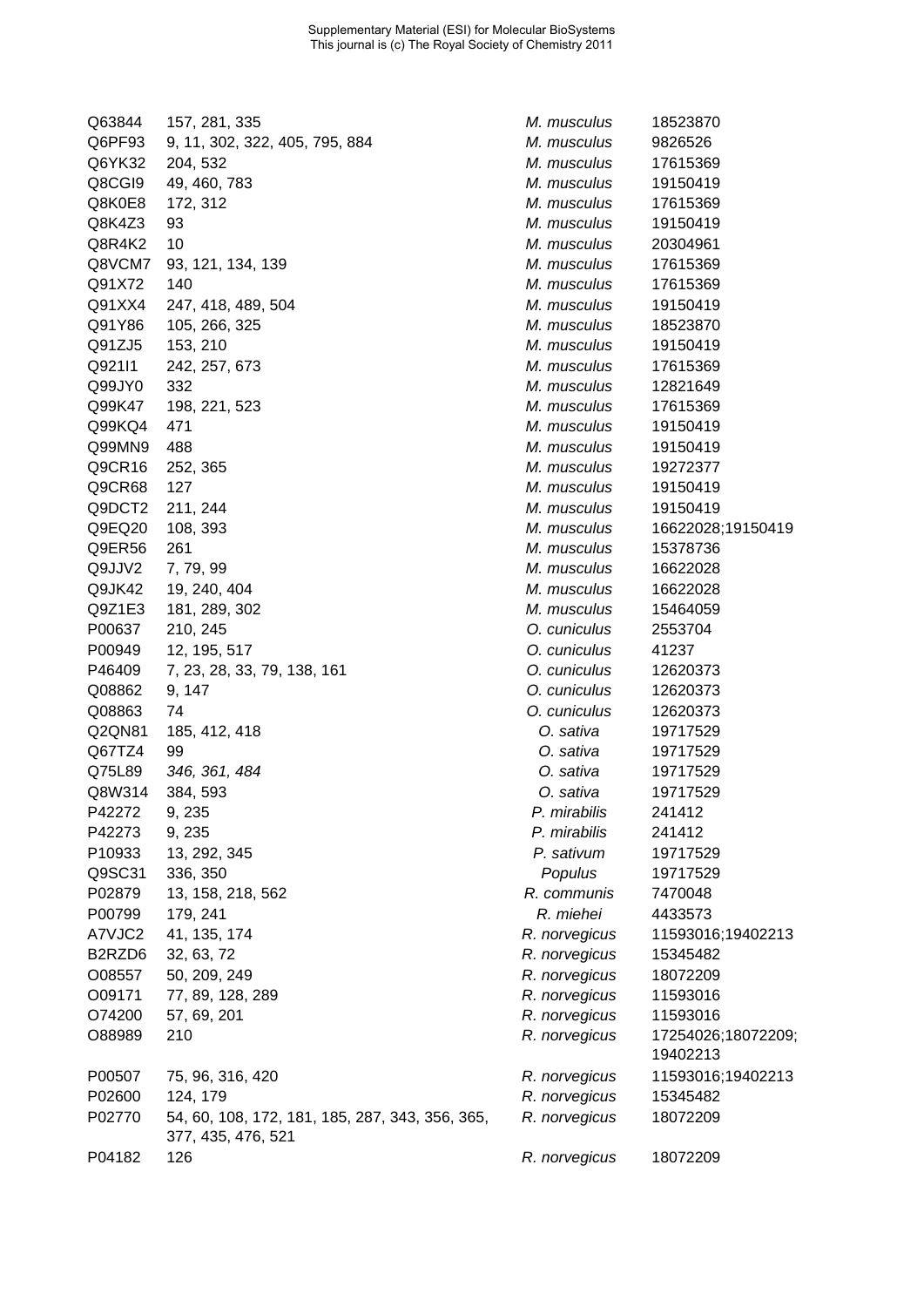| P04636 | 56, 80, 161                                                                                 | R. norvegicus | 15345482;17254026;<br>19402213 |
|--------|---------------------------------------------------------------------------------------------|---------------|--------------------------------|
| P04762 | 512                                                                                         | R. norvegicus | 11593016;18072209              |
| P04905 | 7, 23, 33, 79, 138, 161                                                                     | R. norvegicus | 11593016                       |
| P05504 | 221                                                                                         | R. norvegicus | 11593016                       |
| P05982 | 76                                                                                          | R. norvegicus | 11593016;15345482              |
| P06686 | 9, 129, 539, 821, 1020                                                                      | R. norvegicus | 17254026                       |
| P07323 | 44, 57, 131, 189, 252, 257, 287                                                             | R. norvegicus | 18803298                       |
| P07335 | 39, 82, 269                                                                                 | R. norvegicus | 17254026                       |
| P07340 | 205                                                                                         | R. norvegicus | 17254026                       |
| P07379 | 72, 557, 606                                                                                | R. norvegicus | 18072209                       |
| P07824 | 318                                                                                         | R. norvegicus | 506610                         |
| P07895 | 58, 217                                                                                     | R. norvegicus | 15327813;15345482;             |
|        |                                                                                             |               | 19402213;16399855              |
| P08427 | 102, 186, 241                                                                               | R. norvegicus | 12922978                       |
| P09057 | 317, 389                                                                                    | R. norvegicus | 11253164                       |
| P09117 | 223, 244, 343                                                                               | R. norvegicus | 17254026                       |
| P09605 | 116, 159, 313                                                                               | R. norvegicus | 15345482                       |
| P09951 | 3, 21, 323                                                                                  | R. norvegicus | 18803298                       |
| P10608 | 350                                                                                         | R. norvegicus | 16043170                       |
| P10860 | 2, 464, 528, 539, 550                                                                       | R. norvegicus | 11593016;19402213              |
| P10888 | 38, 44, 82                                                                                  | R. norvegicus | 15345482                       |
| P11345 | 574                                                                                         | R. norvegicus | 10801894                       |
| P11442 | 377, 883, 921, 1050, 1128, 1168, 1211, 1237,                                                | R. norvegicus | 16157014;17254026              |
|        | 1405, 1438, 1451, 1487                                                                      |               |                                |
| P11598 | 67, 222, 467                                                                                | R. norvegicus | 18072209;19402213              |
| P11884 | 222, 460, 499                                                                               | R. norvegicus | 18072209                       |
| P12346 | 114, 242, 257, 666, 674                                                                     | R. norvegicus | 15345482                       |
| P12839 | 3, 64, 93, 260, 319, 802                                                                    | R. norvegicus | 17254026;19956584              |
| P13596 | 286, 313, 388, 683                                                                          | R. norvegicus | 17254026                       |
| P14141 | 51                                                                                          | R. norvegicus | 11593016                       |
| P14480 | 170, 310                                                                                    | R. norvegicus | 15345482                       |
| P14604 | 264                                                                                         | R. norvegicus | 15345482                       |
| P15651 | 95                                                                                          | R. norvegicus | 11593016                       |
| P15999 | 246, 311, 337, 440                                                                          | R. norvegicus | 17254026                       |
| P16086 | 26, 72, 433, 539, 601, 644, 695, 918, 942, 976,<br>978, 1020, 1073, 1411, 1517, 1579, 2423, | R. norvegicus | 18803298                       |
| P16617 | 76, 161, 196                                                                                | R. norvegicus | 17254026;19402213              |
| P17764 | 253, 328                                                                                    | R. norvegicus | 15345482                       |
| P18405 | 247                                                                                         | R. norvegicus | 11593016                       |
| P18886 | 538                                                                                         | R. norvegicus | 14641011                       |
| P19112 | 332                                                                                         | R. norvegicus | 11593016                       |
| P19511 | 182                                                                                         | R. norvegicus | 15345482;17254026              |
| P19527 | 9, 18, 57, 139, 178, 240, 266, 369, 425                                                     | R. norvegicus | 16157014;17254026;             |
|        |                                                                                             |               | 19956584                       |
| P21708 | 157, 281, 335                                                                               | R. norvegicus | 11923223;16139272;<br>18787063 |
| P22791 | 332, 373                                                                                    | R. norvegicus | 11593016                       |
| P23457 | 216, 259                                                                                    | R. norvegicus | 11593016                       |
| P23565 | 8, 15, 272, 354                                                                             | R. norvegicus | 17254026;19956584              |
| P23693 | 113, 134                                                                                    | R. norvegicus | 15345482                       |
| P24329 | 7,188                                                                                       | R. norvegicus | 11593016                       |
| P25113 | 92, 142                                                                                     | R. norvegicus | 18803298                       |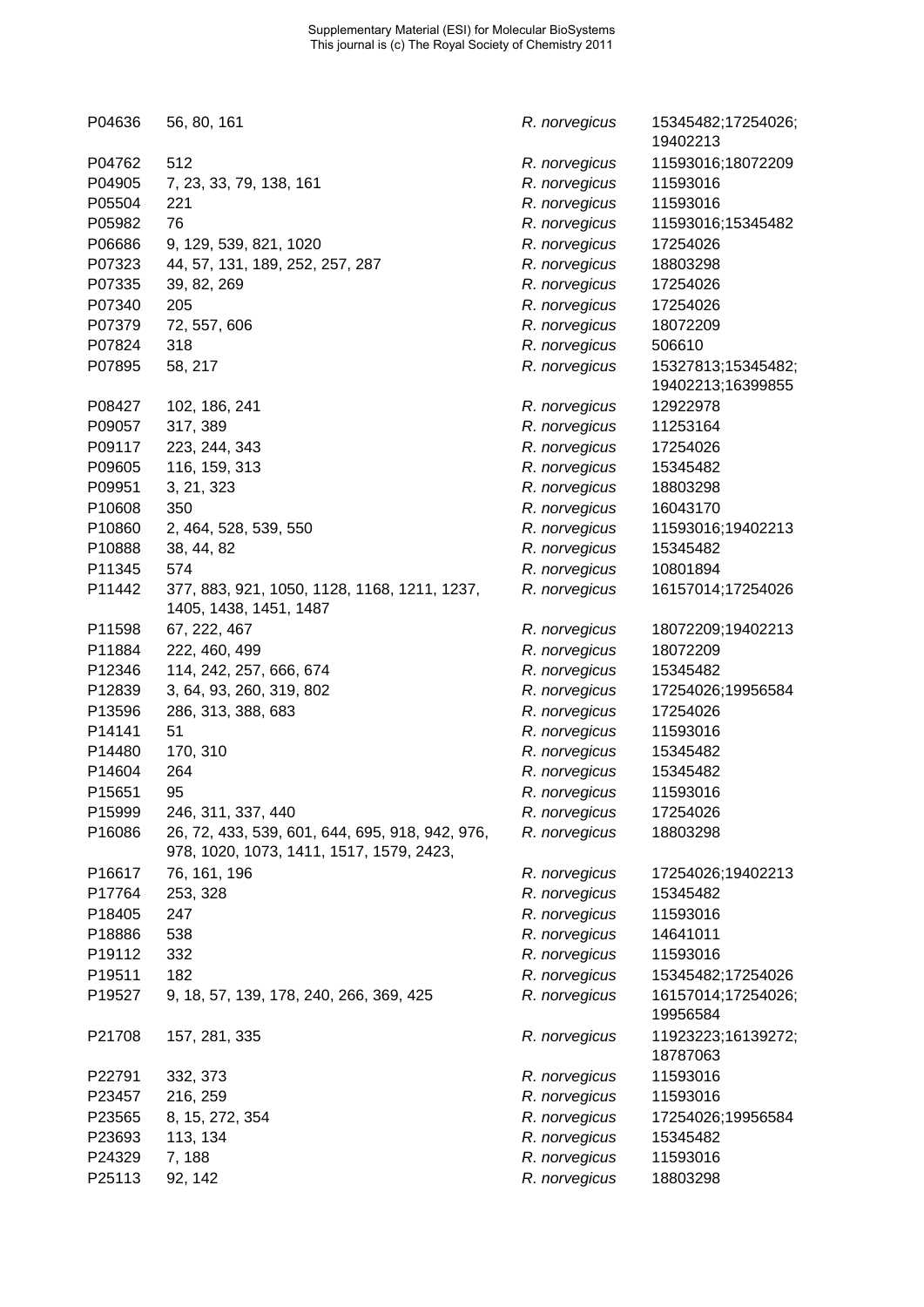| 392                                            | R. norvegicus                                                                                                                                                                                                                                                                                                                                                                                                                                                                                                                                                                                                                                                                                                                                          | 16043170                                                                                                                                                                                                                                                                                                                                                                                                                                                                                                                                                                                                                                                                                             |
|------------------------------------------------|--------------------------------------------------------------------------------------------------------------------------------------------------------------------------------------------------------------------------------------------------------------------------------------------------------------------------------------------------------------------------------------------------------------------------------------------------------------------------------------------------------------------------------------------------------------------------------------------------------------------------------------------------------------------------------------------------------------------------------------------------------|------------------------------------------------------------------------------------------------------------------------------------------------------------------------------------------------------------------------------------------------------------------------------------------------------------------------------------------------------------------------------------------------------------------------------------------------------------------------------------------------------------------------------------------------------------------------------------------------------------------------------------------------------------------------------------------------------|
| 70                                             | R. norvegicus                                                                                                                                                                                                                                                                                                                                                                                                                                                                                                                                                                                                                                                                                                                                          | 17254026                                                                                                                                                                                                                                                                                                                                                                                                                                                                                                                                                                                                                                                                                             |
| 545                                            | R. norvegicus                                                                                                                                                                                                                                                                                                                                                                                                                                                                                                                                                                                                                                                                                                                                          | 16157014                                                                                                                                                                                                                                                                                                                                                                                                                                                                                                                                                                                                                                                                                             |
| 538                                            | R. norvegicus                                                                                                                                                                                                                                                                                                                                                                                                                                                                                                                                                                                                                                                                                                                                          | 20167432                                                                                                                                                                                                                                                                                                                                                                                                                                                                                                                                                                                                                                                                                             |
| 381                                            | R. norvegicus                                                                                                                                                                                                                                                                                                                                                                                                                                                                                                                                                                                                                                                                                                                                          | 15345482                                                                                                                                                                                                                                                                                                                                                                                                                                                                                                                                                                                                                                                                                             |
| 341, 446, 461                                  |                                                                                                                                                                                                                                                                                                                                                                                                                                                                                                                                                                                                                                                                                                                                                        | 9820830                                                                                                                                                                                                                                                                                                                                                                                                                                                                                                                                                                                                                                                                                              |
|                                                |                                                                                                                                                                                                                                                                                                                                                                                                                                                                                                                                                                                                                                                                                                                                                        | 19402213                                                                                                                                                                                                                                                                                                                                                                                                                                                                                                                                                                                                                                                                                             |
|                                                |                                                                                                                                                                                                                                                                                                                                                                                                                                                                                                                                                                                                                                                                                                                                                        | 18072209                                                                                                                                                                                                                                                                                                                                                                                                                                                                                                                                                                                                                                                                                             |
|                                                |                                                                                                                                                                                                                                                                                                                                                                                                                                                                                                                                                                                                                                                                                                                                                        | 17254026                                                                                                                                                                                                                                                                                                                                                                                                                                                                                                                                                                                                                                                                                             |
|                                                |                                                                                                                                                                                                                                                                                                                                                                                                                                                                                                                                                                                                                                                                                                                                                        | 16157014                                                                                                                                                                                                                                                                                                                                                                                                                                                                                                                                                                                                                                                                                             |
|                                                |                                                                                                                                                                                                                                                                                                                                                                                                                                                                                                                                                                                                                                                                                                                                                        | 17254026                                                                                                                                                                                                                                                                                                                                                                                                                                                                                                                                                                                                                                                                                             |
|                                                |                                                                                                                                                                                                                                                                                                                                                                                                                                                                                                                                                                                                                                                                                                                                                        | 15345482                                                                                                                                                                                                                                                                                                                                                                                                                                                                                                                                                                                                                                                                                             |
|                                                |                                                                                                                                                                                                                                                                                                                                                                                                                                                                                                                                                                                                                                                                                                                                                        | 11593016                                                                                                                                                                                                                                                                                                                                                                                                                                                                                                                                                                                                                                                                                             |
|                                                |                                                                                                                                                                                                                                                                                                                                                                                                                                                                                                                                                                                                                                                                                                                                                        | 15345482                                                                                                                                                                                                                                                                                                                                                                                                                                                                                                                                                                                                                                                                                             |
|                                                |                                                                                                                                                                                                                                                                                                                                                                                                                                                                                                                                                                                                                                                                                                                                                        | 11593016                                                                                                                                                                                                                                                                                                                                                                                                                                                                                                                                                                                                                                                                                             |
|                                                |                                                                                                                                                                                                                                                                                                                                                                                                                                                                                                                                                                                                                                                                                                                                                        | 18803298                                                                                                                                                                                                                                                                                                                                                                                                                                                                                                                                                                                                                                                                                             |
|                                                |                                                                                                                                                                                                                                                                                                                                                                                                                                                                                                                                                                                                                                                                                                                                                        | 11593016                                                                                                                                                                                                                                                                                                                                                                                                                                                                                                                                                                                                                                                                                             |
|                                                |                                                                                                                                                                                                                                                                                                                                                                                                                                                                                                                                                                                                                                                                                                                                                        | 11593016                                                                                                                                                                                                                                                                                                                                                                                                                                                                                                                                                                                                                                                                                             |
|                                                |                                                                                                                                                                                                                                                                                                                                                                                                                                                                                                                                                                                                                                                                                                                                                        | 17254026                                                                                                                                                                                                                                                                                                                                                                                                                                                                                                                                                                                                                                                                                             |
|                                                |                                                                                                                                                                                                                                                                                                                                                                                                                                                                                                                                                                                                                                                                                                                                                        | 17254026                                                                                                                                                                                                                                                                                                                                                                                                                                                                                                                                                                                                                                                                                             |
|                                                |                                                                                                                                                                                                                                                                                                                                                                                                                                                                                                                                                                                                                                                                                                                                                        |                                                                                                                                                                                                                                                                                                                                                                                                                                                                                                                                                                                                                                                                                                      |
| 362                                            |                                                                                                                                                                                                                                                                                                                                                                                                                                                                                                                                                                                                                                                                                                                                                        | 16284212                                                                                                                                                                                                                                                                                                                                                                                                                                                                                                                                                                                                                                                                                             |
| 145, 191, 501                                  | R. norvegicus                                                                                                                                                                                                                                                                                                                                                                                                                                                                                                                                                                                                                                                                                                                                          | 12124443                                                                                                                                                                                                                                                                                                                                                                                                                                                                                                                                                                                                                                                                                             |
|                                                | R. norvegicus                                                                                                                                                                                                                                                                                                                                                                                                                                                                                                                                                                                                                                                                                                                                          | 19402213                                                                                                                                                                                                                                                                                                                                                                                                                                                                                                                                                                                                                                                                                             |
| 52, 73, 89, 99                                 |                                                                                                                                                                                                                                                                                                                                                                                                                                                                                                                                                                                                                                                                                                                                                        | 15345482                                                                                                                                                                                                                                                                                                                                                                                                                                                                                                                                                                                                                                                                                             |
|                                                |                                                                                                                                                                                                                                                                                                                                                                                                                                                                                                                                                                                                                                                                                                                                                        | 18072209                                                                                                                                                                                                                                                                                                                                                                                                                                                                                                                                                                                                                                                                                             |
|                                                |                                                                                                                                                                                                                                                                                                                                                                                                                                                                                                                                                                                                                                                                                                                                                        | 19402213                                                                                                                                                                                                                                                                                                                                                                                                                                                                                                                                                                                                                                                                                             |
|                                                |                                                                                                                                                                                                                                                                                                                                                                                                                                                                                                                                                                                                                                                                                                                                                        | 11593016;19402213                                                                                                                                                                                                                                                                                                                                                                                                                                                                                                                                                                                                                                                                                    |
| 53, 69, 91, 169, 188, 198, 218, 240, 294, 337, | R. norvegicus                                                                                                                                                                                                                                                                                                                                                                                                                                                                                                                                                                                                                                                                                                                                          | 18072209                                                                                                                                                                                                                                                                                                                                                                                                                                                                                                                                                                                                                                                                                             |
|                                                |                                                                                                                                                                                                                                                                                                                                                                                                                                                                                                                                                                                                                                                                                                                                                        | 15345482                                                                                                                                                                                                                                                                                                                                                                                                                                                                                                                                                                                                                                                                                             |
|                                                |                                                                                                                                                                                                                                                                                                                                                                                                                                                                                                                                                                                                                                                                                                                                                        | 11593016                                                                                                                                                                                                                                                                                                                                                                                                                                                                                                                                                                                                                                                                                             |
|                                                |                                                                                                                                                                                                                                                                                                                                                                                                                                                                                                                                                                                                                                                                                                                                                        | 11593016                                                                                                                                                                                                                                                                                                                                                                                                                                                                                                                                                                                                                                                                                             |
|                                                |                                                                                                                                                                                                                                                                                                                                                                                                                                                                                                                                                                                                                                                                                                                                                        | 10801894                                                                                                                                                                                                                                                                                                                                                                                                                                                                                                                                                                                                                                                                                             |
|                                                |                                                                                                                                                                                                                                                                                                                                                                                                                                                                                                                                                                                                                                                                                                                                                        | 15345482                                                                                                                                                                                                                                                                                                                                                                                                                                                                                                                                                                                                                                                                                             |
|                                                |                                                                                                                                                                                                                                                                                                                                                                                                                                                                                                                                                                                                                                                                                                                                                        | 11593016                                                                                                                                                                                                                                                                                                                                                                                                                                                                                                                                                                                                                                                                                             |
|                                                |                                                                                                                                                                                                                                                                                                                                                                                                                                                                                                                                                                                                                                                                                                                                                        | 12682076                                                                                                                                                                                                                                                                                                                                                                                                                                                                                                                                                                                                                                                                                             |
|                                                |                                                                                                                                                                                                                                                                                                                                                                                                                                                                                                                                                                                                                                                                                                                                                        | 15345482                                                                                                                                                                                                                                                                                                                                                                                                                                                                                                                                                                                                                                                                                             |
|                                                |                                                                                                                                                                                                                                                                                                                                                                                                                                                                                                                                                                                                                                                                                                                                                        | 15345482                                                                                                                                                                                                                                                                                                                                                                                                                                                                                                                                                                                                                                                                                             |
|                                                |                                                                                                                                                                                                                                                                                                                                                                                                                                                                                                                                                                                                                                                                                                                                                        | 18803298                                                                                                                                                                                                                                                                                                                                                                                                                                                                                                                                                                                                                                                                                             |
|                                                |                                                                                                                                                                                                                                                                                                                                                                                                                                                                                                                                                                                                                                                                                                                                                        | 18072209                                                                                                                                                                                                                                                                                                                                                                                                                                                                                                                                                                                                                                                                                             |
|                                                |                                                                                                                                                                                                                                                                                                                                                                                                                                                                                                                                                                                                                                                                                                                                                        | 11593016                                                                                                                                                                                                                                                                                                                                                                                                                                                                                                                                                                                                                                                                                             |
|                                                |                                                                                                                                                                                                                                                                                                                                                                                                                                                                                                                                                                                                                                                                                                                                                        | 18072209                                                                                                                                                                                                                                                                                                                                                                                                                                                                                                                                                                                                                                                                                             |
|                                                |                                                                                                                                                                                                                                                                                                                                                                                                                                                                                                                                                                                                                                                                                                                                                        | 15345482                                                                                                                                                                                                                                                                                                                                                                                                                                                                                                                                                                                                                                                                                             |
|                                                |                                                                                                                                                                                                                                                                                                                                                                                                                                                                                                                                                                                                                                                                                                                                                        | 17254026                                                                                                                                                                                                                                                                                                                                                                                                                                                                                                                                                                                                                                                                                             |
|                                                |                                                                                                                                                                                                                                                                                                                                                                                                                                                                                                                                                                                                                                                                                                                                                        |                                                                                                                                                                                                                                                                                                                                                                                                                                                                                                                                                                                                                                                                                                      |
|                                                |                                                                                                                                                                                                                                                                                                                                                                                                                                                                                                                                                                                                                                                                                                                                                        | 15345482                                                                                                                                                                                                                                                                                                                                                                                                                                                                                                                                                                                                                                                                                             |
|                                                |                                                                                                                                                                                                                                                                                                                                                                                                                                                                                                                                                                                                                                                                                                                                                        | 19118096                                                                                                                                                                                                                                                                                                                                                                                                                                                                                                                                                                                                                                                                                             |
|                                                |                                                                                                                                                                                                                                                                                                                                                                                                                                                                                                                                                                                                                                                                                                                                                        | 18849345                                                                                                                                                                                                                                                                                                                                                                                                                                                                                                                                                                                                                                                                                             |
|                                                |                                                                                                                                                                                                                                                                                                                                                                                                                                                                                                                                                                                                                                                                                                                                                        | 14641011                                                                                                                                                                                                                                                                                                                                                                                                                                                                                                                                                                                                                                                                                             |
| 580, 716                                       |                                                                                                                                                                                                                                                                                                                                                                                                                                                                                                                                                                                                                                                                                                                                                        | 15615788                                                                                                                                                                                                                                                                                                                                                                                                                                                                                                                                                                                                                                                                                             |
| 13, 34                                         | R. norvegicus                                                                                                                                                                                                                                                                                                                                                                                                                                                                                                                                                                                                                                                                                                                                          | 11593016                                                                                                                                                                                                                                                                                                                                                                                                                                                                                                                                                                                                                                                                                             |
| 20, 209, 530, 596, 636                         | R. norvegicus                                                                                                                                                                                                                                                                                                                                                                                                                                                                                                                                                                                                                                                                                                                                          | 15345482                                                                                                                                                                                                                                                                                                                                                                                                                                                                                                                                                                                                                                                                                             |
|                                                | 134, 218, 246, 501<br>45, 207<br>68, 117, 140<br>13, 81, 114, 322, 347<br>68, 165, 209<br>5, 154<br>45, 81, 259, 267<br>9<br>4, 137, 275, 481<br>5, 229, 333, 339, 349<br>280<br>165, 179<br>69, 95, 303, 354<br>207<br>53, 69, 91, 169, 188, 198, 218, 240, 294, 337,<br>29, 183, 254<br>15, 41, 134, 149, 183, 371, 525, 545, 611<br>243, 503<br>52<br>362<br>246, 266, 357<br>10, 249<br>100, 108<br>240<br>108, 393<br>14, 135, 259, 295<br>288, 376, 750, 969<br>174, 195, 291, 297<br>35, 82, 193<br>15, 41, 134, 149, 183, 371, 525, 545<br>51, 277<br>36, 51, 106, 222, 425<br>546<br>111, 150<br>51, 106, 222, 425, 437<br>90, 332<br>431, 497<br>17, 89, 186, 384<br>32, 134, 284, 428, 589<br>6, 12, 73, 150, 219, 408, 431, 463, 467, 508, | R. norvegicus<br>R. norvegicus<br>R. norvegicus<br>R. norvegicus<br>R. norvegicus<br>R. norvegicus<br>R. norvegicus<br>R. norvegicus<br>R. norvegicus<br>R. norvegicus<br>R. norvegicus<br>R. norvegicus<br>R. norvegicus<br>R. norvegicus<br>R. norvegicus<br>R. norvegicus<br>R. norvegicus<br>R. norvegicus<br>R. norvegicus<br>R. norvegicus<br>R. norvegicus<br>R. norvegicus<br>R. norvegicus<br>R. norvegicus<br>R. norvegicus<br>R. norvegicus<br>R. norvegicus<br>R. norvegicus<br>R. norvegicus<br>R. norvegicus<br>R. norvegicus<br>R. norvegicus<br>R. norvegicus<br>R. norvegicus<br>R. norvegicus<br>R. norvegicus<br>R. norvegicus<br>R. norvegicus<br>R. norvegicus<br>R. norvegicus |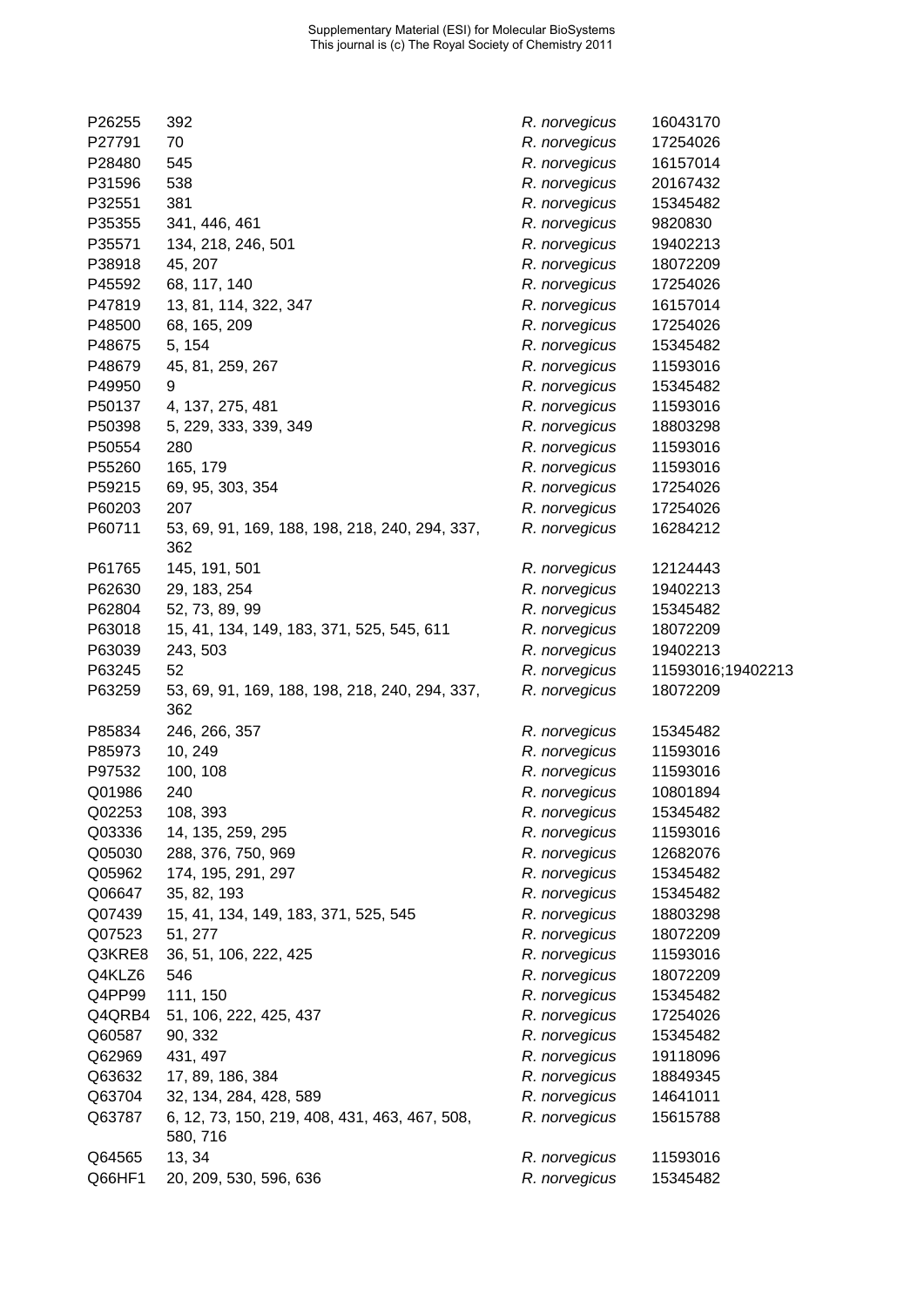| Q6AYE4 | 275                          | R. norvegicus       | 15345482;17254026                       |
|--------|------------------------------|---------------------|-----------------------------------------|
| Q6P6R2 | 8, 54, 473                   | R. norvegicus       | 17254026;18072209                       |
| Q6PDU7 | 101                          | R. norvegicus       | 15345482                                |
| Q9ER34 | 71, 151, 306                 | R. norvegicus       | 11593016;15345482;<br>17254026;19402213 |
| Q9JIR0 | 108, 1767                    | R. norvegicus       | 11923223                                |
| Q9QZ81 | 2,394                        | R. norvegicus       | 15345482                                |
| Q9R1Z0 | 173                          | R. norvegicus       | 19402213                                |
| Q9Z1E1 | 121, 160, 223, 238, 292, 348 | R. norvegicus       | 15934946                                |
| Q9Z1L0 | 790                          | R. norvegicus       | 15615788                                |
| Q9Z272 | 293, 392                     | R. norvegicus       | 12058042                                |
| Q9Z2L0 | 7                            | R. norvegicus       | 11593016;15345482;<br>17254026;19402213 |
| P22629 | 120                          | S. avidinii         | 8954558                                 |
| P00360 | 253, 312, 328                | S. cerevisiae       | 10746743                                |
| P00560 | 75, 159, 194, 381            | S. cerevisiae       | 1089655                                 |
| P16622 | 82, 248                      | S. cerevisiae       | 19695224                                |
| P19414 | 67, 147, 302, 534            | S. cerevisiae       | 19695224                                |
| P28241 | 157                          | S. cerevisiae       | 19695224                                |
| P38825 | 126, 447                     | S. cerevisiae       | 19695224                                |
| P40513 | 123, 209, 228, 254           | S. cerevisiae       | 19695224                                |
| P47031 | 705, 709                     | S. cerevisiae       | 19695224                                |
| P53318 | 73, 399                      | S. cerevisiae       | 19695224                                |
| Q08968 | 623, 652                     | S. cerevisiae       | 19695224                                |
| P05314 | 385, 459                     | S. oleracea         | 19717529                                |
| O19067 | 5, 123                       | S. scrofa           | 11099820                                |
| P00346 | 56, 80, 161                  | S. scrofa           | 728442                                  |
| P10173 | 10, 207, 226                 | S. scrofa           | 6830817                                 |
| Q29558 | 73, 486, 508, 516, 531, 543  | S. scrofa           | 7357008                                 |
| Q64392 | 9, 64, 140, 551, 833, 1033   | S. scrofa           | 14649731                                |
| Q8MHY0 | 118, 152                     | S. scrofa           | 20386496                                |
| Q08276 | 185, 200, 603                | S. tuberosum        | 19717529                                |
| Q43848 | 617                          | S. tuberosum        | 19717529                                |
| Q2PEP7 | 45                           | T. pratense         | 19717529                                |
| P01555 | 17, 24                       | V. cholerae         | 88548                                   |
| P01556 | 97                           | V. cholerae         | 88548                                   |
| Q6F4I4 | 89, 169                      | Z. elegans          | 19717529                                |
| P30920 |                              | <b>B.</b> circulans | 8484906                                 |
| P00669 |                              | <b>B.</b> taurus    | 239931                                  |
| P20488 |                              | <b>B.</b> taurus    | 10428070                                |
| P02789 |                              | G. gallus           | 7092815                                 |
| O14791 |                              | H. sapiens          | 2986587;8443247                         |
| P00441 |                              | H. sapiens          | 11338199                                |
| P00918 |                              | H. sapiens          | 16378731                                |
| P02461 |                              | H. sapiens          | 19467351                                |
| P15121 |                              |                     |                                         |
|        |                              | H. sapiens          | 14684358                                |
| P50552 |                              | H. sapiens          | 18599602                                |
| Q02156 |                              | H. sapiens          | 17255340                                |
| P00920 |                              | M. musculus         | 16622028                                |
| P02088 |                              | M. musculus         | 16622028                                |
| P08228 |                              | M. musculus         | 16622028                                |
| P14602 |                              | M. musculus         | 19150419                                |
| P20108 |                              | M. musculus         | 12821649                                |

| norvegicus       | 15345482;17254026 |
|------------------|-------------------|
| norvegicus       | 17254026;18072209 |
| norvegicus       | 15345482          |
| norvegicus       | 11593016;15345482 |
|                  | 17254026;19402213 |
| norvegicus       | 11923223          |
| norvegicus       | 15345482          |
| norvegicus       | 19402213          |
| norvegicus       | 15934946          |
| norvegicus       | 15615788          |
| norvegicus       | 12058042          |
|                  | 11593016;15345482 |
| norvegicus       | 17254026;19402213 |
|                  |                   |
| S. avidinii      | 8954558           |
| . cerevisiae     | 10746743          |
| . cerevisiae     | 1089655           |
| . cerevisiae     | 19695224          |
| . cerevisiae     | 19695224          |
| . cerevisiae     | 19695224          |
| . cerevisiae     | 19695224          |
| . cerevisiae     | 19695224          |
| . cerevisiae     | 19695224          |
| . cerevisiae     | 19695224          |
| . cerevisiae     | 19695224          |
| S. oleracea      | 19717529          |
| S. scrofa        | 11099820          |
| S. scrofa        | 728442            |
| S. scrofa        | 6830817           |
| S. scrofa        | 7357008           |
| S. scrofa        | 14649731          |
| S. scrofa        | 20386496          |
| tuberosum.       | 19717529          |
| . tuberosum      | 19717529          |
| T. pratense      | 19717529          |
| /. cholerae      | 88548             |
| /. cholerae      | 88548             |
| Z. elegans       | 19717529          |
| 3. circulans     | 8484906           |
|                  |                   |
| <b>B.</b> taurus | 239931            |
| B. taurus        | 10428070          |
| G. gallus        | 7092815           |
| H. sapiens       | 2986587;8443247   |
| H. sapiens       | 11338199          |
| H. sapiens       | 16378731          |
| H. sapiens       | 19467351          |
| H. sapiens       | 14684358          |
| H. sapiens       | 18599602          |
| H. sapiens       | 17255340          |
| 1. musculus      | 16622028          |
| 1. musculus      | 16622028          |
| 1. musculus      | 16622028          |
| 1. musculus      | 19150419          |
| 1. musculus      | 12821649          |
|                  |                   |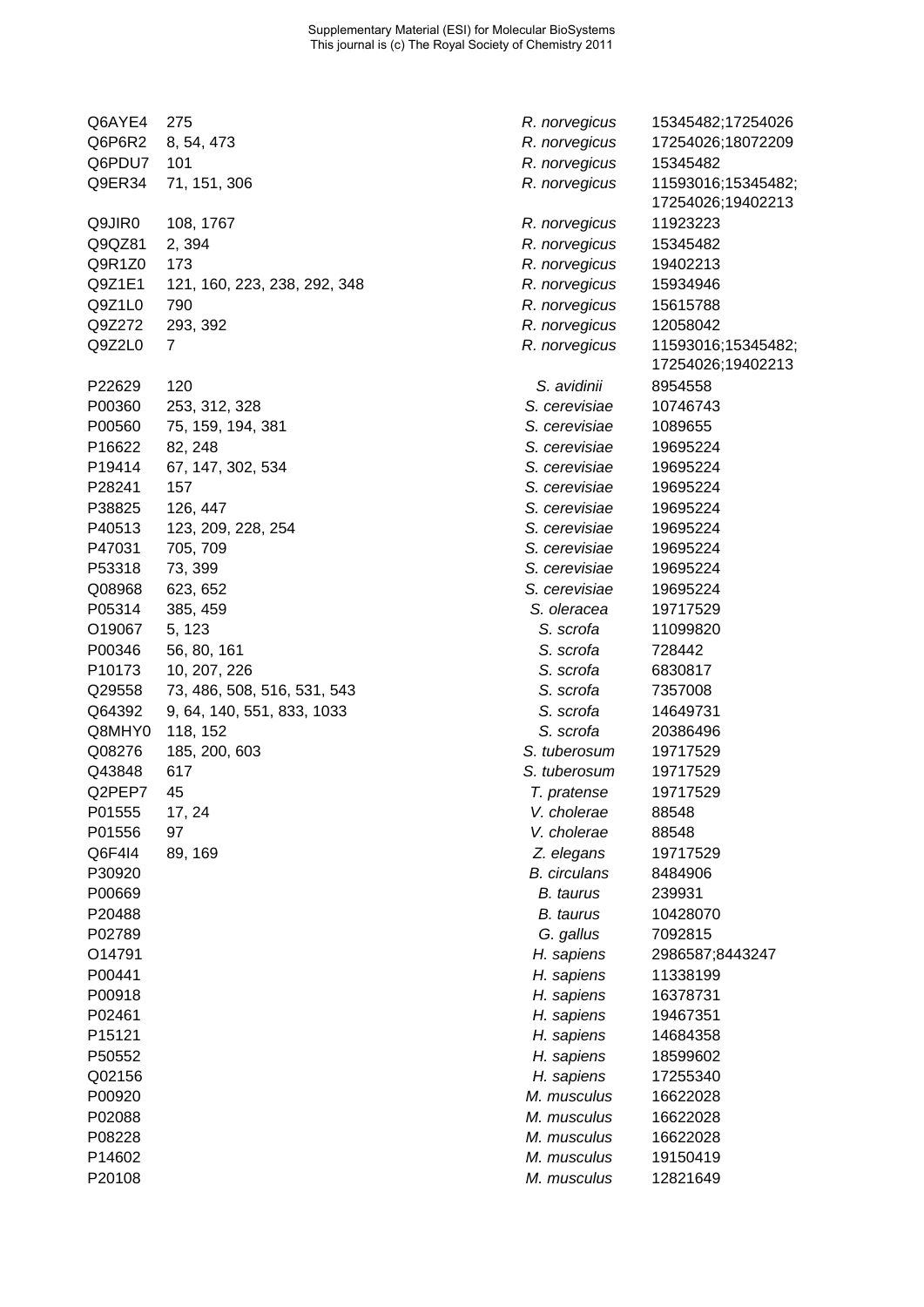| P23953 | M. musculus   | 17615369          |
|--------|---------------|-------------------|
| P24270 | M. musculus   | 16622028          |
| P39039 | M. musculus   | 17615369          |
| P51906 | M. musculus   | 18093171          |
| Q497L8 | M. musculus   | 19150419          |
| Q61012 | M. musculus   | 16622028          |
| Q64466 | M. musculus   | 16622028          |
| Q9QWK4 | M. musculus   | 17615369          |
| P10830 | O. cuniculus  | 11839754          |
| Q84YQ2 | O. sativa     | 19717529          |
| Q9FW84 | O. sativa     | 19717529          |
| O35077 | R. norvegicus | 18072209          |
| O70351 | R. norvegicus | 19402213          |
| P10111 | R. norvegicus | 17254026          |
| P13233 | R. norvegicus | 17254026          |
| P13437 | R. norvegicus | 11593016          |
| P18090 | R. norvegicus | 16043170          |
| P23928 | R. norvegicus | 15345482;19956584 |
| P27139 | R. norvegicus | 18072209          |
| P31399 | R. norvegicus | 15345482          |
| P35434 | R. norvegicus | 15345482          |
| P51635 | R. norvegicus | 18072209          |
| P60881 | R. norvegicus | 12124443;17254026 |
| P81155 | R. norvegicus | 19402213          |
| Q64294 | R. norvegicus | 12922978          |
| Q68FU3 | R. norvegicus | 15345482          |
| Q6AYR0 | R. norvegicus | 11593016          |
| P01052 | S. tuberosum  | 399612            |
| P01075 | S. tuberosum  | 399612            |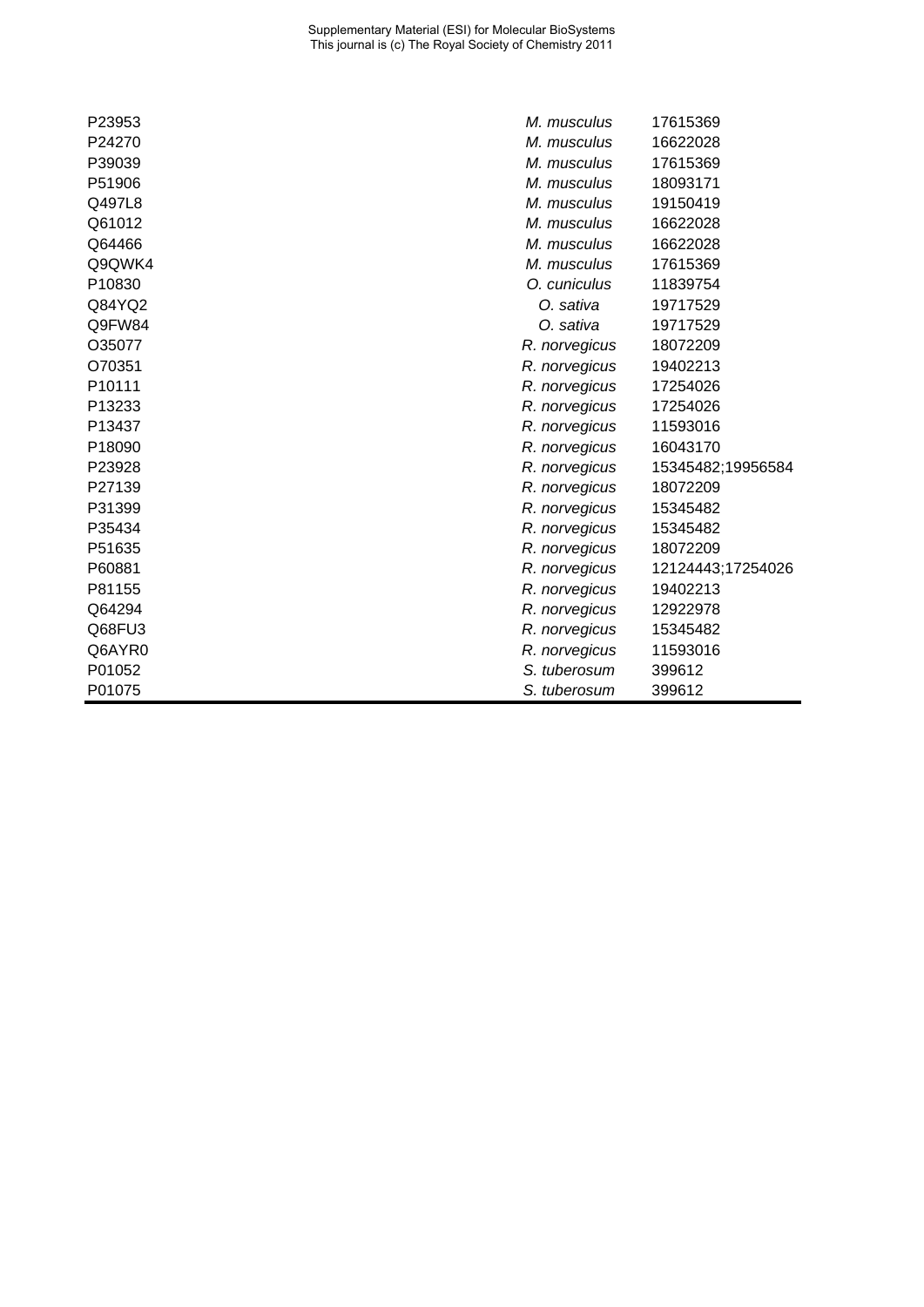**Supplementary Table S3** – The top 15 most enriched biological processes, molecular functions and cellular localizations of PTN substrates in humans, respectively. *a*. the number of proteins annotated; *b*. the proportion of proteins annotated; *c*. E-ratio, enrichment ratio, the nitration proportion divided by the proteomic proportion.

| <b>Description of GO term</b><br>Num. <sup>a</sup>                                                                |                | <b>Nitration</b>   |      | <b>Proteome</b> |                      |          |
|-------------------------------------------------------------------------------------------------------------------|----------------|--------------------|------|-----------------|----------------------|----------|
|                                                                                                                   |                | Per. <sup>b</sup>  | Num. | Per.            | E-ratio <sup>c</sup> | P-value  |
| The top 15 most enriched biological processes                                                                     |                |                    |      |                 |                      |          |
| Translational elongation (GO:0006414)                                                                             | 27             | 6.99%              | 93   | 0.51%           | 13.74                | 1.32E-23 |
| RNA splicing (GO:0008380)                                                                                         | 38             | 9.84%              | 268  | 1.47%           | 6.71                 | 1.05E-20 |
| mRNA processing (GO:0006397)                                                                                      | 29             | 7.51%              | 247  | 1.35%           | 5.55                 | 7.10E-14 |
| Translation (GO:0006412)                                                                                          | 26             | 6.74%              | 213  | 1.17%           | 5.78                 | 5.81E-13 |
| Protein folding (GO:0006457)                                                                                      | 20             | 5.18%              | 153  | 0.84%           | 6.18                 | 8.26E-11 |
| Negative regulation of ubiquitin-protein ligase activity<br>involved in mitotic cell cycle (GO:0051436)           | 13             | 3.37%              | 62   | 0.34%           | 9.92                 | 4.48E-10 |
| Anaphase-promoting complex-dependent<br>proteasomal ubiquitin-dependent protein catabolic<br>process (GO:0031145) | 13             | 3.37%              | 64   | 0.35%           | 9.61                 | 6.81E-10 |
| Glycolysis (GO:0006096)                                                                                           | 10             | 2.59%              | 42   | 0.23%           | 11.26                | 1.28E-08 |
| Interspecies interaction between organisms<br>(GO:0044419)                                                        | 26             | 6.74%              | 356  | 1.95%           | 3.46                 | 4.47E-08 |
| Anti-apoptosis (GO:0006916)                                                                                       | 18             | 4.66%              | 184  | 1.01%           | 4.63                 | 7.53E-08 |
| Positive regulation of ubiquitin-protein ligase activity<br>involved in mitotic cell cycle (GO:0051437)           | 11             | 2.85%              | 65   | 0.36%           | 8.01                 | 1.05E-07 |
| Response to lipopolysaccharide (GO:0032496)                                                                       | 13             | 3.37%              | 109  | 0.60%           | 5.64                 | 5.14E-07 |
| Positive regulation of nitric oxide biosynthetic process<br>(GO:0045429)                                          | $\overline{7}$ | 1.81%              | 25   | 0.14%           | 13.25                | 6.18E-07 |
| Regulation of blood pressure (GO:0008217)                                                                         | 9              | 2.33%              | 49   | 0.27%           | 8.69                 | 7.47E-07 |
| Response to drug (GO:0042493)                                                                                     | 19             | 4.92%              | 240  | 1.31%           | 3.75                 | 9.00E-07 |
| The top 15 most enriched molecular functions                                                                      |                |                    |      |                 |                      |          |
| Protein binding (GO:0005515)                                                                                      | 265            | 68.65% 6,500       |      | 35.59%          | 1.93                 | 1.38E-40 |
| RNA binding (GO:0003723)                                                                                          | 63             | 16.32%             | 621  | 3.40%           | 4.80                 | 1.32E-25 |
| Nucleotide binding (GO:0000166)                                                                                   | 103            | 26.68% 1,955       |      | 10.71%          | 2.49                 | 5.30E-19 |
| Structural constituent of ribosome (GO:0003735)                                                                   | 25             | 6.48%              | 161  | 0.88%           | 7.35                 | 5.99E-15 |
| Unfolded protein binding (GO:0051082)                                                                             | 20             | 5.18%              | 114  | 0.62%           | 8.30                 | 3.04E-13 |
| ATP binding (GO:0005524)                                                                                          | 72             | 18.65% 1,494 8.18% |      |                 | 2.28                 | 2.52E-11 |
| Single-stranded DNA binding (GO:0003697)                                                                          | 12             | 3.11%              | 54   | 0.30%           | 10.51                | 1.03E-09 |
| rRNA binding (GO:0019843)                                                                                         | $\overline{7}$ | 1.81%              | 24   | 0.13%           | 13.80                | 4.53E-07 |
| Identical protein binding (GO:0042802)                                                                            | 23             | 5.96%              | 344  | 1.88%           | 3.16                 | 1.27E-06 |
| Chaperone binding (GO:0051087)                                                                                    | $\overline{7}$ | 1.81%              | 30   | 0.16%           | 11.04                | 2.39E-06 |
| Enzyme binding (GO:0019899)                                                                                       | 13             | 3.37%              | 125  | 0.68%           | 4.92                 | 2.48E-06 |
| ATPase activity (GO:0016887)                                                                                      | 13             | 3.37%              | 133  | 0.73%           | 4.62                 | 4.97E-06 |
| Heme binding (GO:0020037)                                                                                         | 12             | 3.11%              | 124  | 0.68%           | 4.58                 | 1.27E-05 |
| Eukaryotic cell surface binding (GO:0043499)                                                                      | 5              | 1.30%              | 16   | 0.09%           | 14.78                | 1.48E-05 |
| Lyase activity (GO:0016829)                                                                                       | 10             | 2.59%              | 101  | 0.55%           | 4.68                 | 5.51E-05 |
| The top 15 most enriched cellular localizations                                                                   |                |                    |      |                 |                      |          |
| Cytosol (GO:0005829)                                                                                              | 111            | 28.76% 1,280       |      | 7.01%           | 4.10                 | 1.50E-39 |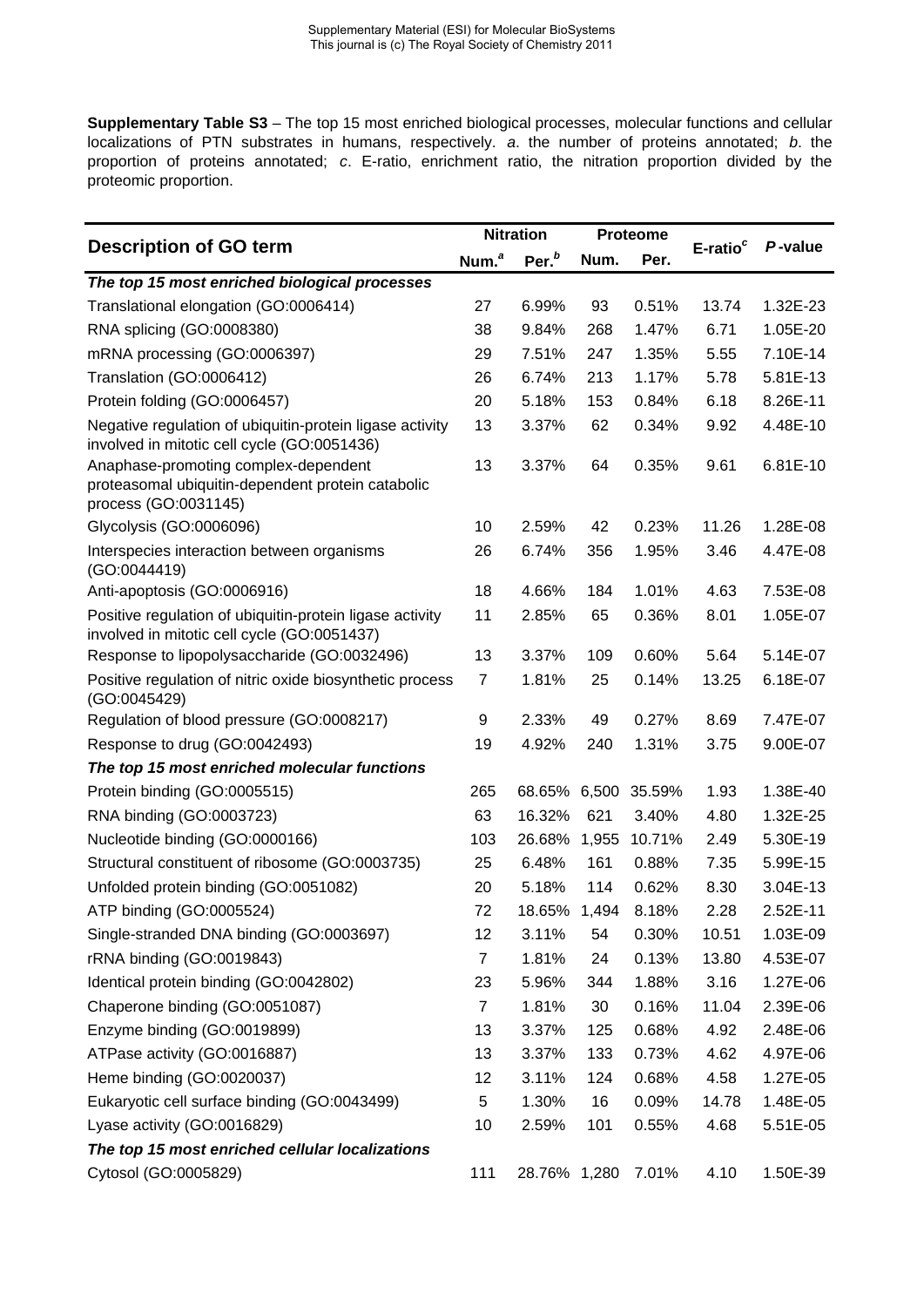| Cytoplasm (GO:0005737)                                          | 193 | 50.00% | 4.578 | 25.07%              | 1.99  | 1.67E-26   |
|-----------------------------------------------------------------|-----|--------|-------|---------------------|-------|------------|
| Ribosome (GO:0005840)                                           | 27  | 6.99%  | 189   | 1.03%               | 6.76  | 4.07E-15   |
| Nucleolus (GO:0005730)                                          | 53  | 13.73% | 736   | 4.03%               | 3.41  | 4.51E-15   |
| Spliceosomal complex (GO:0005681)                               | 20  | 5.18%  | 126   | 0.69%               | 7.51  | 2.13E-12   |
| Ribonucleoprotein complex (GO:0030529)                          | 18  | 4.66%  | 103   | 0.56%               | 8.27  | 5.09E-12   |
| Cytosolic small ribosomal subunit (GO:0022627)                  | 12  | 3.11%  | 38    | 0.21%               | 14.94 | $1.11E-11$ |
| Nucleoplasm (GO:0005654)                                        | 36  | 9.33%  | 471   | 2.58%               | 3.62  | 2.85E-11   |
| Melanosome (GO:0042470)                                         | 16  | 4.15%  | 88    | 0.48%               | 8.60  | 4.22E-11   |
| Cytosolic large ribosomal subunit (GO:0022625)                  | 10  | 2.59%  | 36    | 0.20%               | 13.14 | 2.47E-09   |
| Soluble fraction (GO:0005625)                                   | 25  | 6.48%  | 321   | 1.76%               | 3.68  | 2.32E-08   |
| Heterogeneous nuclear ribonucleoprotein complex<br>(GO:0030530) | 7   | 1.81%  | 17    | 0.09%               | 19.48 | 2.89E-08   |
| Extracellular space (GO:0005615)                                | 40  | 10.36% | 726   | 3.98%               | 2.61  | 3.27E-08   |
| Proteasome complex (GO:0000502)                                 | 10  | 2.59%  | 56    | 0.31%               | 8.45  | 2.37E-07   |
| Nucleus (GO:0005634)                                            | 150 |        |       | 38.86% 5,053 27.67% | 1.40  | 9.83E-07   |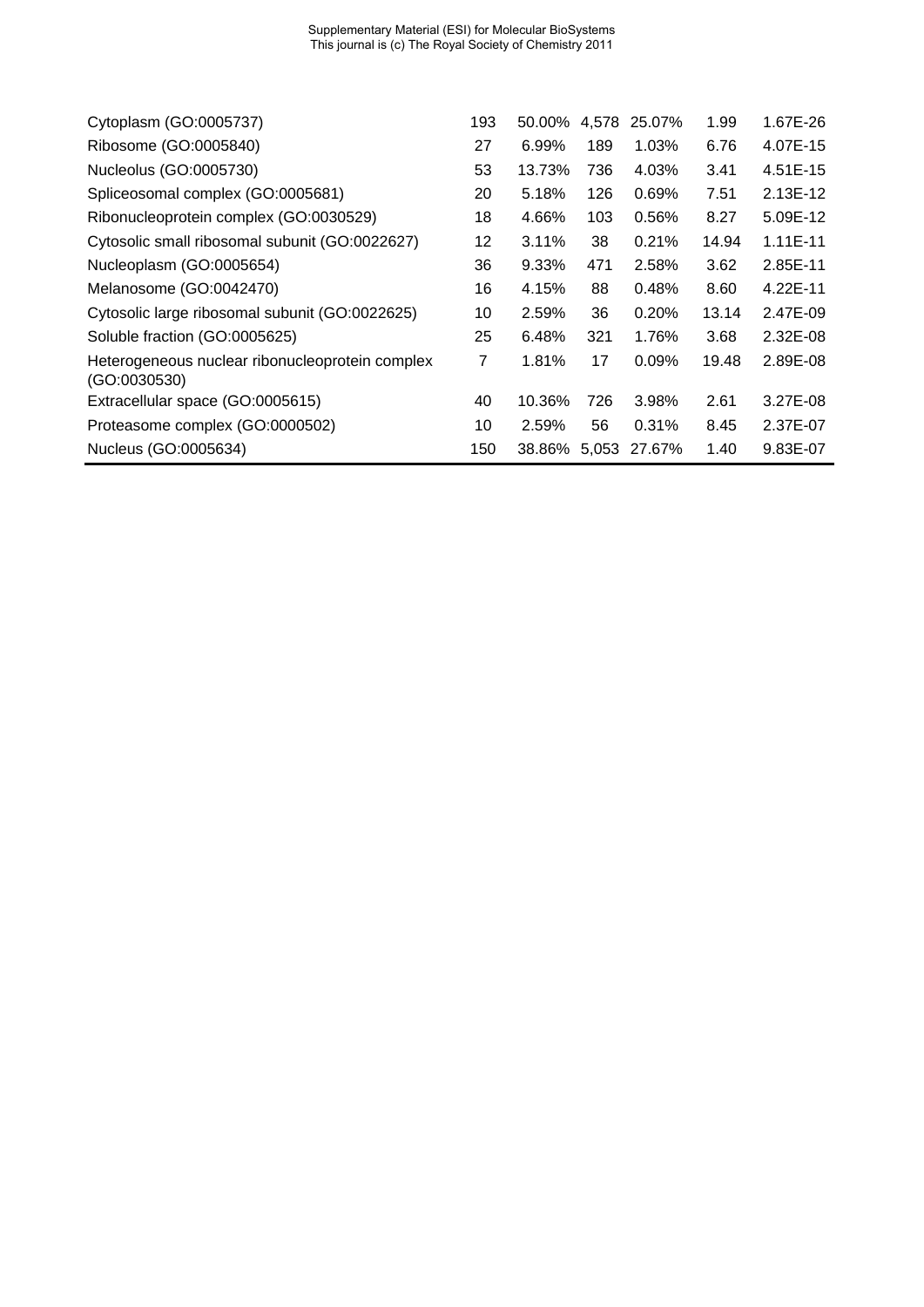**Supplementary Table S4** – The top 15 most enriched biological processes, molecular functions and cellular localizations of *S*-nitrosylation substrates in humans, respectively. *a*. the number of proteins annotated; *b*. the proportion of proteins annotated; *c*. E-ratio, enrichment ratio, the *S* -nitrosylation proportion by the proteomic proportion.

|                                                                            |                   | S-nitrosylation   |       | Proteome |                      |          |
|----------------------------------------------------------------------------|-------------------|-------------------|-------|----------|----------------------|----------|
| <b>Description of GO term</b>                                              | Num. <sup>a</sup> | Per. <sup>b</sup> | Num.  | Per.     | E-ratio <sup>c</sup> | P-value  |
| The top 15 most enriched biological processes                              |                   |                   |       |          |                      |          |
| Glycolysis (GO:0006096)                                                    | 24                | 6.06%             | 42    | 0.23%    | 26.35                | 1.44E-29 |
| Cellular carbohydrate metabolic process<br>(GO:0044262)                    | 8                 | 2.02%             | 10    | 0.05%    | 36.89                | 1.98E-12 |
| Proteolysis involved in cellular protein catabolic<br>process (GO:0051603) | 9                 | 2.27%             | 24    | 0.13%    | 17.29                | 9.49E-10 |
| Protein polymerization (GO:0051258)                                        | 9                 | 2.27%             | 30    | 0.16%    | 13.83                | 9.26E-09 |
| Cellular component movement (GO:0006928)                                   | 14                | 3.54%             | 101   | 0.55%    | 6.39                 | 3.74E-08 |
| Tricarboxylic acid cycle (GO:0006099)                                      | $\overline{7}$    | 1.77%             | 22    | 0.12%    | 14.67                | 2.75E-07 |
| Response to drug (GO:0042493)                                              | 20                | 5.05%             | 240   | 1.31%    | 3.84                 | 3.06E-07 |
| Anti-apoptosis (GO:0006916)                                                | 17                | 4.29%             | 184   | 1.01%    | 4.26                 | 5.64E-07 |
| Fructose 1,6-bisphosphate metabolic process<br>(GO:0030388)                | 4                 | 1.01%             | 5     | 0.03%    | 36.89                | 1.07E-06 |
| Oxidation reduction (GO:0055114)                                           | 31                | 7.83%             | 547   | 3.00%    | 2.61                 | 1.18E-06 |
| Protein folding (GO:0006457)                                               | 15                | 3.79%             | 153   | 0.84%    | 4.52                 | 1.24E-06 |
| Response to unfolded protein (GO:0006986)                                  | 9                 | 2.27%             | 52    | 0.28%    | 7.98                 | 1.56E-06 |
| Oxaloacetate metabolic process (GO:0006107)                                | 5                 | 1.26%             | 11    | 0.06%    | 20.96                | 1.94E-06 |
| Microtubule-based movement (GO:0007018)                                    | 11                | 2.78%             | 89    | 0.49%    | 5.70                 | 3.48E-06 |
| Translational elongation (GO:0006414)                                      | 11                | 2.78%             | 93    | 0.51%    | 5.45                 | 5.38E-06 |
| The top 15 most enriched molecular functions                               |                   |                   |       |          |                      |          |
| Protein binding (GO:0005515)                                               | 248               | 62.63%            | 6,500 | 35.59%   | 1.76                 | 2.02E-28 |
| Nucleotide binding (GO:0000166)                                            | 101               | 25.51%            | 1,955 | 10.71%   | 2.38                 | 3.50E-17 |
| ATP binding (GO:0005524)                                                   | 83                | 20.96%            | 1,494 | 8.18%    | 2.56                 | 8.12E-16 |
| Unfolded protein binding (GO:0051082)                                      | 20                | 5.05%             | 114   | 0.62%    | 8.09                 | 4.89E-13 |
| Structural constituent of cytoskeleton<br>(GO:0005200)                     | 15                | 3.79%             | 74    | 0.41%    | 9.35                 | 4.82E-11 |
| NAD or NADH binding (GO:0051287)                                           | 11                | 2.78%             | 38    | 0.21%    | 13.35                | 3.09E-10 |
| L-lactate dehydrogenase activity (GO:0004459)                              | 5                 | 1.26%             | 5     | 0.03%    | 46.12                | 4.68E-09 |
| Threonine-type endopeptidase activity<br>(GO:0004298)                      | 8                 | 2.02%             | 21    | 0.12%    | 17.57                | 7.24E-09 |
| Lyase activity (GO:0016829)                                                | 14                | 3.54%             | 101   | 0.55%    | 6.39                 | 3.74E-08 |
| Identical protein binding (GO:0042802)                                     | 26                | 6.57%             | 344   | 1.88%    | 3.49                 | 3.74E-08 |
| GTPase activity (GO:0003924)                                               | 20                | 5.05%             | 215   | 1.18%    | 4.29                 | 5.05E-08 |
| Oxidoreductase activity (GO:0016491)                                       | 28                | 7.07%             | 447   | 2.45%    | 2.89                 | 5.59E-07 |
| Nitric-oxide synthase regulator activity<br>(GO:0030235)                   | 4                 | 1.01%             | 6     | 0.03%    | 30.74                | 3.16E-06 |
| GTP binding (GO:0005525)                                                   | 24                | 6.06%             | 382   | 2.09%    | 2.90                 | 3.46E-06 |
| Structural molecule activity (GO:0005198)                                  | 18                | 4.55%             | 241   | 1.32%    | 3.44                 | 5.68E-06 |
| The top 15 most enriched cellular localizations                            |                   |                   |       |          |                      |          |
| Cytoplasm (GO:0005737)                                                     | 208               | 52.53%            | 4,578 | 25.07%   | 2.10                 | 2.72E-32 |
| Cytosol (GO:0005829)                                                       | 102               | 25.76%            | 1,280 | 7.01%    | 3.67                 | 6.65E-32 |
| Mitochondrion (GO:0005739)                                                 | 73                | 18.43%            | 1,254 | 6.87%    | 2.68                 | 5.98E-15 |